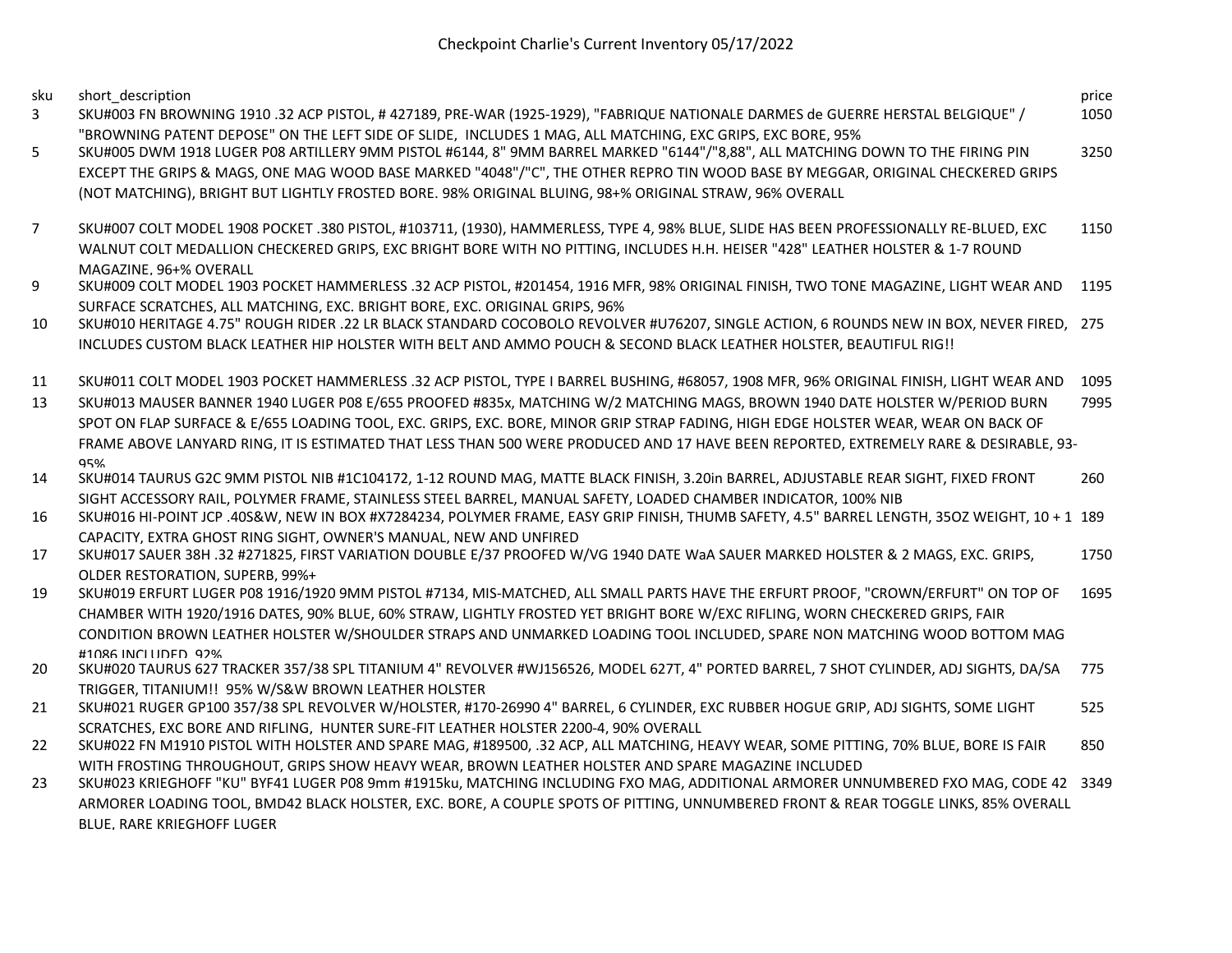- 24 SKU#024 COLT US PROPERTY 1911 PISTOL #416100 45ACP, MIS-MATCHED, M1911A1 U.S. ARMY MARKED SLIDE W/MIDDLE LOCATED "RAMPANT COLT", 1918 MFR UNITED STATED PROPERTY MARKED 1911 FRAME W/WHITE FRANZITE AFTERMARKET GRIPS, "EAGLE HEAD/S17" INSPECTOR MARK, ORIGINAL COLT 1918 BARREL "P/H" MARKED, FAIR BORE W/SOME FROST & GOOD RIFLING, 1495
- 25 SKU#025 RUGER MARK I TARGET 'BLACK EAGLE' .22 PISTOL #300741, 6 7/8" bbl, 10 + 1 CAPACITY, CHECKERED PLASTIC GRIPS, 1965 MFG, U.S. MARKED 'SOUTHPORT, CONN. U.S.A., ADJ REAR SIGHT, BLADE FRONT SIGHT, W/LEATHER HOLSTER, EXC BORE, 90+%, HARD TO FIND IN THIS CONDITION!! 700
- 27 SKU#027 RUGER 44MAG BLACKHAWK REVOLVER COLLECTORS EDITION IN RED PLASTIC CASE #870-07200, "50YRS OF 44 MAGNUM 1956-2006" ENGRAVED 850 IN GOLD ON THE TOP OF THE 6.5" BARREL, SIX SHOT, S/A, CHECKERED BLACK GRIP W/BLACK RUGER EAGLE INSET, RAMP FRONT SIGHT AND ADJ REAR  $SIGHT$ , 99+%
- 30 SKU#030 CHINESE TYPE 59 MAKAROV PISTOL RIG, #ZZ270321, NOT IMPORT MARKED , MADE AT ARSENAL 626 IN BEI'AN, HEILONGJIANG PROVINCE BETWEEN 1959 AND 1960, CHINESE MARKED HOLSTER WITH SPARE MAG AND ORIGINAL CLEANING ROD, EXC GRIPS, EXC BRIGHT BORE, 99+% 3450
- 31 SKU#031 MAUSER G-DATE LUGER P08 9mm #4872a, MATCHING WITH MATCHING MAG, EARLY B/90 & S/91 MILITARY PROOFS, EXC. GRIPS, EXC. BORE, EXTRA MAG #4171a(VERY CLOSE TO PISTOL), EXC. BLACK/WHITE-STITCHED HOLSTER, DROOP E/63 TOOL, 85% STRAW, HI-EDGE WEAR ONLY, 98% 3750
- 32 SKU#032 DWM 1914 LUGER P08 9mm #6224b, MATCHING W/MATCHED MAG, EXTRA UNNUMBERED WOOD BOTTOM MAG, TOOL & BRN. WWI HOLSTER, IMPERIAL PROOFS, TINY GI 'SF1611' UNDER BBL. & MAG SPINE, EXC BORE, 80% STRAW, 98%+ BLUE 2850
- 33 SKU#033 NAMBU TYPE 14 RIG 4.10 DATE (OCT, 1929), 8MM, #6755, EARLY PRODUCTION TOKYO ARMY ARSENAL, SMALL TRIGGER GUARD, ALL MATCHING 1625 NUMBERS INCLUDING NICKEL-PLATED MAGAZINE & GRIPS, EXC EARLY LEATHER CLAM HOLSTER (NO CLEANING ROD), PITTED BBL FRAME & RECEIVER, FROSTED BORE, 92%
- 34 SKU#034 NAMBU TYPE 14 RIG 16.5 DATE-(MAY, 1941), 8MM, #92624, KOKUBUNJI ARSENAL, 95% BLUE, 95% STRAW, LARGE TRIGGER GUARD, ALL MATCHING NUMBERS EXCEPT MAGAZINE, SHOWA SYMBOL PRECEDING THE DATE CODE, EXC LEATHER CLAM HOLSTER (NO CLEANING ROD), ORIGINAL LANYARD STILL ATTACHED (ORIGINAL & SCARCE), 17 SERRATION MAHOGANY GRIPS CORRECT AND UN-NUMBERED, EXC BRIGHT BORE, 97% 2250
- 35 SKU#035 NAMBU TYPE 14 RIG 19.8 DATE (AUG, 1944), 8MM, #54288, NAGOYA ARSENAL, TORIIMATSU FACTORY, 75% BLUE, LARGE TRIGGER GUARD, ALL MATCHING NUMBERS INCLUDING THE MAGAZINE & GRIPS, SHOWA SYMBOL PRECEDING THE DATE CODE, EXC RUBBERIZED CANVAS CLAM HOLSTER WITH SHOULDER STRAP AND CLEANING ROD, 24 SERRATION MAHOGANY GRIPS CORRECT AND NUMBERED, NICE BRIGHT BORE 9.5/10, 92% 1350
- 37 SKU#037 NAMBU TYPE 14 RIG 4.9 DATE (SEPT, 1929), 8MM, #6438, EARLY PRODUCTION TOKYO ARMY ARSENAL, 92% BLUE, 95% STRAW, SMALL TRIGGER GUARD, ALL MATCHING NUMBERS EXCEPT NICKEL-PLATED MAGAZINE & GRIPS ARE CORRECT BUT UN-NUMBERED (LIGHT PITTING BEHIND GRIPS), EXC EARLY LEATHER CLAM HOLSTER (NO CLEANING ROD), PITTED BBL, FRAME & RECEIVER, BRIGHT/LIGHTLY FROSTED BORE, 92% 1825
- 38 SKU#038 NAMBU TYPE 14 RIG 19.3 DATE (MARCH, 1944), 8MM, #20239, NAGOYA ARSENAL, TORIIMATSU FACTORY, 95% BLUE, LARGE TRIGGER GUARD, ALL MATCHING NUMBERS EXCEPT THE MAGAZINE(545) & GRIPS ARE CORRECT BUT UN-NUMBERED, SHOWA SYMBOL PRECEDING THE DATE CODE, EXC RUBBERIZED CANVAS CLAM HOLSTER, 24 SERRATION MAHOGANY GRIPS CORRECT SHOW SOME WEAR AND HAVE SLP ENGRAVED, NICE BRIGHT BORE, EXTRA MAGAZINE(402), 95-97% 1525
- 39 SKU#039 NAMBU TYPE 14 RIG 5.11 DATE (NOV, 1930), 8MM, #16548, TOKYO PARTS, KOKURA ASSEMBLED, 90% BLUE, SMALL TRIGGER GUARD, ALL MATCHING NUMBERS EXCEPT THE EARLY NICKEL-PLATED MAGAZINE(237) & GRIPS ARE CORRECT AND NUMBERED, SHOWA SYMBOL PRECEDING THE DATE CODE, EXC LEATHER CLAM HOLSTER WITH CLEANING ROD, 24 SERRATION MAHOGANY GRIPS CORRECT SHOW VERY LITTLE WEAR, BRIGHT LIGHTLY FROSTED BORE 7/10, 92% 1500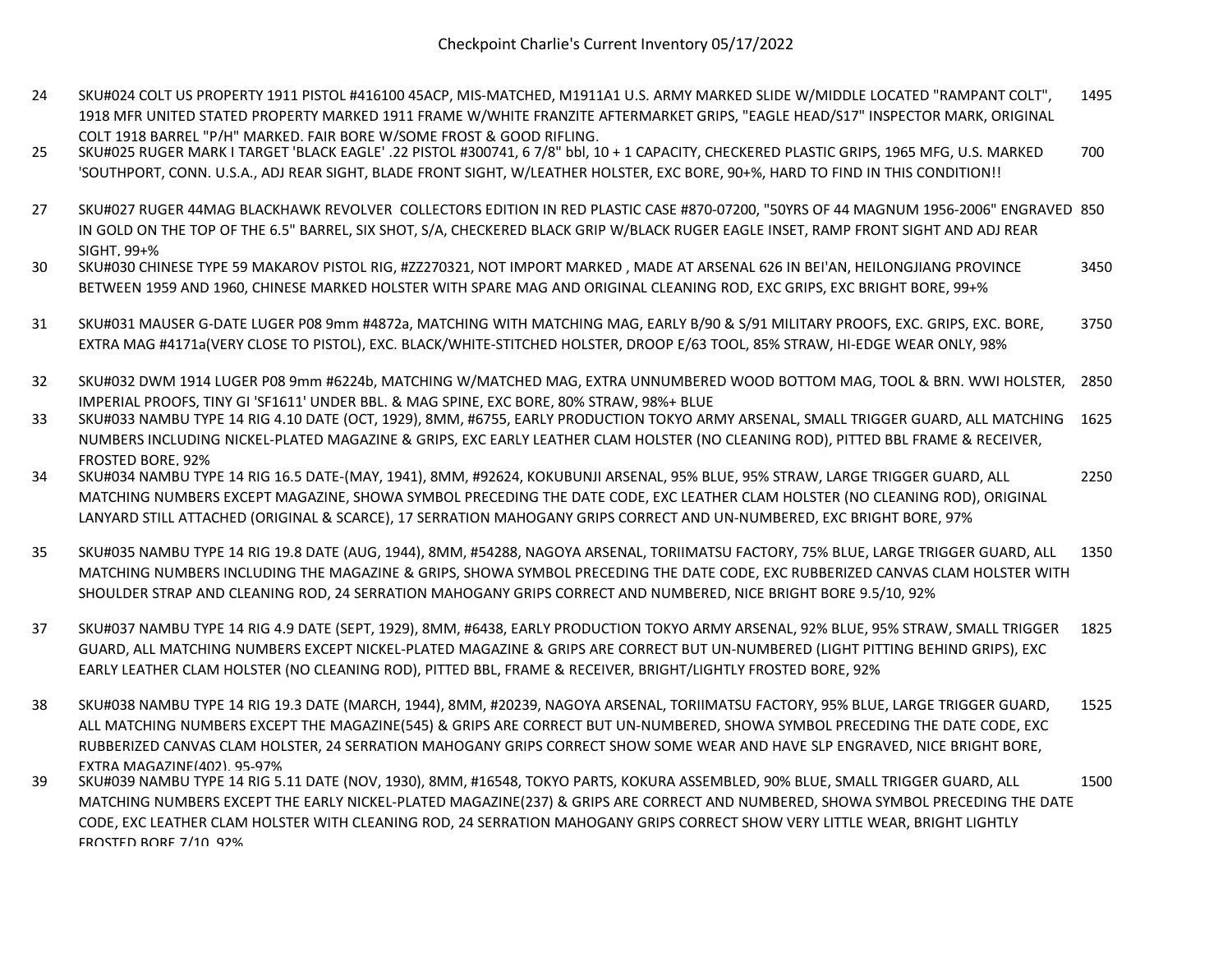- 43 SKU#043 LUGER P08 S/42 1939 E/63 MILITARY #4071p, MATCHING, MATCHING MAG, EXTRA MAG, EXC. BROWN 1940 HOLSTER, LOADING TOOL, EXC. GRIPS, EXC. BORE, 96-97% 2995
- 44 SKU#044 NAMBU TYPE 14 RIG 19.2 DATE (FEB, 1944), 8MM, #15214, NAGOYA ARSENAL, TORIIMATSU FACTORY, 96% BLUE, LARGE TRIGGER GUARD, MINOR HIGH EDGE WEAR ON RECEIVER, ALL MATCHING NUMBERS INCLUDING THE MAGAZINE(214) & GRIPS ARE CORRECTLY NUMBERED(5214), SHOWA SYMBOL PRECEDING THE DATE CODE, EXC LEATHER CLAM HOLSTER W/CLEANING ROD & SPARE FIRING PIN & SHOULDER STRAP, 24 SERRATION MAHOGANY GRIPS CORRECT(SMALL REPAIR DONE NEAR THE SAFETY), EXCELLENT BRIGHT BORE 9.5/10, EXTRA MAGAZINE(005), VERY NICE LATE WAR RIG, 95-97% 2395
- 45 SKU#045 LUGER P08 BYF42 9mm #2741e W/2 CORRECT FXO ALUMINUM BOTTOM UNNUMBERED MAGS, TOOL & EXC. BROWN DTA41 HOLSTER, EXC. WALNUT GRIPS W/MINOR WEAR, EXC. BORE, MINOR GRIP STRAP DISCOLORING, SOME HIGH EDGE WEAR, 95% 2950
- 47 SKU#047 NAMBU TYPE 14 5.12 DATE (DEC, 1930), 8MM PISTOL, #17732, TOKYO ARSENAL, 97% BLUE, 95% STRAW, SMALL TRIGGER GUARD, ALL MATCHING 1050 NUMBERS EXCEPT THE EARLY NICKEL-PLATED MAGAZINE(759) & GRIPS ARE CORRECT AND NUMBERED(732), SHOWA SYMBOL PRECEDING THE DATE CODE, 24 SERRATION MAHOGANY GRIPS CORRECT SHOW VERY LITTLE WEAR, "544" ETCHED ON RIGHT GRIP, BOTH SIDES OF THE RECEIVER AND BACKSTRAP, BRIGHT LIGHTLY FROSTED BORE, MISSING LOCKING BLOCK SPRING, 92%
- 48 SKU#048 MAUSER S/42 1939 LUGER P08 9mm E/63 POLICE #8770n, MATCHING & MATCHED MAG, RARE E/63 MILITARY PROOFED & POLICE ACCEPTED LUGER W/SEAR SAFETY, EXC. GRIPS, EXC. BORE, BLACK MILITARY HOLSTER, FRECKLING ON LEFT SIDE OF FRAME, 90% 2995
- 49 SKU#049 NAMBU TYPE 14 16.7 DATE (JULY, 1941), 8MM, #96285, NAGOYA ARSENAL, KOKUBUNJI FACTORY ASSEMBLY, 97% BLUE, 95% STRAW, LARGE TRIGGER GUARD, ALL MATCHING NUMBERS EXCEPT MAGAZINE(282), SHOWA SYMBOL PRECEDING THE DATE CODE, 17 SERRATION MAHOGANY GRIPS CORRECT AND UN-NUMBERED, EXC BRIGHT BORE, 98% 1550
- 50 SKU#050 DWM 1921 LUGER P08 POLICE #4154a, MATCHING W/POLICE HOLSTER, TOOL & EXTRA MAG #5441, WaA6 & DOVE PROOF, REICHSWEHR PROPERTY DATED 1920, GRIP STRAP PROPERTY MARK "Ma.500." & "500." ON FRAME BACK, LARGE CIRCLE-S ON SLIDE LEFT, EXC. BORE, SEAR SAFETY, 95% 2775
- 51 SKU#051 NAMBU TYPE 14 19.10 DATE (OCT, 1944), 8MM PISTOL, #60190, NAGOYA ARSENAL, TORIIMATSU FACTORY, 95% BLUE, LARGE TRIGGER GUARD, ALL MATCHING NUMBERS INCLUDING THE MAGAZINE(190) & GRIPS (0190), SHOWA SYMBOL PRECEDING THE DATE CODE, 24 SERRATION MAHOGANY 1195
- 52 SKU#052 NAMBU TYPE 14 19.9 DATE (SEPT, 1944), 8MM PISTOL, #58356, NAGOYA ARSENAL, TORIIMATSU FACTORY, 96% BLUE, LARGE TRIGGER GUARD, ALL MATCHING NUMBERS INCLUDING THE MAGAZINE(356) & GRIPS (8356), SHOWA SYMBOL PRECEDING THE DATE CODE, 24 SERRATION MAHOGANY GRIPS IN EXC CONDITION, BRIGHT BORE 10/10, MINOR BLEMISHES ON EXTERIOR, OVERALL VG, 94%, EXCELLENT LATE WAR PISTOL 1295
- 53 SKU#053 NAMBU TYPE 14 19.7 DATE (JULY 1944), 8MM PISTOL, #47656, NAGOYA ARSENAL, TORIIMATSU FACTORY, 98% BLUE, LARGE TRIGGER GUARD, ALL 1525 MATCHING NUMBERS INCLUDING THE MAGAZINE(656) & GRIPS (7656), SHOWA SYMBOL PRECEDING THE DATE CODE, 24 SERRATION MAHOGANY GRIPS IN EXC CONDITION, BRIGHT BORE 10/10, SAFETY SCRATCH ONLY, EXC OVERALL, 97%, EXCELLENT LATE WAR PISTOL
- 55 SKU#055 NAMBU TYPE 14 RIG 19.6 DATE (JUNE, 1944), 8MM PISTOL, #44545, NAGOYA ARSENAL, TORIIMATSU FACTORY, 95% BLUE, LARGE TRIGGER GUARD, ALL MATCHING NUMBERS EXCEPT THE MAGAZINE(228) & GRIPS (4729), SHOWA SYMBOL PRECEDING THE DATE CODE, 24 SERRATION MAHOGANY 1050
- 56 SKU#056 RUGER .22 AUTO "BLACK EAGLE" STANDARD MODEL 6" .22 #471686, EARLY PISTOL W/EARLY REDFIELD 2X L.E.R. SCOPE, TARGET TRIGGER & ORIGINAL TRIGGER, EARLY 22 AUTO, C&R OK, 99% 475
- 57 SKU#057 NAMBU TYPE 14 18.8 DATE (AUG, 1943), 8MM PISTOL, #87646, NAGOYA ARSENAL, KOKUBUNJI FACTORY, 95% BLUE, LARGE TRIGGER GUARD, ALL 1155MATCHING NUMBERS INCLUDING THE MAGAZINE(646) & GRIPS (7646), SHOWA SYMBOL PRECEDING THE DATE CODE, 24 SERRATION MAHOGANY GRIPS SHOW SOME WEAR AND ARE LOOSE AND FALL OFF, EXC GROOVES IN BORE AND LIGHT SPORATIC FROSTING ON LANDS 7/10, SOME LIGHT FRECKLING ON BBL/SLIDE AND FRAME, 90% OVERALL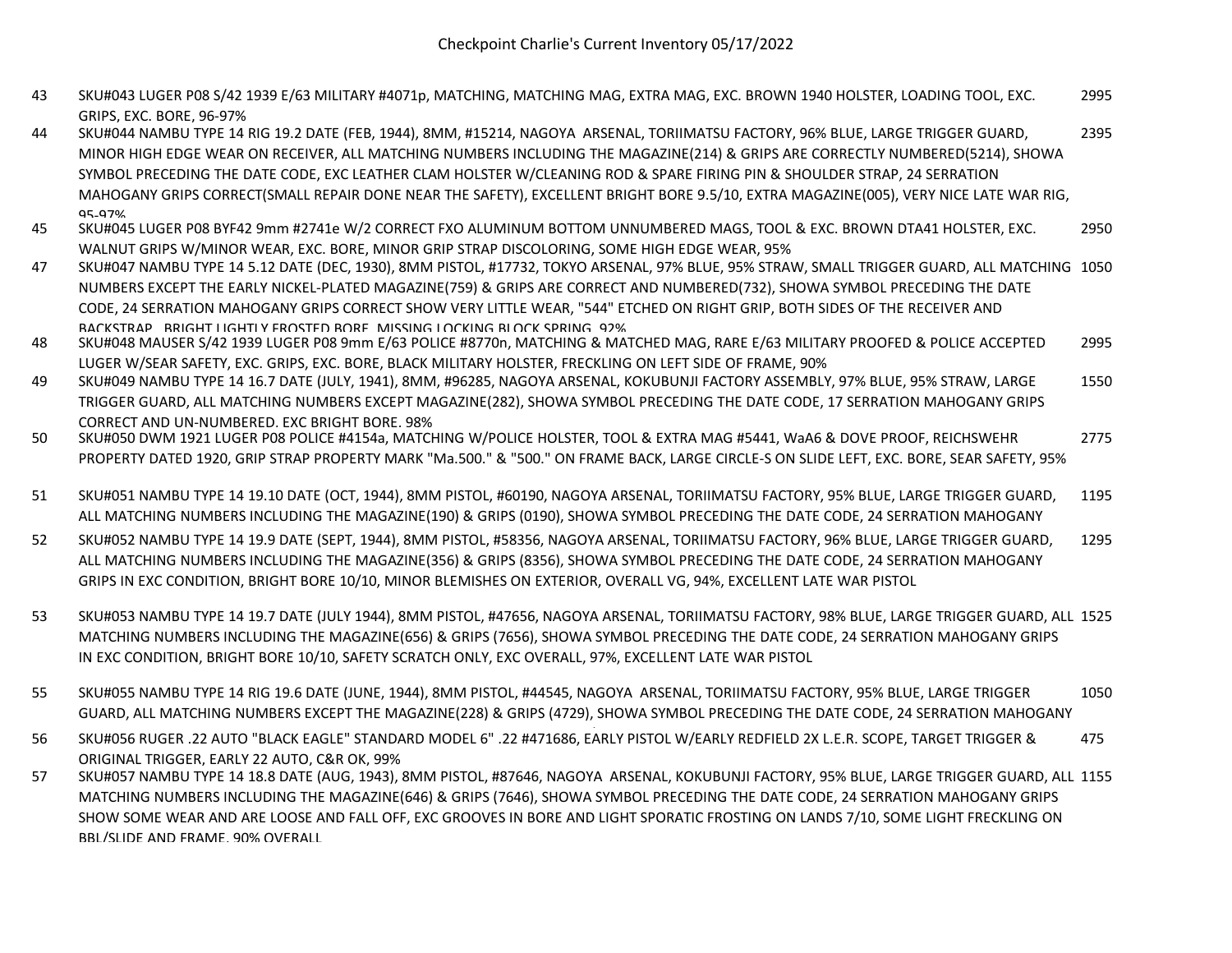- 58 SKU#058 COLT MODEL 1908 POCKET .25 ACP PISTOL, MFR 1927, #364674, LEFT SIDE MARKED "COLT'S PT. F.A. MFG. CO. HARTFORD, CT. USA" OVER "PAT'D 825 AUG.25.1896. APR.20.1897. DEC.22.1903. JAN.25.1910. JULY.31.1917.", COLT ON SLIDE ABOVE THE SAFETY, RIGHT SIDE OF SLIDE HAS "COLT AUTOMATIC" OVER CALIBRE 25, THE RIGHT SIDE OF THE TRIGGER GUARD HAS "25", THE MAGAZINE IS MARKED "CAL. 25/COLT", COMES WITH 1 MAG, BRIGHT BUT FROSTY BORE, EXC BLUE, 95%
- 60 SKU#060 COLT 1911A1 ARGENTINE MFG. "MODEL 1927 SISTEMA COLT", #54071 (NO IMPORT MARKS), "DGFM-FMAP" ON LEFT SIDE OF SLIDE, "EJERCITO ARGENTINO SIST.COLT CAL. 11.25MM MOD. 1927" ON RIGHT SIDE OF SLIDE, EVERYTHING MATCHING, EXC GRIPS, EXC BRIGHT BORE, 98+% 3195
- 62 SKU#062 COLT M1911A1 LEND-LEASE .45CAL PISTOL, #1196598, "UNITED STATES PROPERTY M1911 U.S. ARMY" OVER NO. 1196598 OVER NOTENGLISHMAKE OVER BRITISH PROOF" ON RIGHT SIDE OF FRAME, BRITISH PROOFS ON BARREL, "GHD" ABOVE AND "P" BELOW MAG RELEASE ON LEFT SIDE OF FRAME, ALL MATCHING AND CORRECT. EXC WALNUT CHECKERED GRIPS, BRIGHT BUT LIGHTLY FROSTED BORE W/EXC RIFLING (SEE LAST PICTURE OF BORE), 98% 3875
- 63 SKU#063 REMINGTON RAND M1911A1 .45CAL PISTOL, #2029333, 1944 MFR, ALL MATCHING, PARKERIZED FINISH, "UNITED STATES PROPERTY M1911A1 U.S. ARMY OVER SERIAL #" ON RIGHT SIDE OF FRAME "H" AND "9" PROOF MARKS ON RIGHT SIDE OF TRIGGER GUARD, FAINT CROSS CANNONS BEHIND RIGHT GRIP, "FJA (FRANK J ATTWOOD)" ABOVE MAG RELEASE AND "P" BELOW, LEFT SIDE OF SLIDE "REMINGTON RAND INC." OVER "SYRACUSE, N.Y. U.S.A.", EXC WALNUT CHECKERED GRIPS, EXC BRIGHT BORE, 97% 3250
- 66 SKU#066 HI-POINT C9 WOODLAND 9MM PISTOL #P1961682, NIB, 8 ROUNDS, 3.5" BARREL, POLYMER FRAME, EASY GRIP FINISH, THUMB SAFETY, +P RATED, 195 FREE EXTRA REAR GHOST RING SIGHT/TRIGGER LOCK, LIFETIME WARRANTY, NIB 99+%
- 67 SKU#067 RUGER NEW MODEL SINGLE-SIX COLORADO CENTENNIAL .22/.22MAG REVOLVER #76-1366 ONLY 15,000 MFG., 1975 ONLY, INCLUDES WALNUT CASE WITH MEDALLION INSERT, STAINLESS STEEL GRIP FRAME, ROSEWOOD GRIPS, BOTH CYLINDERS ROLL MARKED W/COLORADO CENTENNIAL MOTIF, 6.5" BARREL, ADJ REAR SIGHT, LNIB, BORE IS MINTY, NO WEAR,99+% 699
- 68 SKU#069 RUGER SR40 STAINLESS SLIDE .40 S&W PISTOL #342-35168, 4.14" BARREL, 2-15 ROUND MAGAZINES, MAGAZINE LOADING TOOL, BRUSHED STAINLESS SLIDE, POLYMER FRAME, THUMB SAFETY, ADJ REAR SIGHT, 99+% LNIB 499
- 70 SKU#070 RUGER MARK I TARGET .22 PISTOL #12-26326, W/FACTORY 6 7/8" HEAVY TAPERED MUZZLE BREAK BARREL W/ADJ REAR SIGHT (1974 MFR), SPARE 6" HEAVY TAPERED BARREL W/FIXED SIGHTS(#255566, 1964 MFR), 8 MAGAZINES, CUSTOM CASE, ORIGINAL GRIPS AND FITS TEN-O-GRIP, EXC BLUE, EXC BORE 950
- 80 SKU#080 CHINESE TYPE 54 7.62X25(.30) FULL MILITARY, 1959 DATE, MATCHING FRAME/SLIDE/BARREL, HAND SELECT, EXC. GRIPS, EXC. BORE, RECENT IMPORT, TASTEFUL GLOCK-TYPE TRIGGER SAFETY, IN BOX W/CLEANING ROD & MANUAL, EXC. CONDITION, C&R OK (ADD \$25 FOR EXC. EXTRA MAG)(\$10 EXTRA FOR 16RD.BX. BULK AMMO) 469
- 81 SKU#081 CHINESE TYPE 54 7.62X25 (.30) FULL MILITARY, FACTORY CODE 66, UNDATED, MATCHING, HAND SELECT, EXC. BORE, EXC. GRIPS, IN BOX W/CLEANING ROD & MANUAL-RECENT IMPORT, TASTEFUL GLOCK-TYPE TRIGGER SAFETY, SUPER CONDITION! LIMITED SUPPLY, C&R OK (ADD \$25 FOR EXC. EXTRA MAG)(\$10 EXTRA FOR 16RD.BX. BULK AMMO) 449
- 82 SKU#082 CHINESE TYPE 54 7.62X25(.30) FULL MILITARY, 1955 DATE, HAND SELECT, MATCHING W/UNNUMBERED ARMORER'S BARREL, EXC. BORE, EXC. GRIPS, RECENT IMPORT, TASTEFUL GLOCK-TYPE TRIGGER SAFETY, IN BOX W/CLEANING ROD & MANUAL, SOME SLIGHT FROST UNDER BLUE, EXC., C&R OK (ADD \$25 FOR EXC. EXTRA MAG)(\$10 EXTRA FOR 16RD.BX. BULK AMMO) 469
- 83 SKU#083 CHINESE TYPE 54 7.62X25(.30), FULL MILITARY-636 CODE, MATCHING, HAND SELECT SUPER CONDITION, RECENT IMPORT, EXC. BORE, EXC. GRIPS, 449 IN BOX W/CLEANING ROD & MANUAL, VERY TASTEFUL GLOCK-TYPE TRIGGER SAFETY, LIMITED SUPPLY, C&R OK (ADD \$25 FOR EXC. EXTRA MAG)(\$10 EXTRA FOR 16RD.BX. BULK AMMO)
- 85 SKU#085 8670 CARBON STEEL HAND FORGED BLADE, HANDLE IS MICARTA BI-TONE-BLACK/TAN, STAINLESS STELL PINS, FIT TOOLED LEATER POUCH SHEATH, HAND FORGED BY B MOUNTAIN KNIFE WORKS 240
- 86 SKU#086 8670 CARBON STEEL HAND FORGED BLADE, SATIN MIRROR FINISH, SHEEPS FOOT BLADE DESIGN, OIL FINISHED QUILTED MAPLE HANDLE, STAINLESS STEEL PINS, TOOLED LEATHER SNAP SHEATH, ONE OF A KIND!! 250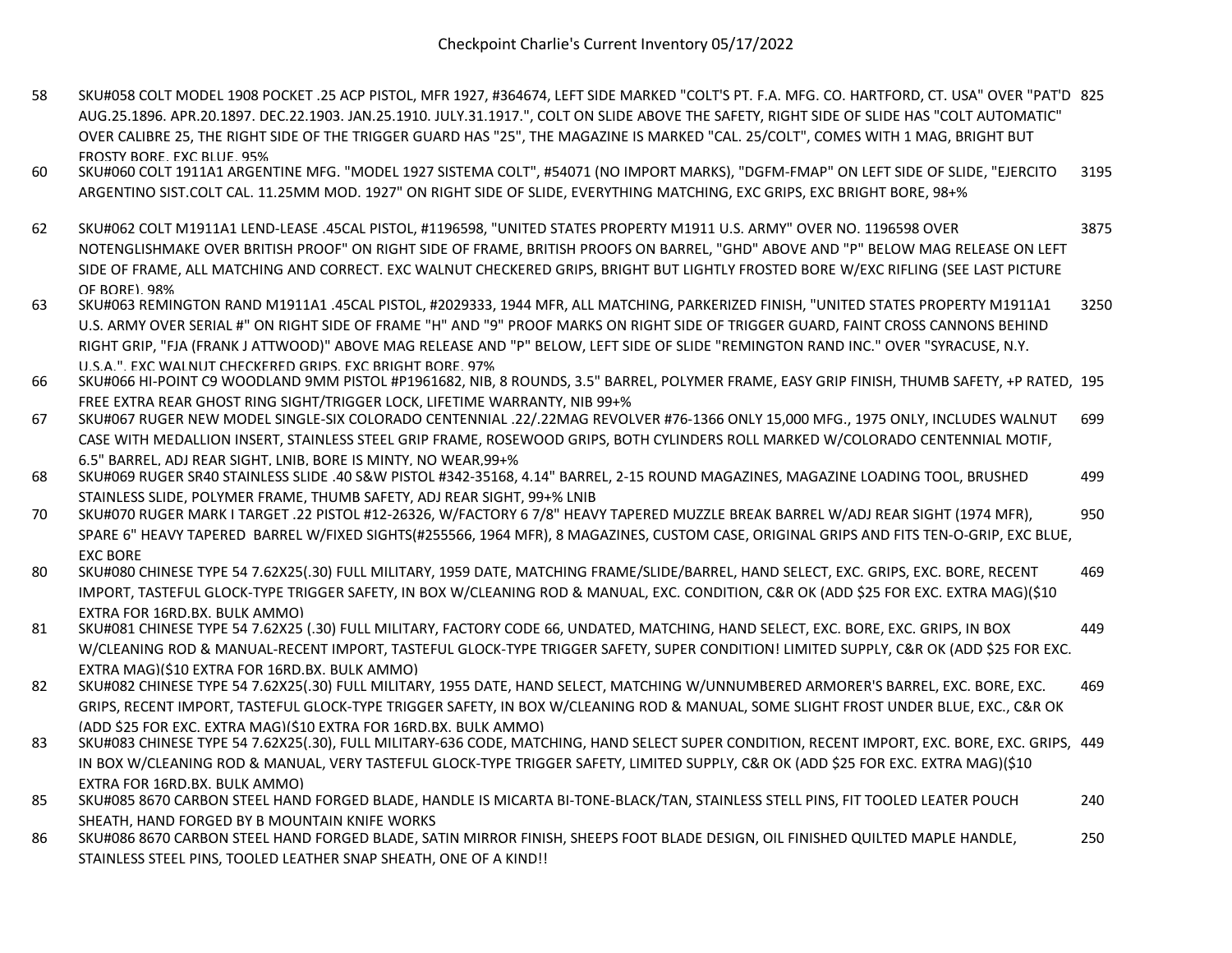- 87 SKU#087 8670 CARBON STEEL HAND FORGED BLADE, HANDLE IS MICARTA BI-TONE-BLACK/TAN W/MICARTA PINS, DESIGNED FOR THE LARGER HAND (XXL 260
- GLOVES) TOOLED LEATHER SNAP SHEATH, ONE OF A KIND!! 95 SKU#095 CROSMAN MODEL 2300S .177 CAL PELLET PISTOL, CO2, 12G CYLINDER (MORE AVAILABLE), SS/ZINC ALLOY FRAME, 10.1" LOTHAR WALTHER CHOKED MATCH BARREL, SINGLE STAGE ADJ TRIGGER, STAINLESS STEEL BOLT, ADJ HAMMER SPRING FOR 440-520 FPS, POST FRONT SIGHT, WILLIAMS ADJ REAR SIGHT, DOVETAIL MOUNTING RAIL, BLUE FINISH, 99+% 275
- 96 SKU#096 DAISY MATCH GRADE MODEL 887 AVANTI, .177 CAL PELLET, CO2 REFILLABLE 2.5OZ CYLINDER (INCLUDES 2), 500 FPS, SS, BA, LOTHAT WALTHER RIFLED STEEL TARGET BARREL, HOODED FRONT GLOBE SIGHT, MICROMETER ADJ REAR SIGHT, LAMINATE THREE-POSITION SPORTER STYLE HARDWOOD STOCK, ADJ TRIGGER, 99+% CONDITION 475
- 102 SKU#102 S&W CHIEFS SPECIAL CS9 9MM SEMI-AUTO PISTOL NIB #EKZ1052 3" BARREL, ORIG CASE AND PAPERWORK, 2 7+1 MAGAZINES, SA/DA WITH SAFETY/DECOCKING LEVER, ALLOY FRAME, STAINLESS STEEL SLIDE, LIKE NEW CONDITION, NEVER FIRED 695
- 103 SKU#103 SCCY CARBON BLACK CPX-1 9MM SEMI-AUTO PISTOL NIB#538770 3.1" BARREL, ZYTEL POLYMER FRAME, 7075-T6 AIRCRAFT GRADE ALUMINUM ALLOY RECEIVER, 3 DOT SIGHT SYSTEM, DA ONLY, INTERNAL HAMMER W/INERTIAL FIRING PIN TO PREVENT ACCIDENTAL DISCHARGE IF DROPPED, 2 10 ROUND DOUBLE STACK MAGAZINES W/FINGER EXTENSION BASES INSTALLED AND 2 FLAT BASES INCLUDED, TRIGGER LOCK INCLUDED, MANUALS, ORIGINAL BOX, NIB, NEVER FIRED 225
- 105 SKU#105 ROCK ISLAND ARMORY 1911A1 CS .45 ACP SEMI-AUTO PISTOL #RIA1305318 GI STANDARD CS, COMPACT SIZE, 3 1/2" BARREL, 7 SHOT, FIXED SIGHTS, SMOOTH WOOD GRIPS, PARKERIZED FINISH, NEVER FIRED, LIKE NEW 499
- 107 SKU#107 DWM AMERICAN EAGLE 1906 9MM LUGER P08 PISTOL #26620 AMERICAN EAGLE OVER CHAMBER, DWM MARKED TOGGLE, SERIAL NUMBER OVER GERMANY ON FRONT OF FRAME, 98% BLUE, 85% STRAW, BRIGHT BORE, LIGHT WEAR ON THE GRIPS, RIGHT GRIP NUMBERED TO GUN, LEFT GRIP SAFTEY CHIP, EXC 1ST VAR CAL 9MM WOOD BOTTOM MAG, RARE AMERICAN EAGLE LUGER!! 98% 3250
- 109 SKU#109 CIMARRON 1873 PEACEMAKER-TYPE SINGLE ACTION .22LR REVOLVER #P42174, MODEL P JR, COLOR CASE HARDENED, 10 SHOT, WALNUT GRIPS W/CIMARRON GALLOPING HORSE AND COWBOY METAL LOGO, 4 3/4" BARREL, NEVER FIRED, 99% 459
- 112 SKU#112 S&W MODEL 31-1 (REGULATION POLICE REVOLVER) .32 LONG HAND EJECTOR REVOLVER #H95379, 2" BARREL, MILD TURN-RING ON CYLINDER, EXC CHECKERED WALNUT GRIPS W/S&W MEDALLION, LIGHT BLEMISHES ON THE RECEIVER, EXC BRIGHT BORE, 95% OVERALL 625
- 113 SKU#113 S&W PRE-MODEL 40 .38 SPL. CENTENNIAL HAMMERLESS REVOLVER #5711, 2" BARREL, GRIP SAFETY, ORIGINAL BLUE FINISH, EXC MATCHING S&W SILVER MEDLLION MAGNA GRIPS, BARREL/CYLINDER/FRAME & GRIPS ALL MATCH!! LIGHT CYLINDER LINE, 98% 1195
- 114 SKU#114 S&W .32 SAFETY HAMMERLESS THIRD MODEL STANDARD REVOLVER #242446, TOP BREAK W/PUSH DOWN LATCH, 3" BARREL, 5 SHOT FLUTED CYLINDER, ORIGINAL BLUE FINISH, EXC ORIGINAL BLACK PLASTIC GRIPS, CHECKERED REAR GRIP SAFETY, EXC BRIGHT BORE, 98% 550
- 115 SKU#115 BERETTA MODEL 1919 TYPE 6.35MM POCKET PISTOL #174640, 6.35MM(.25AUTO) CROWN/LION PROOF MARKS ON REAR LEFT SIDE & FRAME, BLOWBACK WITH INTERNAL HAMMER, LINE STAMPED METAL GRIPS W/"PB" MEDALLION IN BRASS IN OVAL AT TOP, GRIP SAFETY, BARREL/SLIDE & FRAME MATCH, 7 ROUND MAGAZINE, DARK FROSTED BORE, 90% CONDITION 595
- 116 SKU#116 SAVAGE MODEL 1907 .380 ACP PISTOL #6055B, 1913-1915 MFR, 9 ROUND MAGAZINE, FIXED SIGHTS, EXPOSED COCKING LEVER, EXC ORIGINAL HARD RUBBER GRIPS W/"SAVAGE QUALITY" INDIAN HEAD LOGO ON EACH SIDE, BRIGHT LIGHTLY FROSTED BORE, 95% BLUE 795
- 117 SKU#117 SAVAGE 1915 HAMMERLESS .380 ACP PISTOL #11574B, TOP OF SLIDE IS MARKED "SAVAGE ARMS CO. UTICA, N.Y. U.S.A. CAL. 380/PATENTED NOV. 21. 1905 -9. M/M" FRONT OF FRAME UNDER BARREL IS MARKED "11574B", LEFT SIDE OF FRAME ABOVE THE GRIP IS MARKED "SAVAGE", EXC CHECKERED HARD RUBBER GRIPS WITH "SAVAGE QUALITY" INDIAN HEAD LOGO ON EACH SIDE, LIGHT HANDLING MARKS, MAGAZINE IS TIGHT, HARD TO RELEASE BUT AMMO FEEDS JUST FINE, 80% OVERALL 1195
- 118 SKU#118 SAVAGE 1907 .32 ACP PISTOL RE-PARKERIZED #154591, 2.75" BARREL, BRIGHT LIGHTLY FROSTED BORE, TOP OF SLIDE IS MARKED "SAVAGE ARMS 350 COPR. UTICA, N.Y. U.S.A. CAL. 32./PATENTED NOVEMBER 7, 1905 - 7.65 M-M.", EXC CHECKERED BLACK RUBBER GRIPS WITH "SAVAGE QUALITY" INDIAN HEAD LOGO ON EACH SIDE, RE PARKERIZED, THUMB SAFETY, 95% OVERALL
- 121 SKU#121 F.LLI PIETTA 1860 ARMY STEEL .44 BLACK POWDER REVOLVER #P116096, COLOR CASE-HARDENED STEEL FRAME, BLUED STEEL 8" BARREL, WALNUT GRIPS, BRASS TRIGGER GUARD, UN-FLUTED ENGRAVED CYLINDER, NEVER FIRED, 99+%, LNIB 345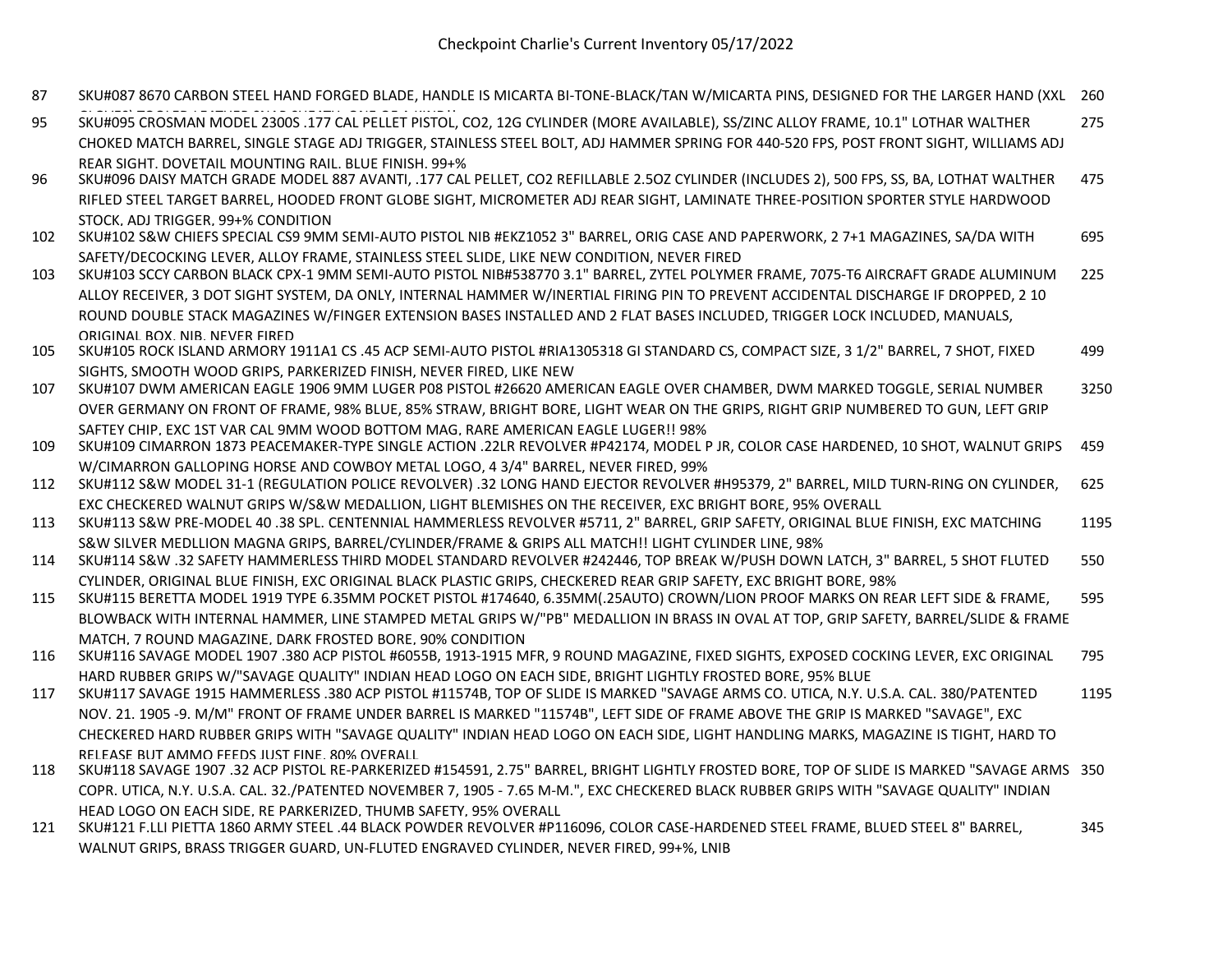- 123 SKU#123 PEDERSOLI AN IX DE GENDARNERIE PISTOL #NB03053, AMERICAN WALNUT WITH SATIN FINISH, .595 CALIBER BARREL, SMOOTHBORE, IGNITION 675 IS A FLINTLOCK 5/8" SIZE, SINGLE SHOT, ALL STEEL FURNITURE ARMORY BRIGHT, LOCKPLATE ENGRAVED "MAUBEUGE" OVER "MANUF. IMP", STEEL RAMROD, RECOMMENDED LOAD IS 30 GRAINS OF FFFg BLACK POWDER, .575 ROUND BALL W/.010 PATCH, MADE IN ITALY, NEVER FIRED, 99+% NIB
- 124 SKU#124 HOPPS OF DUNGANNON BRITISH PERCUSION BLACK POWDER PISTOL, CHECKERED WALNUT GRIP, CAPTIVE RAMROD, 4" BARREL, STEEL BELT-HOOK ON LEFT SIDE, VG CONDITION 750
- 125 SKU#125 PEDERSOLI DERINGER PHILADELPHIA STANDARD MODEL PERCUSSION .45 CAL PISTOL #PH0913, REPORDUCTION W/BRASS FURNITURE AND CASE 425 HARDENED LOCK, ON THE LOCK THE ORIGINAL MARKING ON TWO LINES: DERINGER/PHILADELA, BARREL IS BROWN COLOUR W/BRASS V AIMNG REAR SIGHT AND BLADE FRONT SIGHT, 3 1/16" BBL, TOTAL LENGTH 6 5/16", PISTOL GRIP IS LAQUERED WALNUT W/CROSS CHEQUERED FEATURES, NIB, NEVER FIRED, 99+%
- 126 SKU#126 FRENCH PERCUSSION NAVAL PISTOL DATED 1839 TULLE ARSENAL MLE 1837 MARKED, ATTACHED RAMROD, BRASS MOUNTS, BELT HOOK ON LEFT 1095 SIDE, .60 CAL, 6 3/4" BBL, 11 3/8" OVERALL, VERY GOOD CONDITION W/NORMAL NICKS AND DINGS
- 127 SKU#127 ENGLISH BRASS BARRELLED FLINTLOCK PISTOL, CIRCA 1775-1794, ENGRAVED LOCK-PLATE, 9" BRASS BARREL ENGRAVED LIVERPOOL W/TWO LONDON PROOF MARKS, BRASS BUTT CAP, RAMROD PIPES & TRIGGER GUARD, ORIGINAL WOODEN RAMROD, MINOR DINGS AND SCRATCHES, 16" OVERALL, 8 3/4" BARREL, BRASS BARRELLED PISTOLS WERE OFTEN CARRIED ON BOARD SHIPS DURING THE 18TH-19TH CENTURY. 2395
- 128 SKU#128 EUROPEAN ANTIQUE DOUBLE BARREL PINFIRE PISTOL #NSN, CIRCA 1850'S, NICE BROWN PATINA, NO MARKINGS, 4" BARREL, 9" OVERALL LENGTH, CONDITION IS VERY GOOD 300
- 129 SKU#129 SAUER 38H EAGLE/N 7.65MM (.32 ACP) NAZI POLICE PISTOL #325459, 1ST VARIATION, EAGLE/N BELOW SERIAL NUMBER ON RIGHT SIDE OF FRAME & ABOVE ON THE SLIDE, NAZI POLICE "EAGLE/C" ON LEFT SIDE OF TRIGGER GUARD, NO IMPORT MARKS, EXC. GRIPS, EXC BRIGHT BORE, 97%+ 1550
- 130 SKU#130 MAUSER 1934 .32 EAGLE/N PISTOL #621787, EAGLE/N PROOF ON TOP OF SLIDE BEHIND REAR SIGHT, HIGH EDGE THINNING, CORRECT MAUSER MARKED MAG, VG GRIPS, EXC BRIGHT BORE, 95% 695
- 131 SKU#131 ASTRA 300 7.65MM WWII GERMAN CONTRACT PISTOL #600122, SERIAL RANGE DELIVERED TO HEERESWAFFENAMT IN FEB OF 1944, NO GERMAN 895 MARKINGS, TOP OF SLIDE MARKED "UNCETA Y COMPANIA S.A. / GUERNICA ESPANA", SPANISH PROOFS ON LEFT REAR OF FRAME, GOOD CHECKERED WOOD GRIPS, BRIGHT BORE W/SOME FROST, 90%
- 134 SKU#134 ASTRA MODELO 400 PISTOL RIG, #85268, 9MM LARGO/9x23, BLACK HOLSTER, SOLID DIAMOND CHECKERED GRIPS, NORMAL WEAR AND LIGHT PITTING ON LEFT FRAME, HIGH EDGE WEAR, FROSTED BRIGHT BORE WILL GOOD RIFLING, OVERALL 90+% 675
- 135 SKU#135 COLT 1917 DA .45 ACP REVOLVER WWII REWORK SCARCE #146853, 1918 MFR, 5 1/2" BARREL STAMPED "UNITED STATES PROPERTY", REFINISHED, BUTT ENGRAVED WITH "U.S./ARMY/MODEL/1917" & "No /146/853", MISSING LANYARD LOOP ON BUTT, EXC WOODEN GRIPS, BRIGHT W/SOME FROST BORE, 90% 1550
- 136 SKU#136 ITHACA BRITISH LEND LEASE 1911A1 .45 AUTO PISTOL #1258650, 1944 MFR, BRITISH PROOF MARKS, "UNITED STATES PROPERTY/No 1258650/NOTENGLISHMAKE" ABOVE TRIGGER ON RIGHT SIDE OF FRAME, "M1911 A1 U.S. ARMY" ABOVE AND INFRONT OF TRIGGER ON RIGHT SIDE, "5" ON RIGHT SIDE OF TRIGGER GUARD, "CROSSED CANNONS" BEHIND RIGHT GRIP, "FJA" ABOVE MAG RELEASE AND "P" BELOW ON LEFT SIDE OF FRAME, CORRECT UNMARKED MAGAZINE INCLUDED, GRIPS CORRECT AND APPEAR ORIGINAL, BRIGHT BUT FROSTY BORE W/DECENT RIFLING, PARKERIZED FINISH 85% 2600
- 138 SKU#138 WALTHER TPH .22LR POCKET PISTOL IN BOX W/PAPERWORK #283903, MADE IN GERMANY, INTRA ARMS IMPORT MARKED, 6+1 ROUNDS, 1 MAG, 1750 2" BARREL, DECOCK/SAFETY, EXC BORE, EXC PLASTIC GRIPS, EXC BLUE FINISH, 98+%
- 139 SKU#139 AMERICAN ARMS PX22 .22LR POCKET PISTOL #042347, WLATHER CLONE, TWO EXTRA MAGS (3 TOTAL), 225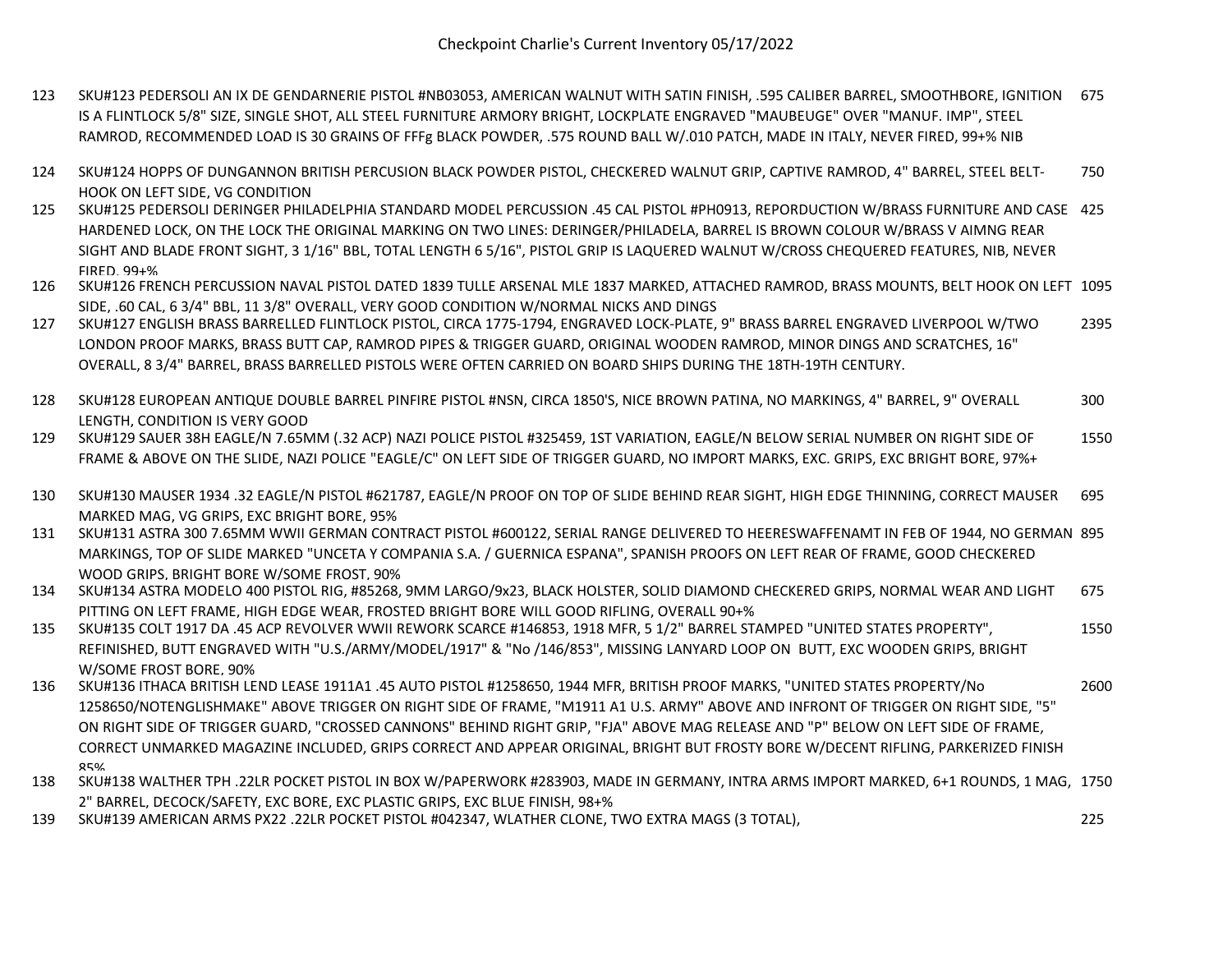- 140 SKU#140 FEG HUNGARIAN HI POWER 9MM PISTOL #27571, INCLUDES ACTION ARMS .41 AE BARREL/SPRING/4 MAGS KIT, .41 ACTION EXPRESS DIES/HOLLOW POINT BULLETS(QTY 137) AND BRASS(QTY 140) INCLUDED, CONVERT THIS FROM 9MM TO .41 ACTION EXPRESS!! 4.75" BARREL, BLUED FINISH, FIXED SIGHTS, EXCELLENT BLACK PLASTIC GRIPS, 4-9MM MAGAZINES INCLUDED, GOOD BORE, SOME LIGHT HANDLING MARKS, 90% OVERALL 625
- 141 SKU#141 S&W .38SPL M&P M1905 REVOLVER #662599, PRE 1942 4" BARREL, HAND EJECTOR, NO BUTT LANYARD RING, SMOOTH WALNUT GRIPS, SERRATED CASE HARDENED TRIGGER, NICE GREY/BROWN PETINA, MISSING SCREW BETWEEN CYLINDER AND HAMMER, 80% 350
- 141 SKU#0141 TAURUS G2C 9MM PISTOL NIB #1C104178, 1-12 ROUND MAG, MATTE BLACK FINISH, 3.20in BARREL, ADJUSTABLE REAR SIGHT, FIXED FRONT SIGHT ACCESSORY RAIL, POLYMER FRAME, STAINLESS STEEL BARREL, MANUAL SAFETY, LOADED CHAMBER INDICATOR, 100% NIB 260
- 143 SKU#143 ERFURT 1913 P08 LUGER #8873 MATCHING, SOME TOUCH UP, RESTORED STRAW AND FIRE BLUE, MATCHING GRIPS WITH PROBABLE PROFESSIONAL TOUCH UP, EXC BRIGHT SHINY BORE, 95% 2250
- 144 SKU#144 DWM LUGER 1906 AMERICAN EAGLE #53401 AMERICAN EAGLE GRIP SAFETY, 4"-9MM BARREL, PROFESSIONALLY RESTORED, MATCHING EXCEPT MAGAZINE, EXC CHECKERED GRIPS, EXC BRIGHT BORE, 99% 2600
- 146 SKU#146 KRIEGHOFF COMMERCIAL DWM 1921 LUGER P08 #6732i, 3 3/4" 30 CAL BBL, KRIEGHOFF SUHL REAR FRAME MARKED, VERY RARE, EXC BRIGHT BORE, EXC CHECKERED GRIPS, CORRECT UN-NUMBERED MAG, HIGH EDGE WEAR, 97-98% 3850
- 147 SKU#147 ERFURT 1918 LUGER P08 #7251r, MATCHING NUMBERED EXCEPT MAG, EXC ERFURT PROOFED MAG (NOT NUMBEREDT TO GUN) EXC BRIGHT BORE, EXC CHECKERED GRIPS, HIGH EDGE WEAR, 97-98% 2295
- 149 SKU#149 DWM 1915 LUGER P08 4" 9MM #8560g, EXC BRIGHT BORE, EXC DWM MAG, 80% STRAW, SOME HIGH EDGE WEAR, "EWB" BRANDED ON RIGHT 1995 GRIP (SEE DESCRIPTION), SMALL BLEMISH ON REAR GRIP STRAP, 96%
- 150 SKU#150 SIMSON P08 SEAR SAFETY POLICE LUGER #102a, MATCHING EXCEPT MAG, E/6 SIMSON MAG, WWI TOOL (DOES NOT MATCH THE GUN, BUT MATCHES THE HOLSTER) EXC BRIGHT BORE, EXC GRIPS, SOME GRIP STRAP GRAYING, 90% STRAW, 95% OVERALL 3300
- 160 SKU#160 MAUSER 1930 COMMERCIAL C96 BROOMHANDLE #914325, 7.63MM, 90+% FIRE BLUE, 5.5" STEPPED BARREL, 1000 METER TANGENT REAR SIGHT, 2950 MAGAZINE FLOORPLATE SCRATCHED, LIGHT HANDLING AND HOLSTER WEAR, 92-95% ORIGINAL CONDITION, EXC BRIGHT BORE W/MINOR FROSTING, EXC UN-NUMBERED CORRECT 12 GROOVE GRIPS, EXCELLENT OVER CONDITION!!
- 161 SKU#161 MAUSER C96 BROOMHANDLE #285904, 7.63MM, 95+% BLUE, 5.5" BARREL, 1000 METER TANGENT REAR SIGHT, LIGHT HANDLING AND HOLSTER 2100 WEAR, SMALL RING HAMMER, ORIGINAL LANYARD RING, 95% ORIGINAL CONDITION, EXC BRIGHT BORE W/MINOR FROSTING, EXC NUMBERED 33 GROOVE GRIPS, EXCELLENT OVER CONDITION & ALL MATCHING!!
- 162 SKU#162 MAUSER 1930 COMMERCIAL C96 BROOMHANDLE #833739, 7.63MM, 85% BLUE, 5.5" STEPPED BARREL, 1000 METER TANGENT REAR SIGHT, LIGHT HANDLING AND HOLSTER WEAR, SOME LIGHT PITTING, SCRATCHES ON LEFT SIDE OF FRAME, DARK BORE W/FROSTING, WELL WORN CORRECT 12 GROOVE GRIPS, GREAT ADDITION TO ANY COLLECTION 2950
- 163 SKU#163 MAUSER LATE POST WAR C96 BOLO #705988, 7.63MM, 99% BLUE, 3 7/8" BARREL, 1000 METER TANGENT REAR SIGHT, PROFESSIONALLY REFINISHED, BRIGHT BORE W/SOME FROSTING, CORRECT 22 GROOVE UN-NUMBERED GRIPS, GREAT ADDITION TO ANY COLLECTION 1450
- 164 SKU#164 MAUSER LATE POST WAR C96 BOLO #569968, 7.63MM, 99% BLUE, 3 7/8" BARREL, 1000 METER TANGENT REAR SIGHT, PROFESSIONALLY POLISHED AND REFINISHED, BRIGHT FROSTED BORE, EXC MATCHING SMOOTH GRIPS, ALL MATCHING, 98+% 1250
- 165 SKU#165 MAUSER 1930 COMMERCIAL C96 BROOMHANDLE #804199, 7.63MM, GREY PATINA THROUGHOUT, 5.5" BARREL, 1000 METER TANGENT REAR SIGHT, NON MATCHING, BRIGHT FROSTED BORE, 12 GROOVE UN-NUMBERED GRIPS, FAIR TO POOR CONDITION 1000
- 166 SKU#166 MAUSER C96 BROOMHANDLE \*\*THIS IS A REPLICA, NON FIRING PROP GUN, GREAT TO HANG ON THE WALL WITHOUT SPENDING \$\$\$, IN GOOD CONDITION, SAME WEIGHT AND FEEL AS THE ORIGINAL, HAMMER COCKS BACK, REAR SIGHT LIFTS AND TRIGGER IS FUNCTIONING\*\* 100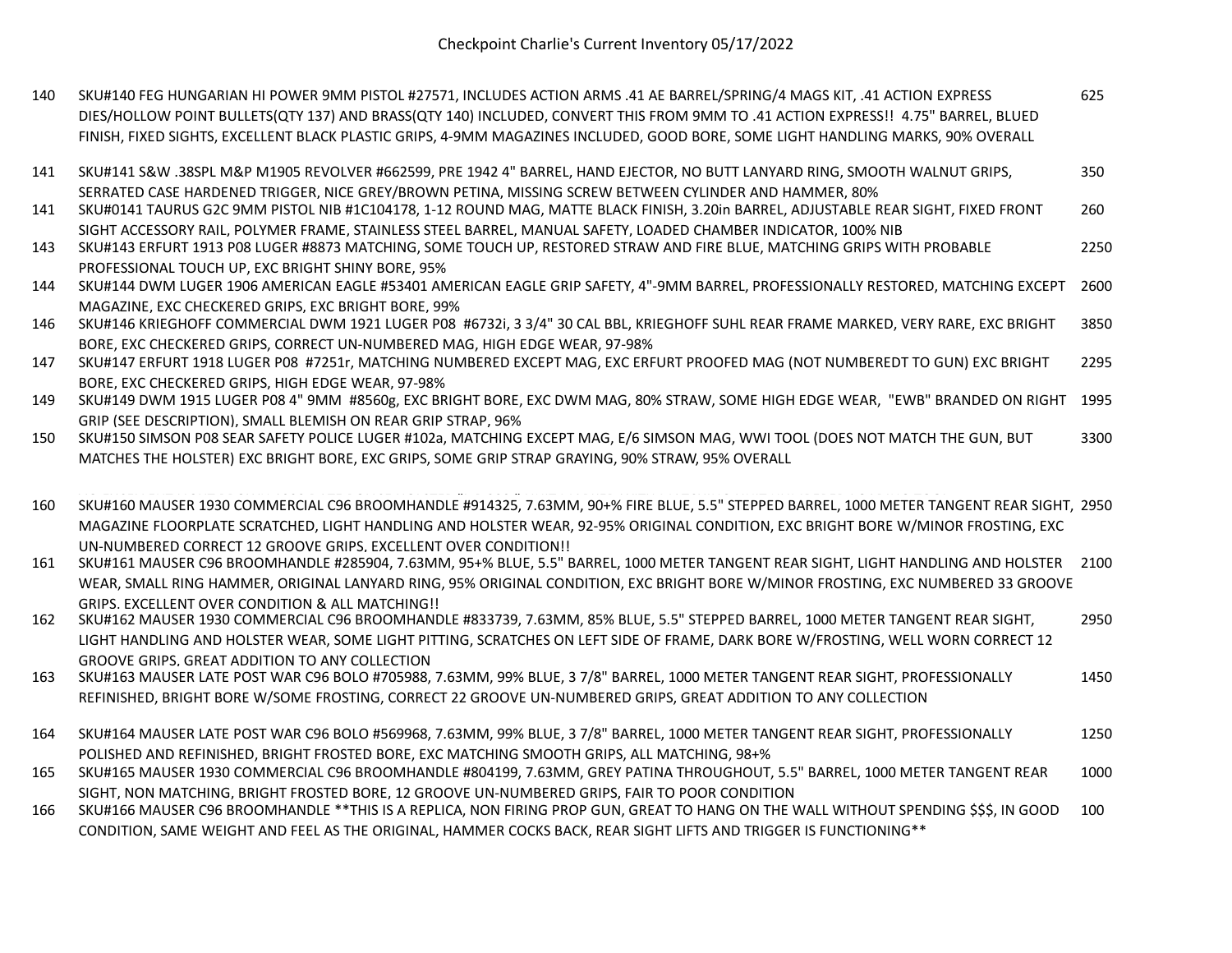- 167 SKU#167 DWM 1920 COMMERCIAL P08 LUGER #6491m, 30 CAL, 70% BLUE, 15% STRAW, GOOD GRIPS, 4" BARREL, OK BORE W/FROSTING, PITTING UNDER 1195 GRIPS, CORRECT UN-NUMBERED WOOD MAGAZINE WITH CORROSION, NEEDS SOME TLC
- 168 SKU#168 COLT DETECTIVE SPECIAL 38 SPECIAL CTG 1964 MFR #852051 3" BARREL (RARE), 6-ROUND CYLINDER, FIXED SIGHTS, EXC CHECKERED WOOD GRIPS WITH COLT MEDALLIONS, BLUED FINISH W/LIGHT OXIDATION ON FRAME IN FRONT OF TRIGGER, TIGHT LOCK UP, 95% OVERALL 1050
- 169 SKU#169 S&W 22LR K-22 (POSTWAR, 3RD MODEL) REVOLVER #K203848, "PRE-MODEL 17", 6" BARREL, MICRO CLICK REAR SIGHT, RIBBED ROUND PINNED 850 BARREL, ORIGINAL MATCHING EXC CHECKERED GRIPS W/MEDALLION, CASE HARDENED TRIGGER AND HAMMER, SOME LIGHT FRECKLING IN FINISH, LIGHT HANDLING MARKS, 92% OVERALL
- 170 SKU#170 S&W .32 DA 4TH MODEL REVOLVER #252111, 5 SHOT FLUTED CYLINDER, 3" BARREL, ORIGINAL NICKEL FINISH, CHECKERED BLACK HARD RUBBER 549 GRIPS W/S&W MONOGRAM, PINNED FRONT SIGHT, TOP BREAK ACTION, TIGHT BARREL, FULLY FUNCTIONAL, VERY GOOD OVERALL CONDITION
- 250 SKU#250 INLAND DIVISION M1 CARBINE, 08-42 DATE, SERIAL #6315, ORIGINAL CONFIGURATION (RESTORED PROFESSIONALLY) & CORRECT, EXC. ALMOST FLAWLESS WALNUT I-CUT HIGH WOOD STOCK, 2 RIVET DEEP GROOVE HAND GUARD, TYPE I BARREL BAND, MILLED TYPE I-A FRONT SIGHT MARKED 'N', BARREL MARKED "INLAND MFG GENERAL MOTORS 7-42",SERRATED MAG CATCH, EARLY TYPE I FLIP SIGHT, CIRCLE P ON BOTTOM OF PISTOL GRIP, SLING WELL MARKING "FIREBOMB, CROSSED CANNON, O, LA", CPRRECT WWII SLING, OILER, DIAGONAL CHECKERED BUTT PLATE, ME-2, TE-1, SAFETY WORKS BUT IS DIFFICULT, OVERALL EXCELLENT, 98% 4600
- 251 SKU#251 REM. 31 12GA. 28" MOD. VENT RIB #81797(1931-1949), PROFESSIONALLY RESTORED, BEAUTIFUL WALNUT STOCK W/DECELLERATOR PAD AND 'TOOTSIE-ROLL' FOREARM, SLIGHT ACTION BAR WEAR ONLY, 99% 419
- 252 SKU#252 MAUSER K98 "byf 44" 8MM RIFLE, #79401L, TYPICAL LATE-WAR KRIEGSMODELL WITH NO BAYO LUG OR CLEANING ROD OR DISASSEMBLY DISK, BYF 44 BUT 1945 ASSEMBLED, 100% CORRECT LATE WAR, byf FLOORPLATE, ALL CORRECT MARKINGS, EXC. TYPICAL "CHATTER" STOCK, BORE HAS SOME FROSTING BUT EXC RIFLING, 99% OVERALL 2575
- 253 SKU#253 WINCHESTER MOD. 70XTR CLASSIC #G2114102, VERY RARE WIN. DETACHABLE MAG MODEL, 24" BARREL, SWIVEL STUDS, EXC. CHECKERED WALNUT STOCK W/GRIP CAP & WIN. NO SLIP PAD, EXC. BORE, 98-99% 649
- 254 SKU#254 WINCHESTER MODEL 63 .22 CAL REPEATING RIFLE 1955 MFG. #A-115650, .22LR ONLY, 23" bbl, DOVETAIL FRONT AND ELEVATION ASJUSTABLE REAR SIGHTS, PISTOL GRIP, ORIGINAL FINISH, COMPLETE WITH 4X WEAVER SCOPE, MADE IN USA, "MODEL 63 .22 LONG RIFLE/SUPER SPEED AND SUPER X" ON LEFT SIDE OF BARREL, EXC WOOD, EXC BRIGHT BORE 95+% 875
- 256 SKU#256 STEYR-MANNLICHER MODEL L 308 WIN PARTS RIFLE, #53497, MADE IN AUSTRIA, LEUPOLD 2-7 SCOPE, DOUBLE TRIGGER, EXCELLENT CHECKERED 495 WOOD STOCK, FROSTED BORE
- 258 SKU#258 HENRY LEVER ACTION .22 OCTAGON MODEL H001T RIFLE, NIB #T49457H, 16+1 CAPACITY, 20" BARREL, WALNUT STOCK AND FORE-END, BRASS BEAD FRONT SIGHT, NEW IN BOX, NEVER FIRED, 99+% 450
- 259 SKU#259 WALTHER SPORTMODELL PREWAR .22 SINGLE SHOT #14467, C/N PROOFED, CHECKERED WALNUT 1/2 STOCK W/FINGERGROOVE FOREARM & WALTHER BANNER BUTTPLATE, SHORT-THROW BOLT, HI-QUALITY OPEN SIGHTS, ROTARY SAFETY ON BACK OF BOLT, STOCK HAS WEAR AND IS MISSING LOOP OF SWIVEL, 93% BLUE 750
- 260 SKU#260 ANDERSON MANUFACTURING 5.56 AR-15 RIFLE # 1925

- 261 SKU#261 WINCHESTER MODEL 94 LEVER ACTION 32 WIN SPL. 1960 MFR, #2453128, PRE-64 MODEL, SCARCE .32 WIN SPL CALIBER, ALMOST ALL WERE IN .30-30. 20" BBL W/EXC BORE, METAL IS EXC W/92% ORIGINAL BLUE, MINOR BLUE THINNING ON BOTTOM OF RECEIVER NEAR FOREARM, STOCK IS EXC W/MINOR NICKS/BLEMISHES, CORRECT FRONT & REAR SIGHTS (NO FRONT SIGHT HOOD), ORIGINAL METAL BUTT PLATE, 92% OVERALL 1149
- 263 SKU#263 RUGER M77 HAWKEYE 30-06 BOLT-ACTION RIFLE #711-24177, CLASSIC CHECKERED WALNUT STOCK, 4 ROUND CAPACITY, SATIN BLACK FINISH, NO 850SIGHTS BUT INCLUDED SCOPE RINGS, 22" BARREL, EXC BRIGHT BORE W/EXC RIFLING, LC6 TRIGGER, TOLD THIS WAS UNFIRED, 99+%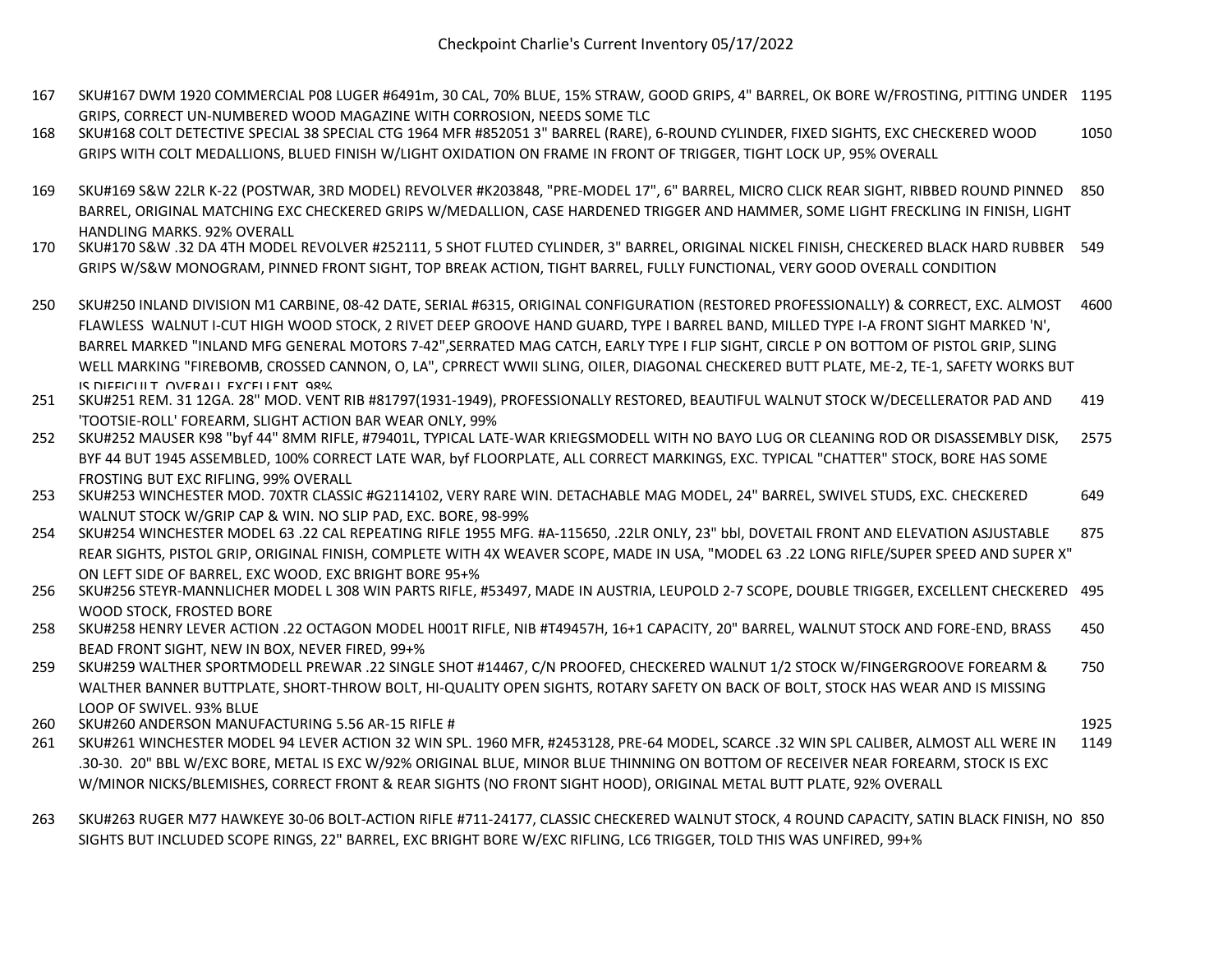- 264 SKU#264 SPRINGFIELD 1903 .30-06 SEDGLEY DRILL RIFLE #496894, NOT MEANT TO BE FIRED, EXC. WALNUT STOCK, EXC. BORE, BEAUTIFUL BLUE, ALL MILLED PARTS, 90% 695
- 265 SKU#265 REMINGTON 11-87 PREMIER L.H. CUSTOM 12GA. #PC283306, MATTE NICKEL/STAINLESS FINISH, 18-1/2" BARREL W/MUZZLEBREAK/CHOKE, 8-RD. 1195 EXTENSION MAG, PISTOLGRIP STOCK, CUSTOM PICATINNY ACCES. RAILS & SCOPEMOUNT, AR-TYPE COLLAPSABLE BUTTSTOCK, EXC. BORE, VERY TRICK, 98%
- 267 SKU#267 WEATHERBY VANGUARD .270 WIN BOLT-ACTION RIFLE #VS-394795 MATTE BLACK METAL, BLACK SYNTHETIC STOCK, ONE-PIECE FLUTED BOLT W/3 GAS PORTS, 90 DEGREE BOLT LIFT, 24" BARREL, ADJ TRIGGER, RUBBER BUTT PAD, HIGH GRADE LEATHER SLING, NIKON 3-9X40 BDC SCOPE INCLUDED, 99+% LNIB 725
- 268 SKU#268 WINCHESTER M1 .30 CARBINE TYPE II, 1945 #6502736, MILLED TRIGGER HOUSING, WINCHESTER BARREL MARKED "W", TYPE II BARREL BAND, OVAL-CUT LOW WOOD EXC STOCK, 4 RIVET SHALLOW GROOVE HAND GUARD, CARTOUCHES VISIBLE ON RIGHT BUTT STOCK, TYPE IV MAG CATCH, TYPE III BLUED ROUND BOLT, MILLED FRONT SIGHT, TYPE II REAR SIGHT, TYPE III RECOIL PLATE MARKED "W", M3 FLASH HIDER, WWII WEB SLING & OILER, EXC WOOD, EXC BRIGHT BORE & RIFLING, 99% 3100
- 269 SKU#269 MOSSBERG 500E .410 24" VR #R615540, EXC. CHECKERED HARDWOOD STOCKS W/PAD, EXC. BORE, GOLD TRIGGER, 99% 379
- 271 SKU#271 REMINGTON M1903 30-06 BOLT ACTION RIFLE 7-42 MFR, #3197100, BARREL MARKED RA/FLAMING BOMB/7-42, CIRCLE P BEHIND TRIGGER GUARD "M" IN FRONT OF REAR SLING SWIVEL, VG C-STOCK WITH NORMAL DINGS AND SCRATCHED, "AAP", "RA-P" AND "FJA", MARKED WALNUT STOCK, "NS" MARKED BOLT ACQUIRED EITHER DURING THE "RA-P" OR AAP" ARSENAL VISIT, LIGHTLY FROSTED BORE 7.5/10, STRONG RIFLING, ME- 0, 92% **OVERALL** 1195
- 274 SKU#274 SPRINGFIELD ARMORY M1903 MARK I, JAN 1920 RIFLE #1185442, 30-06cal, PROFESSIONAL RESTORATION/REBLUE, ORIGINAL CONFIGURATION MODIFIED FOR USE WITH THE 1918 PEDERSON DEVICE (NOT INCLUDED), APPROX 100 WERE MODIFIED TO USE THIS DEVICE, THE PEDERSON DEVICE CAME INTO USE TO LATE FOR WWI, THE PEDERSON DEVICE WERE LATER DESTROYED. THE MK1 RIFLES REMAINED IN STORAGE TO APPROX 1937 WHEN THEY WERE THEN RESTORED TO M1903 CONFIGURATION. THIS IS RARE AND DESIRABLE MARK I, US MARTIAL ARM COLLECTIBLE. "SA/1-20" DATED SPRINGFIELD BARREL, MILLED FRONT BAND/BAYO LUG, SMOOTH BUTTPLATE WITH TRAP AND NO CLEANING KIT/OILER, CIRCLE P BEHIND TRIGGER GUARD, STAMPED WITH ARSENAL OVERHAUL MARK "S.A.D.A.L." ON THE LEFT WRIST, EXCELLENT WOOD, FROSTY BORE, 98% 1595
- 275 SKU#275 REMINGTON 700 LH .30-06 CUSTOM MATCH #A5717472, 28" STAINLESS 5R OBERMEYER HEAVY BARREL, UNERTL-TYPE SCOPE BASES, RECEIVER MILLED FOR STRIPPER CLIP FEED, OVERSIZE HEAVY WALNUT TARGET STOCK W/BEAVERTAIL FOREARM, ADJUSTABLE HAND STOP & ADJUSTABLE RIFLE BUTT, RECEIVER SIGHT BASE ONLY, 99% BARGAIN PRICED! 995
- 276 SKU#276 MAUSER MOD. 420 MEHRLADER HALFSTOCK SMALL-FRAME .22 #37125 W/5RD. DETACHABLE MAG, STOEGER PRE-WAR IMPORT MARKING ON BARREL, B.U.G. PROOFS, EXC. CHECKERED WALNUT STOCK W/FINGERGROOVE FOREARM & FAINT MAUSER BANNER, MAUSER BANNER OVER CHAMBER, EXC. BORE, SHORT-THROW BOLT, TANGENT REAR SIGHT, TAPPED FOR RECEIVER SIGHT, 90% 425
- 278 SKU#278 CZECH MODEL 1924 (VZ24) MAUSER BOLT ACTION RIFLE 8MM #D5-740, NO VISIBLE IMPORT MARK, SMOOTH BUTTPLATE, 23 1/4" BBL, 4 SLING LOOPS,ALL ORIGINAL PRE-WWII RIFLE, NATIONAL CREST ON RECEIVER OVER CHAMBER, LEFT SIDE OF RECEIVER MARKED "CESKOSLOVENSKA / ZBROJOVKA / =BRNO=―W/VZ24 UNDER, UNMATCHED, ORIGINAL CLEANING ROD, GOOD WOOD WITH DINGS/SCRATCHES/COMPRESSION MARKS, FROSTED BORE, 85% 895
- 279 SKU#279 BROWNING BPS FIELD 12GA. #20317PM152 24" BARREL "BUCK SPECIAL" SMOOTHBORE, RIFLE SIGHTS, HI-GLOSS FACTORY FINISH, 93% 435
- 281 SKU#281 CZECH MODEL 1924 (VZ24) MAUSER BOLT ACTION RIFLE 8MM #D5-8398, NO VISIBLE IMPORT MARK, SMOOTH BUTTPLATE, 23 1/4" BBL, 4 SLING 1295LOOPS,ALL ORIGINAL PRE-WWII RIFLE, NATIONAL CREST ON RECEIVER OVER CHAMBER, LEFT SIDE OF RECEIVER MARKED "CESKOSLOVENSKA / ZBROJOVKA / =BRNO=―W/VZ24 UNDER, ALL MATCHING, ORIGINAL CLEANING ROD & LEATHER SLING, EXC WALNUT STOCK W/MATCHING NUMBER, FROSTED BORE, 98%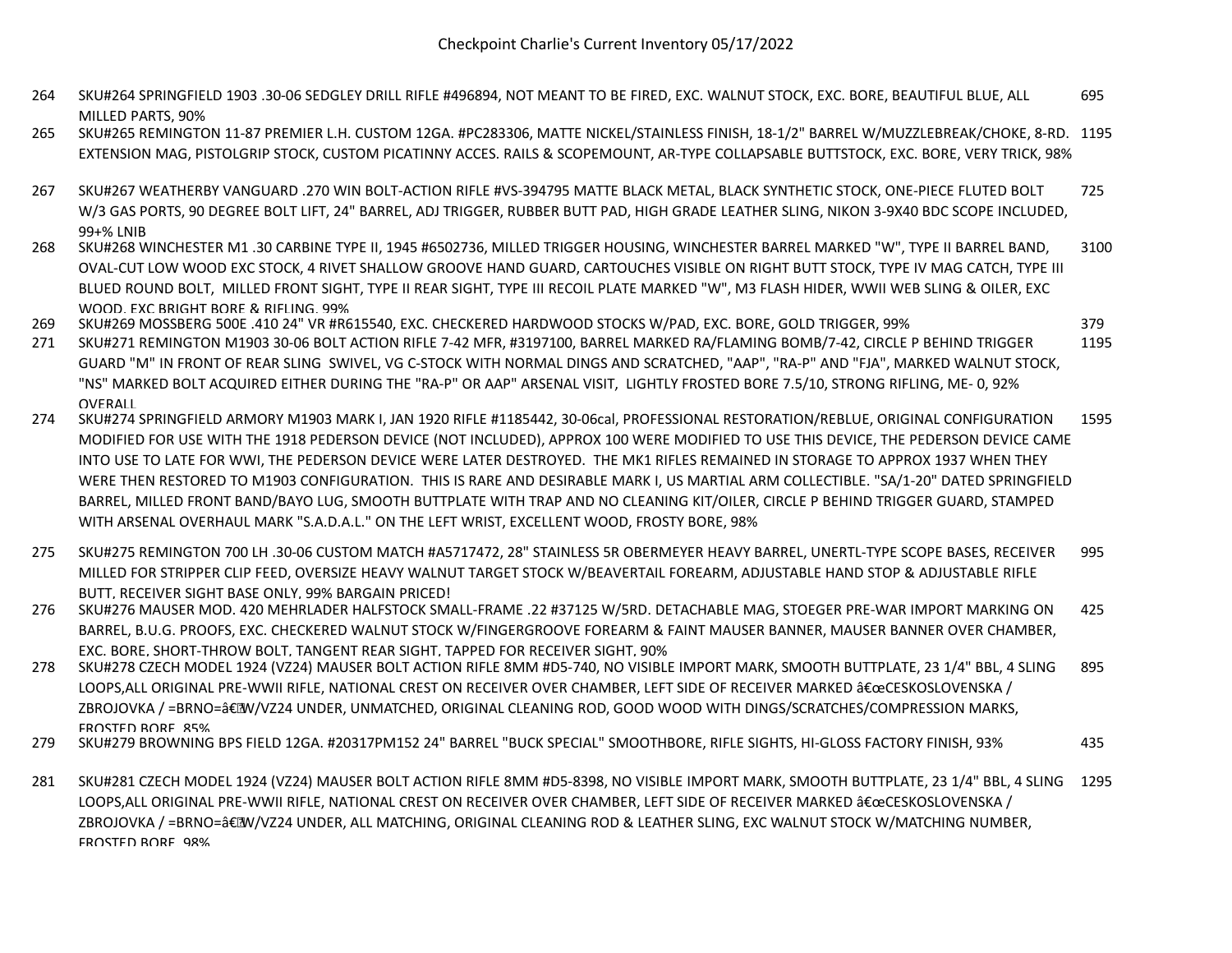- 282 SKU#282 CUSTOM BRAZILIAN CONTRACT DWM MAUSER MODEL 1908 BOLT ACTION SPORTER RIFLE WITH BUSHNELL 3X-9X SCOPE, #32638, .257 ROBERTS 895 CAL, 24 INCH WINCHESTER MODEL 70 BARREL, MULTI-POINT CHECKERED WALNUT STOCK, RAISED CHEEKPIECE, POP UP SLING STUDS, M1907 LEATHER SLING, MECHANICALLY EXCELLENT, MINOR SCRATCHES AND DINGS, OVERALL 95% FINISH, EXC BRIGHT BORE, A REAL "TACK DRIVER"!
- 283 SKU#283 MARLIN 336W (30AW) .30-30 LEVER ACTION RIFLE JM STAMPED#09008480 1991 MFR20" BARREL, BLUED STEEL BARREL BAND W/SWIVEL, GOLD 795 TRIGGER, SATIN BLUED FINISH, HAMMER BLOCK SAFETY, 6 SHOT TUBULAR MAG, WALNUT FINISHED CUT CHECKERED PISTOL GRIP STOCK W/SOME DINGS AND SCRATCHES, CBS (CROSS BOLT SAFETY) RUBBER BUTTPLATE, PADDED NYLON SLING, 4X SIMMONS SCOPE, EXC BORE AND RIFLING, 95+%
- 284 SKU#284 SAVAGE 93R17 GVXP .17HMR BOLT-ACTION RIFLE W/SCOPE #0584143 21" BARREL HEAVY BLUED VARMINT BARREL, 5 SHOT DETACHABLE MAGAZINE (SPARE INCLUDED), ACCUTRIGGER, CHECKERED WALNUT STOCK, EXC BORE AND RIFLING, 3-9X40 TASCO SCOPE, 98+% 375
- 285 SKU#285 QUALITY HARDWARE M1 .30 CARBINE, APRIL 1944 MFR #4815265, BARREL MARKED "UNDERWOOD 2-44, FIREBOMB", OVAL-CUT HIGH WOOD EXC STOCK, 2 RIVET SHALLOW GROOVE HAND GUARD, NO CARTOUCHES VISIBLE, TYPE III MAG CATCH, TYPE II BLUED ROUND BOLT, TYPE I REAR SIGHT, MILLED FRONT SIGHT MARKED "PO-Q", WWII WEB SLING & OILER, EXC WOOD, EXC BRIGHT BORE, 99% 2350
- 286 SKU#286 IBM M1 .30 CARBINE #3894606, SEPT. 1943 MFR., AUTO ORDNANCE (AO) SUBCONTRACT RECEIVER, TYPE I, FLIP-SITE, LAMINATED TRIGGER GUARD, PB SAFETY, 2-RIVET HANDGUARD, HI-WOOD STOCK W/BR-B & CROSSED CANNON PROOFS, AS ISSUED, ALL CORRECT IBM RIFLE, PROFESSIONALLY RESTORED, 99% 2350
- 287 SKU#287 REMINGTON 870 EXP SUPER MAG 12GA PUMP ACTION SHOTGUN NIB #AB260234A, 26" VR BARREL, 5 SHOT CAPACITY, 3 1/2" CHAMBER, HI-VIZ SIGHTS, MOSSY OAK BREAK-UP, MOD CHOKE IN BARREL, SLING SWIVELS, MATCHING SLING, 3-SHOT MAG PLUG INCLUDED, CHOKE TUBE WRENCH, INSTRUCTIONS, NEW IN BOX, NEVER FIRED, 99+% 450
- 288 SKU#288 BROWNING A5 STANDARD BELGIUM 12GA 1954-1955 #H 49230, ROUND KNOB PISTOL GRIP, "HUMPBACK" CHECKERED "REDDISH" STOCK, 26" BBL, POLYCHOKE DELUXE CHOKE, EXC WOOD, EDGE WEAR, EXC BORE, OVERALL 85% 695
- 289 SKU#289 BROWNING A5 STANDARD BELGIUM 12GA 1970 DATE #70M 18448, FLAT KNOB PISTOL GRIP, "HUMPBACK" CHECKERED STOCK, VENT RIB 24" BBL, 695 MOD CHOKE, EXC WOOD WITH SOME DINGS/IMPRESSIONS, EDGE WEAR, FROSTY BORE, OVERALL 75-80%
- 290 SKU#290 WINCHESTER MODEL 70 FEATHERWEIGHT 30-06 BOLT-ACTION RIFLE NIB #35CZZ00802 22" HAMMER FORGED BLUE BARREL W/O SIGHTS, ONE PIECE TRIGGER GUARD AND HINGED MAG. FLOORPLATE, HIGH POLISH BLUING, SATIN FINISHED GRADE II FLEUR-DE-LIS CHECKERED WALNUT STOCK W/SCHNABEL FOREND, JEWELED BOLT, KNURLED BOLT HANDLE, 3-POSITION SAFETY, PACHMAYR DECELERATOR RECOIL PAD, 99+% NIB 995
- 293 SKU#293 REMINGTON M1903A3 RIFLE 1943 MFR, #3502284, MANN ACCURACY DEVICE (D7553795) A CARTIDGE PRESSURE CALIBRATION DEVICE, CHAMBERED FOR SOVIET M43 (7.62MM X 39) APPEARS TO BE A VIETNAM WAR RELIC, ACQUIRED FROM CMP-SOUTH 5/18/01, MOUNTED ON M1903 SERIES RECEIVER, STAINLESS "WALKER" BARREL, APPEARS UNUSED, UNUSUAL AND SELDOM SEEN DEVICE (15 REPORTED CHAMBERED FOR 7.62 X 39) UNIQUE OPPORTUNITY FOR THE M1903 COLLECTOR TO HAVE IN THEIR COLLECTION!!! 3200
- 295 SKU#295 RUSSIAN MOSIN NAGANT MODEL 91/30 RIFLE #102567/RMN034017, PW ARMS IMPORT MARKED, 1934 MARKED OVER CHAMBER, ALL MATCHING, STOCK LOOKS TO HAVE BEEN REFINISHED, ORIG. CLEANING ROD, EXC BRIGHT BORE, BAYONET INCLUDED 499
- 296 SKU#296 WESTERN FIELD SINGLE SHOT BREAK TOP 12GA SHOTGUN #W58940, 30" BBL, BRIGHT & CLEAN BORE, SOLID RAISED RIB, GRAY/BROWN PATINA, TIGHT ACTION, 75% 250
- 297 SKU#297 RUGER SR-762 .308 WIN W/VORTEX OPTIC 16" BARREL #56207968 3 20 ROUND CAPACITY MAGS (7.62X51), TWO-STAGE PISTON, FOLDING FRONT 1995AND BACK SIGHTS INCLUDED, TELESCOPING MAGPUL BUTTSTOCK M4 STYLE, MAGPUL PISTOL GRIP, FLASH SUPPRESSOR W 5/8"-24 THREAD, SOFT SIDED CASE INCLUDED, UTG 69SQ BIPOD, EXC BORE, CUSTOM HUNTER ORANGE PAINT, 95%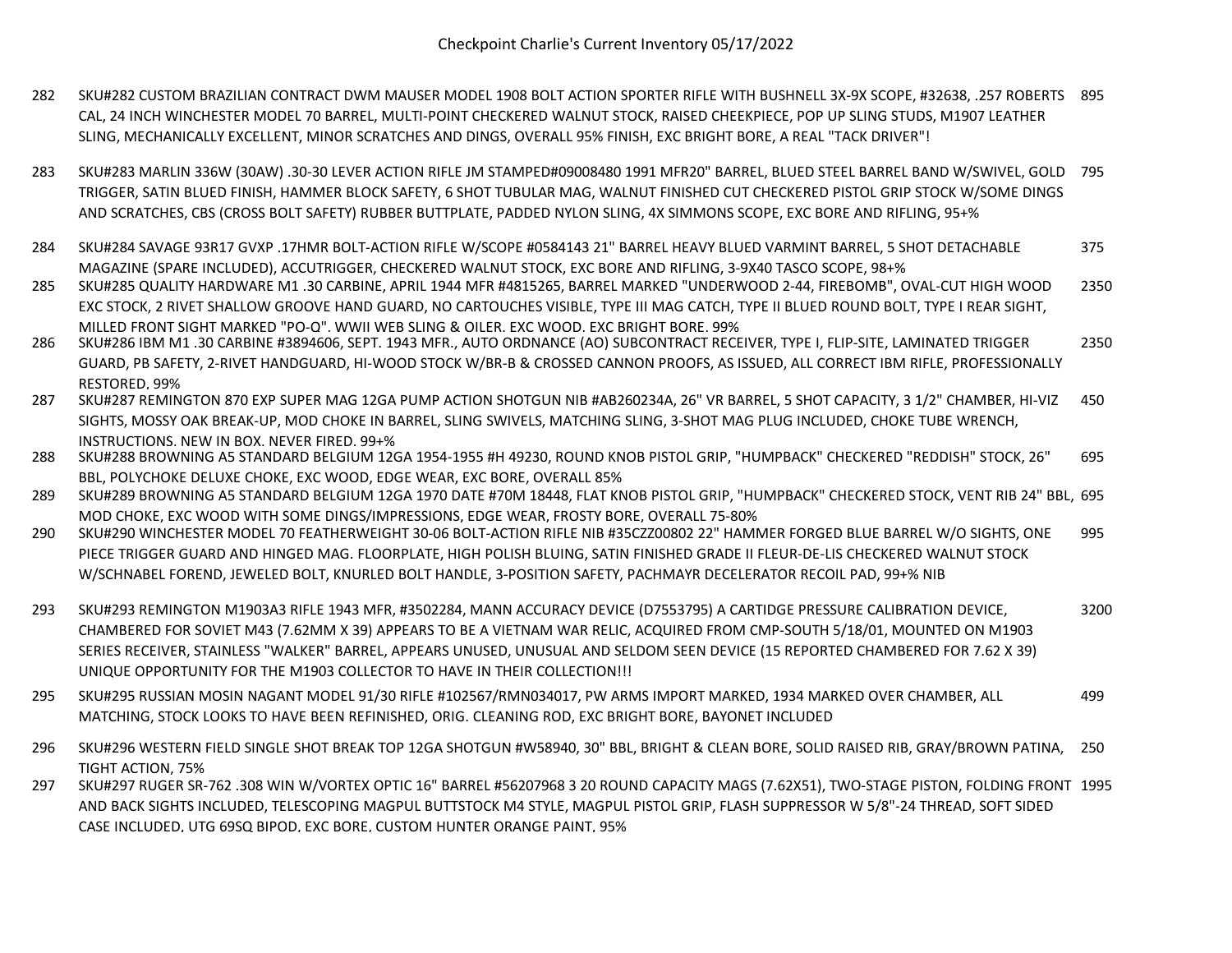- 298 SKU#298 WINCHESTER MOD.63 .22LR #76147A W/SCOPE (1933-1958), EXC. BORE, MATCHED, TAPPED FOR SIDEMOUNT & TOPMOUNT SCOPES, BEAUTIFUL, 99% 795
- 300 SKU#300 MOSSBERG 4X4 WALNUT 7MM MAG BOLT ACTION RIFLE W/BARSKA 3-9X40 OPTIC #BA291323 24" FLUTED BARREL, 4+1 CAPACITY DETACHABLE MAGAZINE, MODERN CONTOURED DESIGN, MONTECARLO CHEEK PIECE, RECOIL PAD, WALNUT STOCK AND MATTE BLUED BARREL, LBA TRIGGER, 99+% NIB, NEVER FIRED 649
- 301 SKU#301 MOSSBERG .270 WIN PATRIOT BOLT ACTION RIFLE W/ BUSHNELL 3-9X40 OPTIC #MPR097029 WLANUT STOCK WITH STIPPLING ON THE GRIP AREAS, LBA TRIGGER, 5+1 CAPACITY REMOVABLE MAGAZINE, FLUTED 22" BARREL AND SPIRAL FLUTED BOLT WITH MATTE BLUED FINISH, 99+% NIB, BOX INCLUDED 599
- 303 SKU#303 SPANDAU GEW 71/84 11mm COMMISSION RIFLE #3643, 1888 DATE, MATCHING, EXC. BORE, EXC. WOOD W/GREAT PROOFS BUT HAS DINGS, UNIT MARKED ON BUTTPLATE "G.R.J.4.223.", 80% (ANTIQUE-NO FFL NEEDED) 1350
- 307 SKU#307 REMINGTON 700LH ADL .22-250 BOLT ACTION RIFLE W/PENTAX OPTIC #G6303201 26" CARBON STEEL BARREL, MATTE BLACK FIBERGLASS REINFORCED SYNTHETIC STOCK W/POSITIVE CHECKERING, MATTE BLUE FINISH, BIPOD INCLUDED, PENTAX 6.5-20X40 SCOPE, EXC BORE, A REAL TACK DRIVER, 95% 749
- 308 SKU#308 MOSSBERG MODEL 835 ULTI-MAG 12GA CAMO PUMP SHOTGUN, #UM507826, 3 1/2" CHAMBER, 24" VR BARREL W/ACCU-MAG CHOKE TUBE, 6 SHOT MAGAZINE, SAFETY ON TOP OF RECEIVER, CAMO SYNTHETIC, EXC ACTION, EXC BORE, 95% 325
- 310 SKU#310 HENRY BIG BOY CLASSIC LEVER ACTION 20" OCT. .44 MAG #BB0074843, EXC. WALNUT STOCK, BRASS FRAME, FOREARM BAND AND BUTTPLATE, EXC. BORE, 98-99% 749
- 316 SKU#316 SKB MODEL 280 20ga S X S SHOTGUN #6287163, 25"bbl, GOLD SST, EJECTORS, CHROME BARRELS, BEAVERTAIL FOREND, ENGLISH STRAIGHT GRIP 1850 STOCK, BLUED RECEIVER W/HAND ENGRAVED GAME SCENE WRAPPING AROUND THE RECEIVER, EXC BORE, EXC STOCK, 98%
- 317 SKU#317 J.STEVENS MODEL 1914 12GA. LARGE FRAME HAMMERLESS SINGLE SHOT 30" EXTRA-FULL SHOTGUN, (PRE-MODEL 220), EXC. CHECKERED WALNUT STOCK, EXC. BORE, 80% ORIGINAL COLOR-CASE RECEIVER, VERY NICE, 90-95% BLUE 295
- 318 SKU#318 WINCHESTER MODEL 64 LEVER ACTION 30-30 RIFLE 1949 MFG, #1599276, \*\*ONE OWNER RIFLE\*\*, 24" bbl, PISTOL GRIP WALNUT STOCK A FEW NICKS, GROOVED HAMMER, EXC BORE, 97% 1600
- 324 SKU#324 MOSIN-NAGANT MODEL 1938 (M38) CARBINE RIFLE #38-3310, MANUFACTURED BY IZHEVSK ARSENAL, IZHEVSK RUSSIA 1944, EVERYTHING BUT THE BOLT MATCHES AND EXC CONDITION, 7.62 X 54R CAL, AZTEC OCALA FL IMPORT, ORIGINAL SOVIET WEB SLING (LEATHER TORN, SEE PICS), 20" BBL, CLEANING ROD, EXC BRIGHT BORE, 90% OVERALL 550
- 326 SKU#326 REMINGTON 31B "SPECIAL" 12GA. 30" FULL PL. #1027, 1931-FIRST YEAR MFR., MATCHING, SUPERB REFURBISHED CHECKERED WALNUT STOCKS W/DECELLERATOR PAD, BLUE STARTING TO LOOK A LITTLE PATINA ON RECEIVER(NO PITTING), 95% 495
- 327 SKU#327 BROWNING A5 LIGHT 12 SHOTGUN #9g56054 1959 MFG, 26" bbl, MADE IN BELGIUM, REDDISH STOCK & FOREARM CONFIG., AFTER-MARKET BUTT STOCK PAD, 2 3/4", GOLD PLATED TRIGGER, CHECKERED PISTOL GRIP W/ROUND KNOB, EXC BORE, 95% 1350
- 328 SKU#328 WINCHESTER MODEL 70 .243 #570495, 1963 MFR., MATCHING BOLT, EXC. BORE, EXC. WOOD, SUPERB, 99% 1595
- 331 SKU#331 JC HIGGINS MODEL 36 .22 LR RIFLE #NSN, TWO-PIECE WALNUT STOCK, 16 ROUND TUBE MAGAZINE, DARK BORE, SCOPE, 24" BARREL, SOME LIGHT RUST ON END OF BARREL, 80% 195
- 332 SKU#332 REMINGTON MODEL 12A .22 S/L/LR PUMP RIFLE #470242 MAGAZINE FEED TUBE, PUMP ACTION, BRASS BUTT PLATE, EXC WOOD, LIGHT RUST ON 475 OCTAGON BARREL, SMOOTH ACTION, "CUSTOM" FLASH SUPRESSOR (THREADED BARREL), VG OVERALL CONDITION, 70%
- 335 SKU#335 REMINGTON M1903A3 3-1944 MFG RIFLE #4200583, 24" BBL "RA/FIREBOMB/12-43", EXCELLENT FJA CARTOUCHE STOCK WITH CROSS CANNON, CIRCLE P BEHINND TRIGGER GUARD, ALL MATCHING REMINGTON PARTS, WWII PERIOD WEB SLING AND CLEANING KIT, FROSTY BORE, 98+% OVERALL 1250
- 337 SKU#337 STAG ARMS STAG-15 LEFT HAND AR-TYPE .223 #69527, FLAT TOP, ADJUSTABLE STOCK, 24" STAINLESS HEAVY BARREL (7/8" AT MUZZLE), HARRIS BIPOD, AMBIDEXTROUS SAFETY, CUSTOM TRIGGER, APPEARS NEW 1075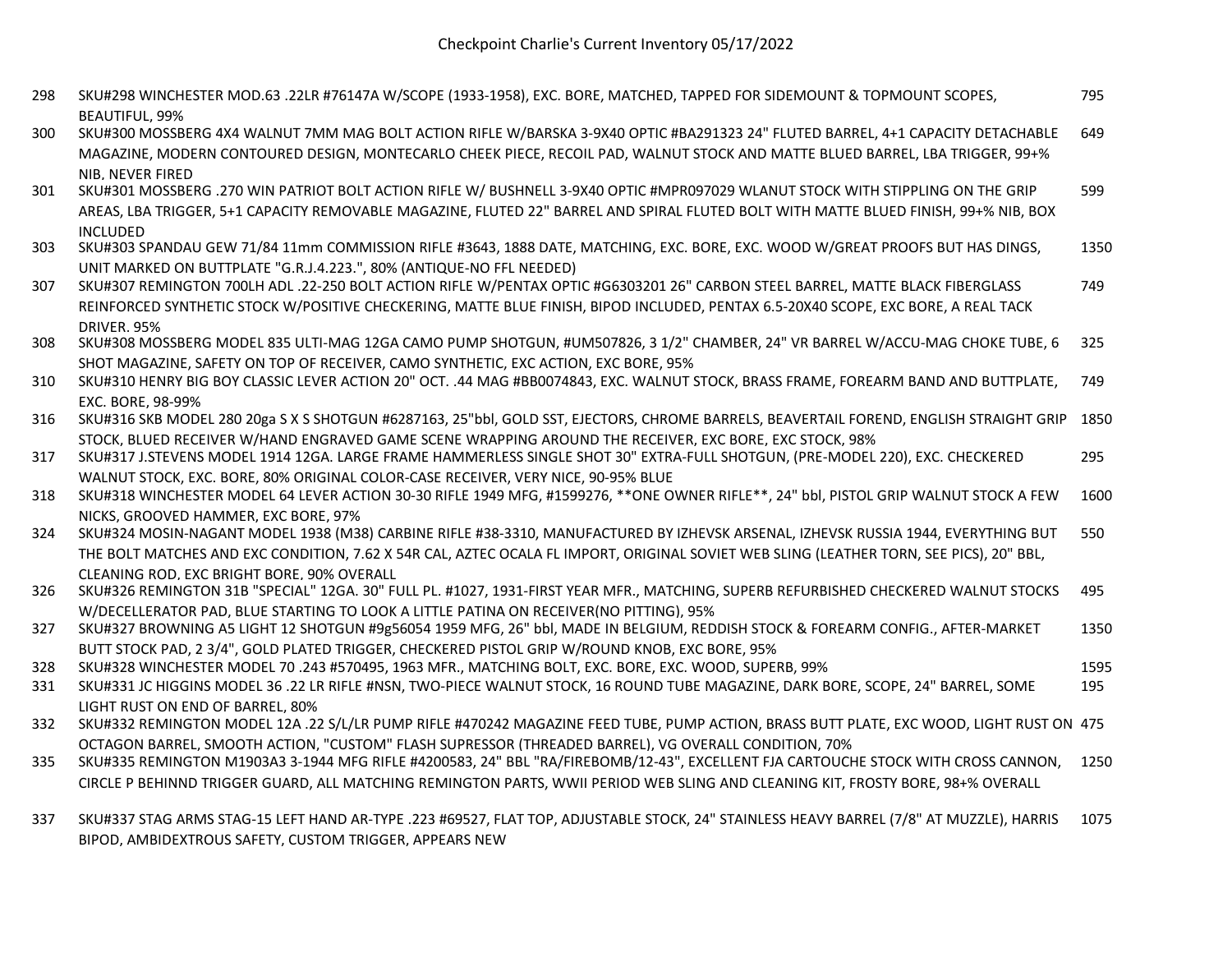- 338 SKU#338 SAS HATFIELD 12GA. SEMI-AUTO #12A20-008339, 28" VR BARREL W/EXTRA SCREW-IN CHOKES, CHECKERED WALNUT STOCKS, RECOIL PAD, SLING 199 SWIVELS, APPEARS NEW
- 340 SKU#340 NAZI byf 42 K98 MAUSER SPORTER BOLT ACTION RIFLE #9015q, 30-06 MARKED BARREL, REDFIELD REAR SIGHT, BLADE FRONT SIGHT, RUBBER BUTT PAD, BRIGHT BORE WITH EXC RIFLING, TRIGGER GUARD AND MAG PLATE BROWN PETINA, 85% OVERALL 675
- 341 SKU#341 SPRINGFIELD 1903 .30-06 #1285762, 9-38 DATE BARREL, EXC. SCANT STOCK, SLING, LIGHTLY PITTED BORE, 90% 950
- 342 SKU#342 SPRINGFIELD M1 GARAND .30-06 #3874616 W/SLING&TOOLS, 4-45 DATE, EXC. SA/NFR STOCK(SANDED), EXC. ORIGINAL 1944 DATE M1907 LEATHER SLING, ALL ORIG. LATEWAR RIFLE, ME-3+, TE-6, 95% 1750
- 344 SKU#344 MOSSBERG 500C 20GA. 'D.U. WHISTLER' YOUTH MODEL #GW2615, EXC. CHECKERED HARDWOOD STOCK W/PAD, 22" VR BARREL W/SCREW-IN CHOKE/IVORY BEAD & MIDRIB BEAD, SOME PITTING AT VERY END OF BARREL EXTERIOR, 95% 339
- 346 SKU#346 REMINGTON 03A3 .30-06 RIFLE #4078009 W/M1907 LEATHER SLING, 9-43 DATE, MIXED MILLED & STAMPED PARTS, SIGHT HOOD, EXC. SANDED & VARNISHED STOCK W/FAINT PROOFS, EXC. BORE, 95% 995
- 348 SKU#348 FN MODEL 1924/30 VENEZUELAN CONTRACT 7MM MAUSER RIFLE #8114, COAT OF ARMS ON THE RECEIVER OVER THE CHAMBER, WHITE RECEIVER W/BALANCE OF METAL BLUED, NO IMPORT MARKS VISIBLE, LEFT SIDE OF RECEIVER MARKED "FAB.NAT.D'ARMES de GUERRE/HERSTAL-BELGIQUE", RIGHT SIDE MARKED WITH SERIAL NUMBER ALONG WITH STOCK BELOW IT, BOTTOM OF GRIP MARKED WITH "CIRCLE P", SPRING LOADED MUZZLE COVER, CLEANING ROD, BROWN LEATHER SLING, EXC WALNUT STOCK, EXC BRIGHT BORE, 98% 2150
- 352 SKU#352 SPRINGFIELD M1 GARAND #3874114 W/SLING, CLEANING KIT & TOOL(\$200 EXTRA VALUE), 6-45 DATE, MATCHING & ORIGINAL(POSSIBLE REPARK 1850 RECEIVER?), STOCK W/SA-NFR CARTOUCHE, EXC. BORE, ME-1+, TE-2+, STAMPED TRIGGER GUARD, CIRCLE "P" ON GRIP, 95%+
- 353 SKU#353 ENFIELD NO.4 MKI LONG BRANCH 1942 DATE .303 BRITISH #14L8698, ALL MATCHING BOLT/RECEIVER/MAG, EXC. ORIGINAL PERIOD SLING & CLEANING KIT (1944 DATE), EXC. DARK WOOD W/SOME NICKS, EXC. CANADIAN MARKED, 975
- 355 SKU#355 REMINGTON 105CTI 12GA. #CT006525, HI-QUALITY DELUXE SHOTGUN, 2-3/4" OR 3", 26" VR BARREL W/1 REMCHOKE, EXC. BORE, EXC. CHECKERED WOOD W/STICKY PAD & METAL REM. GRIPCAP, IVORY FRONT & SILVER MID-RIB BEADS, FIBERGLASS TOP-COVER, BUTT PAD NEEDS TO BE REPLACED, PRICE LOWERED TO REFLECT THAT, 99% 995
- 357 SKU#357 CZECH MAUSER VZ24 8MM RIFLE, #SR8240, NUMBERS MATCH ON RECIEVER AND STOCK, ZBROJOVKA BRNO,A.S.VZ.24. ON LEFT RECEIVER, EXC STOCK, DARK BORE W/GOOD RIFLING, BAYO LUG & CLEANING ROD, OVERALL GOOD CONDITION, 85% 650
- 358 SKU#358 CHARLES DALY FIELD HUNTER 3" SxS 12GA. 26" BARREL SHOTGUN #6003239397 IC/M CHOKES, EXC WOOD, EXC BORE, SPANISH BUILT. ENGRAVED NICKEL RECEIVER, SINGLE-SELECTIVE TRIGGER AND CHECKERED STOCKS, UNFIRED WITH ORIGINAL BOX, 99+% 795
- 359 SKU#359 RUGER AMERICAN MATTE STAINLESS .243 RIFLE W/NIKON SCOPE, #694-59792 22" BARREL, 4+1 CAPACITY, ACCUTRIGGER (3-5 POUND TRIGGER PULL), NIKON BUCKMASTER 3-9x40 SCOPE W/DUSTCOVERS, BLACK COMPOSITE STOCK, EXC BORE, TOLD UNFIRED 595
- 361 SKU#361 WINCHESTER MOD.59 WIN-LITE 12GA. #80125 (1960-1965), EXC. CHECKERED WALNUT STOCKS W/DECELLERATOR PAD, GOLD TRIGGER GUARD, EXC. 26" VR BARREL W/CHOKE, TAPPED FOR RECEIVER SIGHT, ALLOY RECEIVER WITH FACTORY GAME SCENES, 95-97% 449
- 362 SKU#362 ORIGINAL SPANISH OVIEDO M1874 REMINGTON ROLLING BLOCK PIONEER SHORT RIFLE DATED 1886 #1214 STAMPED ON WOOD BUTT, CARTOUCHE ON BUTT STOCK AS WELL, 11MM MAUSER (.43 CALIBER SPANISH), THIS WAS UNDER A PATENT AGREEMENT WITH REMINGTON, RECEIVER HAS "CROWN/ARO/1886" STAMPED, CLEANING ROD, BRIGHT BORE WITH EXC RIFLING, EXC CONDITION, 96% 895
- 372 SKU#372 SAVAGE 219/220 HAMMERLESS .22HORNET/20GA. SINGLE BARREL .22 HORNET W/WVR.MTS.& SCOPE & EXTRA 20GA. SHOTGUN BARREL, TOP-LECER ACTION W/THUMB-SAFETY, EXC. BORES IN EA, BARREL, EXC. COLOR CASE, EXC. STOCKS W/NO-SLIP RIFLE PAD, OLD SIDEMOUNT HOLE PLUGS ON RIFLE BARREL, 95-97% 375
- 375 SKU#375 WINCHESTER 74 .22LR SEMI-AUTO #308824A, EXC. BORE, EXC. WOOD, 99% 395
	-
- 376 SKU#376 PALMETTO STATE ARMORY PA-15 .450 BUSHMASTER, #SCB119714, 16" BBL, MUZZLE FLASH, PICATINNY RAIL, MAGPUL ADJUSTABLE STOCK, MAGPUL TEXTURED POLYMER PISTOL GRIP, MAGPUL M-LOK BARREL FOREARM (VENTED METAL ALLOY), RIGHT SIDE CHARGING HANDLE, EAGLE EYE 1- 6X24 RED/GREEN DOT SCOPE, APPEARS UNFIRED, 99+% 1650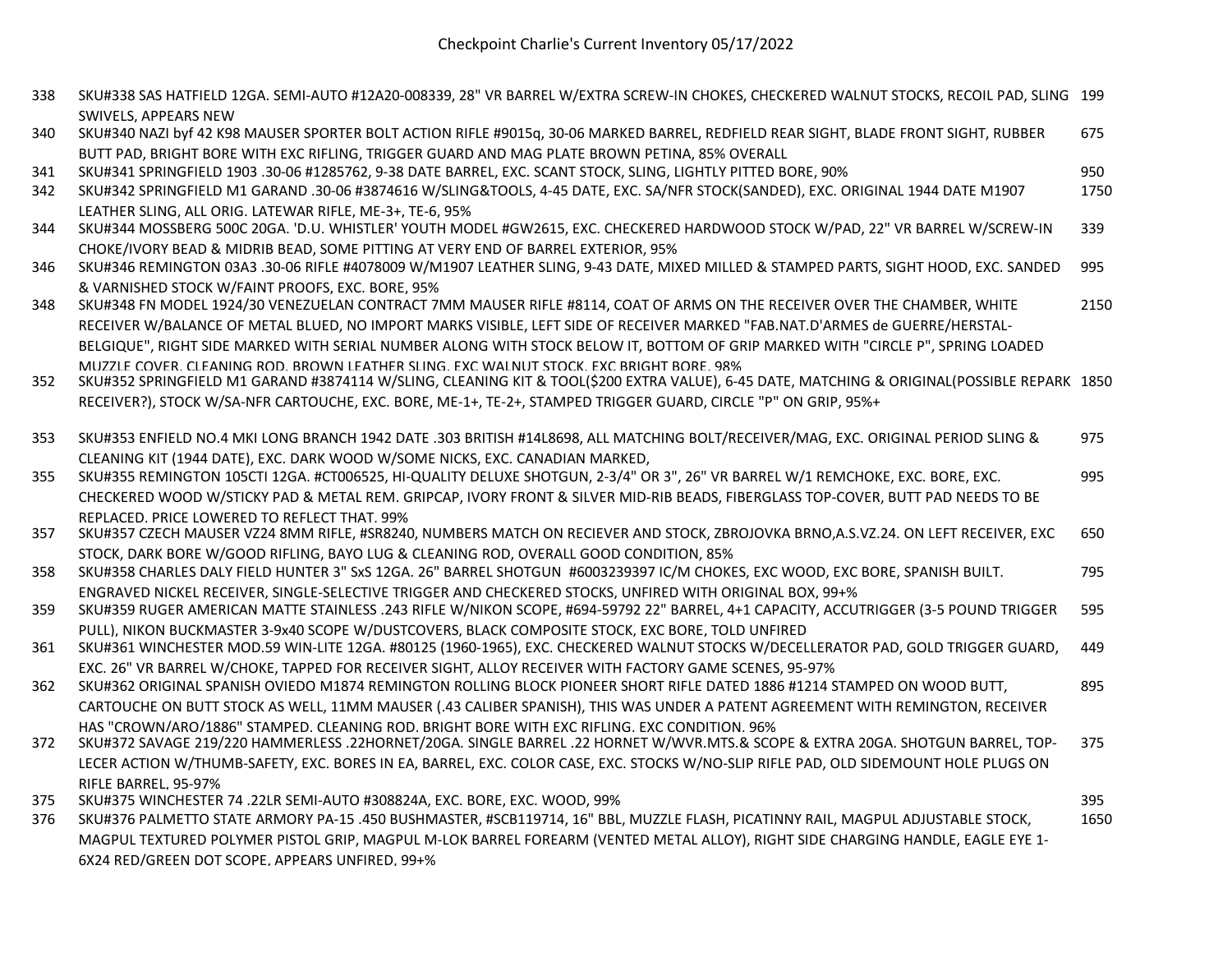- 379 SKU#379 SIAMESE MAUSER MODEL 1908 6X56SR CALIBER, TOKYO ARSENAL MFR 1908-1912, FAIR BORE, DUST COVER, BROKEN REAR BARREL BAND, VERY 650 NICE WALNUT STOCK W/NICKS AND DINGS, 29 1/2" BARREL, 92% BLUE NO RUST
- 380 SKU#380 WINCHESTER MODEL 94 XTR BIG BORE 375 WIN LEVER ACTION CARBINE RIFLE, #BB029233, NO BLEMISHES, 20" BARREL WITH SIGHT HOOD, 100% BLUE, ACTION NEVER CYCLED, TOP EJECT, PERFECT 100% BORE (NEVER FIRED), 99+% OVERALL, A RARE ONE HERE!! 1495
- 381 SKU#381 WINCHESTER 1903 .22 AUTO #32769, EXC. REFINISHED WOOD, EXC. BORE, REBLUED RECEIVER, 99% 495
	-
- 382 SKU#382 BROWNING BPS INVECTOR 12GA PUMP SHOTGUN, #03801PT152, FIELD MODEL 26", 2 3/4" AND 3", MOTIFIED CYLINDER CHOKE INSTALLED, BOTTOM EJECTION,GOLD PLATED TRIGGER, VG WALNUT STOCK W/MINOR NICKS AND BLEMISHES, SMALL CRACK ON RIGHT SIDE OF STOCK (SEE PICTURE), EXC ACTION, 575
- 383 SKU#383 REMINGTON MODEL 1100 12GA TRAP SEMI-AUTOMATIC SHOTGUN #M902947V, JUNE 1978 MFR, 2 3/4" SHELLS, FIXED FULL CHOKE 30" VENT RIB 795 BARREL, ENGRAVED RECEIVER, EXC WALNUT STOCK, NO CHIPS OR CRACKS, RUBBER BUTT PAD, LENGTH OF PULL WITH PAD IS 14 1/2", 98% BLUE, OVERALL 98%
- 384 SKU#384 FAZAKERLY NO.4 MK2(F) .303 #PF326191, MATCHING W/MATCHING NUMBERED BAYONET, 3-54 DATE, BLUE RAF BRITISH PERIOD SLING, BRASS BUTTPLATE, EXC. WOOD, VG BORE, 85-90% 995
- 385 SKU#385 STEVENS (SAVAGE) MODEL 325 C .30-30 BOLT ACTION RIFLE #NSN, PRE '68 MANUFACTURE THEREFOR NO SERIAL NUMBER, 21" BARREL CARBINE, 425 CUSTOME PEEP SIGHT, FRONT BLADE SIGHT, "BUTTERKNIFE" SHAPED BOLT HANDLE, 4 ROUND DETACHABLE MAGAZINE, SMOOTH WOOD STOCK IN GOOD CONDITION, EXC BRIGHT BORE WITH SOME LIGHT FROSTING, 95% OVERALL, A REAL TACK DRIVER!!
- 386 SKU#386 B.S.A. NO.2 MkIV\* .22 TRAINING RIFLE #Z087082 W/PERIOD BRITISH SLING, 1916 DATE, SINGLE SHOT, CONVERTED No. SMLE III, BAKED ENAMEL 980 FINISH, EXC. BORE, EXC. WOOD, BRASS BUTTPLATE, 97-98%
- 387 SKU#387 JAP. TYPE 44 NAGOYA SER.2 6.5JAP. CARBINE #7302 W/FOLDING BAYONET, 19" BARREL, EXC. WOOD W/DINGS, EXC. BORE, MISMATCH BOLT GROUND MUM, EXCELLENT BLUE, 95%+ 1250
- 388 SKU#388 CARCANO M38 6.5X52MM BOLT ACTION RIFLE, #RA30642, ITALIAN WWII, FNA BRESCIA 1941 VET BRING BACK, 18" BARREL, HAND ENGRAVED CUSTOMIZED STOCK, NO BAYONET, DARK RUSTED BORE 225
- 389 SKU#389 RUSSIAN M91/30 MOSIN NAGANT 1943 7.62X54R RIFLE, #1223 PW ARMS IMPORT MARKED #071301, WOOD REFINISHED, ALL MATCHING (INCL BAYO), BRIGHT BORE, ORIG CLEANING ROD & BAYO, 499
- 392 SKU#392 REMINGTON 870 EXPRESS MAGNUM 12 GAUGE #C477136M, 20" RIFLED BARREL W/SIGHTS, PRE KEYLOCK SAFETY, FACTORY RECOIL PAD, APPEARS NEW & UNFIRED 400
- 394 SKU#394 MOSIN-NAGANT M91RIFLE MFR BY REMINGTON ARMS 1917, #5530, 7.62MM X 54R, GOOD CONDITION, NICKS/INDENTATIONS IN STOCK, WEB SLING/BAYO/CLEANING ROD, FRONT BARREL BAND IS CRACKED, FROSTY DARK BORE, 85% OVERALL 649
- 395 SKU#395 GUSTLOFF KKW .22 TRAINER #257850, MATCHING, FULL-STOCK WITH BAYONET LUG, EXC. WALNUT STOCK WITH FAINT NSDAP CREST AND REPAIR 895 AT WRIST, 26" BARREL, EXC. BORE, 95%
- 401 SKU#401 SPRINGFIELD MODEL 53A .22 SINGLE-SHOT RIFLE, NSN, 24" BBL, BLUED FINISH WITH GROOVED FOREND AND PLAIN GRIP, BLADE FRONT SIGHT, U-180 NOTCH ELEVATOR REAR SIGHT, SOME PATINA ON RECEIVER, EXC BLUE ON BBL, EXC WOOD, GOOD BORE, 92%
- 444 SKU#444 DAISY POWERLINE 853 .177 PELLET GUN W/BSA RED DOT SIGHT #CB0001405, MODEL 853 TARGET, EXCELLENT WOOD (NOT A NICK IN IT!) BSA RED DOT ADDED, OVERALL 95% 225
- 447 SKU#447 CROSMAN 140 .22 PUMP PELLET-GUN, 1955-57 MFR., SPOON HANDLE BOLT, WALNUT-TYPE STOCK1 INCORRECT SCREW, NEEDS SEAL, 93% (NO FFL NEEDED) 69
- 500 SKU#500 UNCLE MIKE'S SIDEKICK SIZE 6 BLACK CANVAS HARDSHELL EXC. SHOULDER HOLSTER, PADDED WEB STRAPS, WEB BELT, FITS REVOLVERS & AUTOS 29
- 502 SKU#502 BROWNING P35 DLA44 WaA EXC. BROWN HOLSTER, SOME SCUFFING, SMALL WEAR HOLE ON BACK FROM REAR SIGHT RUBBING, ALL ORIGINAL 195STITCHING, NICE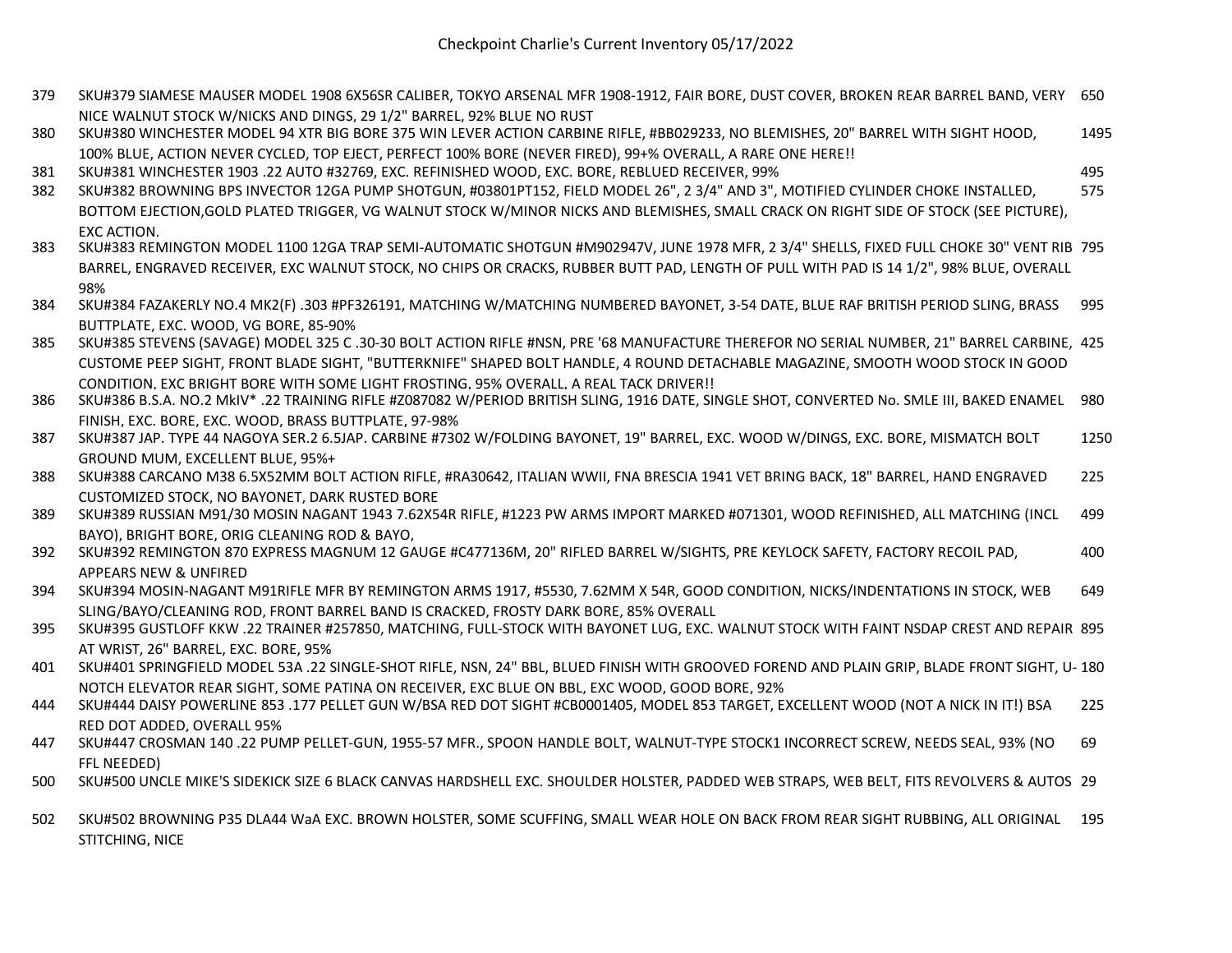| 503 | SKU#503 LUGER P08 WaA "OTTO SINDEL BERLIN 1935" DATE EXC. BLACK HOLSTER W/ORIGINAL BLACK STITCHING, VERY SCARCE DATE, PERIOD RESTITCH<br>OF ORIGINAL BELT LOOPS AT TOP & CLEANING ROD LOOP APPEARS TO HAVE BEEN REMOVED AT FACTORY(?), VERY LITTLE WEAR OF ANY SORT | 650 |
|-----|---------------------------------------------------------------------------------------------------------------------------------------------------------------------------------------------------------------------------------------------------------------------|-----|
| 505 | SKU#505 US MILITARY BLACK LEATHER .38 S&W K FRAME REVOLVER HOLSTER (SCOTT MEADOWS COLLECTION), US EMBOSSED VIETNAM ERA, NEVER<br>ISSUED, NEW BUT SNAP NEEDS REPAIR                                                                                                  | 35  |
| 506 | SKU#506 S & W BROWN LEATHER HOLSTER-VINTAGE, "K" FRAME 6", S & W 21 05, BELT LOOP RETAINING STRAP SNAP REPLACED, EXC CONDITION                                                                                                                                      | 45  |
| 507 | SKU#507 LUGER P08 'GECO' MARKED EXC. BLACK HARDSHELL POSTWAR HOLSTER W/GERMAN STATE BANNER CREST, SCARCE                                                                                                                                                            | 125 |
| 508 | SKU#508 LEGSTER SMALL-FRAME SNUBNOSE REVOLVER EXC. BLK. LEATHER ANKLE HOLSTER WITH 3" VELCRO ANKLE STRAP                                                                                                                                                            | 35  |
| 509 | SKU#509 WALTHER PP WWII BLACK UNMARKED VG HOLSTER, WHITE STITCHING, PERIOD BELT LOOP REPAIR, WORN CLOSURE TAB, STEEL CLOSURE STUD                                                                                                                                   | 39  |
| 510 | SKU#510 U.S. COLT DET. SPL./.38 SNUBNOSE 1960s VIETNAM ERA UNISSUED SHOULDER HOLSTER, BROKEN BELT KEEPER SNAP, MILITARY MKD.<br><b>INTERNALLY</b>                                                                                                                   | 50  |
| 511 | SKU#511 VINTAGE BROWN LEATHER FORWARD CANT HOLSTER, OLD WORLD OF OREGON CITY, OR #23149 PREMIIUM BROWN LEATHER CONCEALMENT                                                                                                                                          | 39  |
|     | BELT MOUNT HOSTER, MADE IN ITALY, 8 1/2" OVERALL LENGTH, 3 1/4' WIDTH AT OPENING, 1.75" BELT LOOP WIDTH, EXCELLENT CONDITION                                                                                                                                        |     |
| 512 | SKU#512 BIANCHI #19 BROWN THUMBSNAP RIGH HANDED BELT HOLSTER, HI-RIDE, MADE FOR 9MM SEMIAUTOMATICS, SLIGHT FORWARD CANT, 1.75"                                                                                                                                      | 30  |
|     | BELT SLOT, OPEN MUZZLE, GOOD CONDITION                                                                                                                                                                                                                              |     |
| 513 | SKU#513 RADOM P35 WWII GERMAN HOLSTER, BROWN BACK/BLACK FRONT, MISSING LIFT STRAP, HOLE IN TOE                                                                                                                                                                      | 79  |
| 514 | SKU#514 BERETTA M9 MODEL 1916/TYPE BLACK LEATHER HOLSTER (SCOTT MEADOWS COLLECTION), NEW                                                                                                                                                                            | 65  |
| 515 | SKU#515 HUNTER RIGHT HAND LEATHER HOLSTER DA REVOLVERS BBL LENGTH 7-8.5", BELT (OWB), 12" OVERALL, #2200-5, MADE IN THE USA, NEVER                                                                                                                                  | 60  |
|     | <b>USED CONDITION</b>                                                                                                                                                                                                                                               |     |
| 516 | SKU#516 COLT 1903/1908 EXC EARLY BROWN 1930's FLAP HOLSTER, '1064-32' MARKING ON BACK, TOOLED LEATHER EDGES                                                                                                                                                         | 89  |
| 517 | SKU#517 GREEN M12 NYLON HOSTER FOR M9 9MM HANDGUN (SCOTT MEADOWS COLLECTION), NEVER USED MADE BY HILL COUNTRY LEATHER,                                                                                                                                              | 60  |
|     | BELT/OWB, AMBIDEXTROUS, W/CLEANING ROD, NEW                                                                                                                                                                                                                         |     |
| 518 | SKU#518 MASC PREMIUM BLACK LEATHER RIGH HAND LEATHER HOLSTER-FITS FULL SIZE AUTOS, THUMB BREAK FOR GOOD RETENTION, DOUBLE STICHED, 45                                                                                                                               |     |
|     | 3 SLOT DESIGN FOR DIFFERENT CARRIAGE STYLES, HAND MADE IN THE USA, LIKE NEW CONDITION                                                                                                                                                                               |     |
| 519 | SKU#519 U.S. M7/M9 HIP HOSTER IN BLACK LEATHER LEFT HANDED VERSION (SCOTT MEADOWS COLLECTION) FOUND IN SCOTT MEADOWS "U.S.                                                                                                                                          | 65  |
|     | MILITARY HOLSTERS AND RELATED ACCOUTREMENTS" LEATHER, PN-99A-LH-P-1095-01-212-9200, CATHEY ENTERPRISES 8K916, NEW                                                                                                                                                   |     |
| 520 | SKU#520 US MILITARY BLACK LEATHER .38 S&W K FRAME REVOLVER HOLSTER (SCOTT MEADOWS COLLECTION), US EMBOSSED VIETNAM ERA, KLIKIT                                                                                                                                      | 65  |
|     | SNAP, PERFECT NEW CONDITION                                                                                                                                                                                                                                         |     |
| 521 | SKU#521 VINTAGE BUCHEIMER APM-54 BROWN LEATHER HOLSTER, FITS COLT O.P. MK III, METRO MK III, TROOPER 4"                                                                                                                                                             | 30  |
| 522 | SKU#522 WWII GERMAN WALTHER/COLT/MAUSER/ETC. POLICE MARKED LIGHT BROWN HOLSTER, APPEARS UNISSED, ORIGINAL & PERFECT                                                                                                                                                 | 235 |
| 523 | SKU#523 MENZ PB/GUSTLOFF/.32 POCKET AUTO EXC. BROWN UNMKD. BREAKAWAY HOLSTER                                                                                                                                                                                        | 110 |
| 526 | SKU#526 WALTHER P38 P38/P1 CANVAS SPLINTER PATTERN CANVAS HOLSTER, UNISSUED, HAVE 2-BUXTON COL.                                                                                                                                                                     | 29  |
| 527 | SKU#527 LUGER P08 1918 DATE BROWN HOLSTER, ARSENAL TOE REPAIR, MINOR SCRATCHES, EXC. OVERALL WWI MILITARY HOLSTER                                                                                                                                                   | 189 |
| 528 | SKU#528 BIANCHI MINIMALIST TAN LEATHER BELT SLIDE PISTOL HOLSTER, MODEL 105 SIZE 9, ELASTIC LOOP RETAINER TAB WRAPS OVER THE HAMMER TO 30                                                                                                                           |     |
|     | PROVIDE SECURE RETENTION, FITS BELTS UP TO 1.75" IN WIDTH, BERETTA, COLT GOVT .380, COLT PONY, SIG P230, WALTHER PP, WALTHER PPK, WALTHER                                                                                                                           |     |
|     | PPKS. LIKE NEW CONDITION                                                                                                                                                                                                                                            |     |
| 529 | SKU#529 S&W M&P 40C SAFARILAND EXC. BLACK POLYMER P.D. HOLSTER, SUADE LINED, PIVOTING PISTOL RETENSION LOCK, VERY HIGH QUALITY                                                                                                                                      | 30  |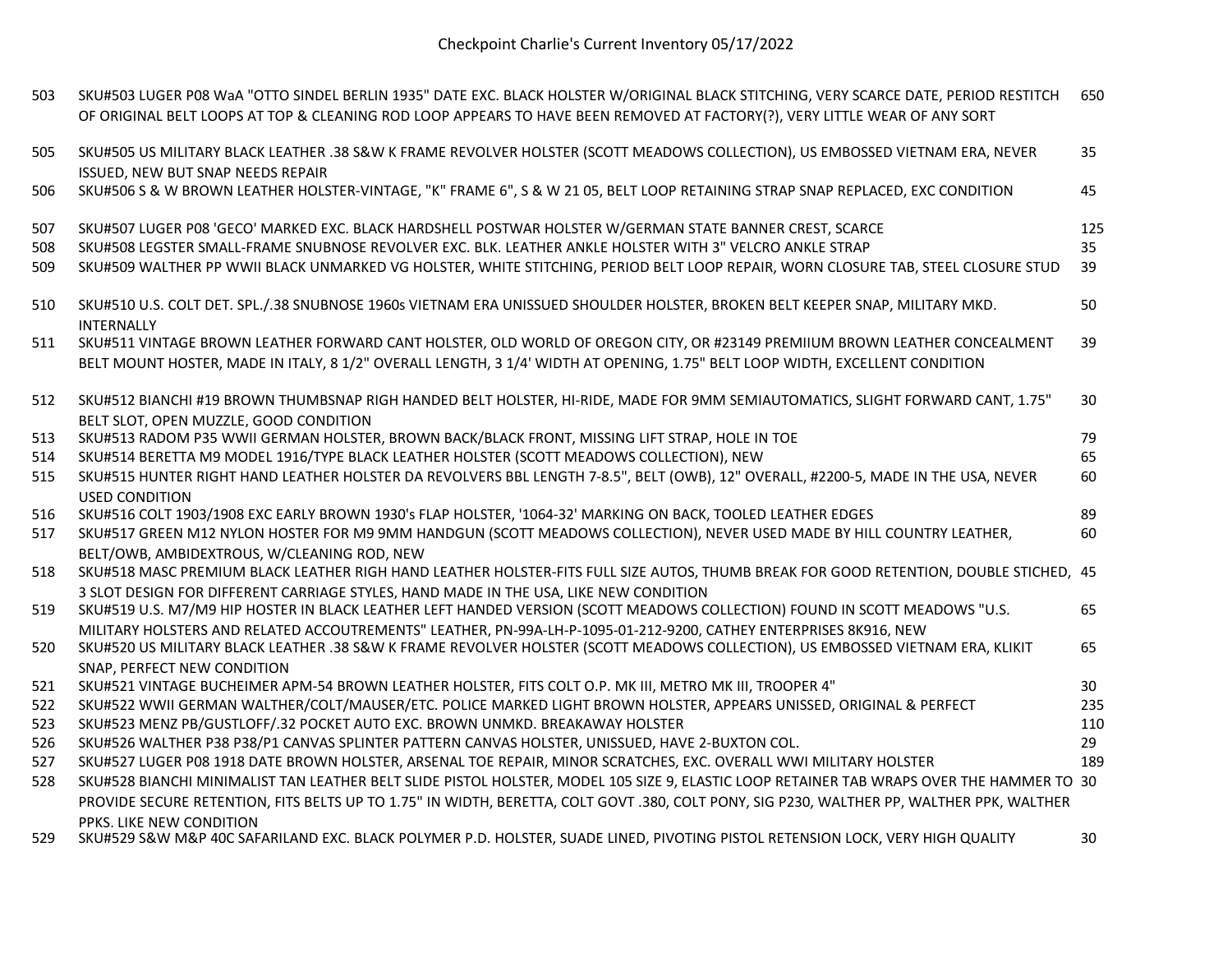| 530 | SKU#530 LUGER P08 1940 DATE "KIMNACH U BRUNN 1940" EXC. BROWN HOLSTER, ALL ORIGINAL STITCHING, SOME DISCOLORIZATION WITH AGE, NO<br><b>CUTS OR TEARS</b>    | 269 |
|-----|-------------------------------------------------------------------------------------------------------------------------------------------------------------|-----|
| 532 | SKU#532 P38 BLACK POLICE HOLSTER, NAZI PROOF, EXC STITCHING                                                                                                 | 160 |
| 533 | SKU#533 HUNTER 1100-56 BROWN LEATHER HOLSTER, FITS SEMI-AUTOMATICS WITH 5 1/2" BULL BARREL LENGTH, INCLUDING: HIGH STANDARD                                 | 45  |
|     | SHARPSHOOTER, HIGH STANDARD SUPERMATIC CITATION BULL, RUGER MARK I & II, RUGER T512 BULL, RUGER MK512, RUGER, KMK512, S&W VICTORY,                          |     |
|     | USED CONDITION. SOME WEAR                                                                                                                                   |     |
| 534 | SKU#534 US MILITARY BLACK LEATHER .38 REVOLVER RIGH HANDED HOLSTER (SCOTT MEADOWS COLLECTION), NSN 1095-00-480-6807, NEW IN BOX                             | 60  |
| 535 | SKU#535 COLT 1911A1 M1916 'BOYT42' EXC. BLACK HIP HOLSTER                                                                                                   | 65  |
| 537 | SKU#537 LUGER P08 1941 DATE EXC. BLACK/WHITE-STITCHED HARDSHELL HOLSTER                                                                                     | 250 |
| 538 | SKU#538 FN BROWNING P35 BELGIAN PREWAR/POSTWAR EXC. BLACK HARDSHELL HOLSTER, HAVE 4                                                                         | 79  |
| 540 | SKU#540 PRIMOSA STUTTGART LATEWAR POLICE E/B LT. BROWN UNISSUED ORIGINAL HOLSTER, STITCHING AND RIVETS ARE PERFECT, COMPLETE WITH                           | 225 |
|     | SPARE MAG POCKET                                                                                                                                            |     |
| 541 | SKU#541 US MILITARY BLACK LEATHER .38 REVOLVER LEFT HANDED HOLSTER (SCOTT MEADOWS COLLECTION), NSN 1095-00-480-6806, NEW IN BOX                             | 60  |
| 542 | SKU#542 US SHOULDER HOLSTER FOR 4" BBL S&W .38 REVOLVER K-FRAME(SCOTT MEADOWS COLLECTION), MADE BY CATHEY ENTERPRISES P/N B15-34                            | 65  |
|     | 1095-00-120-8972, NEW IN BOX                                                                                                                                |     |
| 543 | SKU#543 COLT/S&W/ETC. MED. FRAME 6" D.A. REVOLVER EXC. BROWN LEATHER COWBOY HOLSTER W/FANCY TOOLED LEATHER FACE                                             | 45  |
| 544 | SKU#544 COLT 1911A1 M1916 'BOYT44' EXC. BLACK HIP HOLSTER                                                                                                   | 65  |
| 545 | SKU#545 US MILITARY BLACK LEATHER .38 REVOLVER RIGHT HANDED HOLSTER (SCOTT MEADOWS COLLECTION), HUNTER CORP P/N 7791495 NSN 1095-00- 65                     |     |
| 547 | 973-0521, NEW IN BOX<br>SKU#547 FN BROWNING P35 HIGH POWER dla42 WaA BLACK HOSTER, NICE SUPPLE LEATHER, MINOR SURFACE CRACKS IN PLACES, NICE SOLID HOLSTER, | 225 |
|     | HARD TO FIND DATE                                                                                                                                           |     |
| 548 | SKU#548 COLT 1911 M1912 CAVALRY EXC. BLACK MILITARY/COMMERCIAL SWIVEL-TYPE FLAP HOLSTER W/LEGTIE & SNAP CLOSURE (MEADOWS                                    | 65  |
|     | COLLECTION)                                                                                                                                                 |     |
| 551 | SKU#551 COLT 1911A1 M1916 BLACK 'BOLEN LEA PROD.' VIETNAM ERA UNISSUED HOLSTER, ABOUT PERFECT                                                               | 49  |
| 552 | SKU#552 US NAVY BERETTA M9/COLT 1911 BLACK LEATHER RIGHT HANDED HOLSTER (SCOTT MEADOWS COLLECTION) CATHEY ENTERPRISES P/N 53711                             | 60  |
|     | 6086011 9MM BERETTA 92/M9, COLT 1911, USED BUT IN EXCELLENT CONDITION                                                                                       |     |
| 555 | SKU#555 WWII GERMAN ftt/43, EXC BROWN POCKET AUTO HOLSTER, EXC STITCHING, SPARE MAG POUCH                                                                   | 300 |
| 556 | SKU#556 COLT 1911A1 M1916 VIETNAM ERA BLACK 'BUCHEIMER' HIP HOLSTER, APPEARS UNISSUED                                                                       | 49  |
| 557 | SKU#557 HSY TYPE UNMARKED MINTY BROWN GERMAN POCKET PISTOL HOLSTER, CARRIED SAUER 38H, EXC STITCHING, SPARE MAG POUCH                                       | 175 |
| 558 | SKU#558 WALTHER P38 jwa 4 BLACK LEATHER HOLSTER, EXC STITCHING, VERY LITTLE WEAR                                                                            | 195 |
| 559 | SKU#559 M1911A1 BOYT 44 BROWN LEATHER HOLSTER WITH LEG TIE, EXCELLENT CONDITION, US EMBOSSED AND MRT STAMP INSIDE                                           | 155 |
| 560 | SKU#560 WALTHER P38 LATEWAR POLICE VG-EXC. HARDSHELL HOLSTER, BROWN ERSATZ HOLSTER BACK, BLACK ERSATZ MAG POUCH, BALANCE OF                                 | 495 |
|     | HOLSTER BLACK LEATHER, NO MARKINGS, VERY RARE, FROM WARREN BUXTON COLLECTION                                                                                |     |
| 561 | SKU#561 M1911A1 BLACK LEATHER BUCHEIMER HOLSTER, LIGHT WEAR, US EMBOSSED ON FLAP                                                                            | 85  |
| 562 | SKU#562 BROWNING P35 EXCELLENT LT BROWN dla44 HOLSTER, SPARE MAG POUCH, EXC OVERALL                                                                         | 200 |
| 563 | SKU#563 WWII GERMAN EXC BROWN EARLY WARTIME HOLSTER, WALTHER PPK, NO VISIBLE MARKINGS, SPARE MAG POUCH                                                      | 110 |
| 564 | SKU#564 RADOM P35 WWII BROWN HOLSTER, MISSING LIFT STRAP, SPARE MAG POUCH, EXCELLENT STITCHING, OVERALL VG-EXC                                              | 190 |
| 565 | SKU#565 UTG LARGE FRAME AUTO HEAVY PADDED NYLON THIGH-RIDE BLACK HOLSTER W/WIDE BELT LOOP GIVING LOW-RIDE CARRY, NEW IN PACKAGE                             | 29  |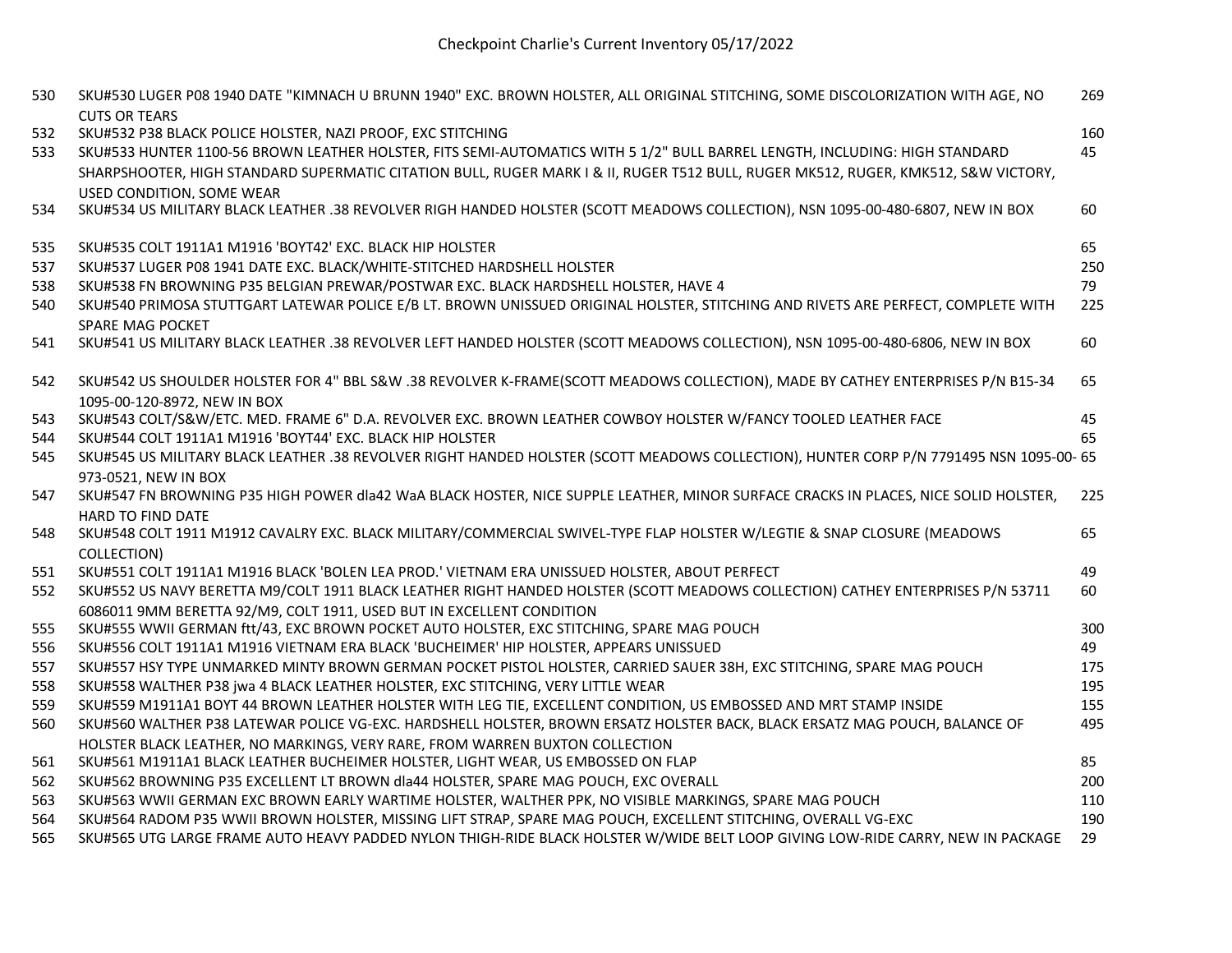| 566<br>568 | SKU#566 US WWII S&W VICTORY MODEL REVOLVER HOLSTER FULL FLAP .38 SPECIAL, 7", EXC STITCHING, US EMBOSSED<br>SKU#568 CZECH CZ 50/70 BLACK LEATHER HOLSTER, ZILI PRAHA BELT LOOP STYLE, 50/70, RIGHT HANDED, THUMB BREAK, HEAVY DUTY, LIKE NEW | 100<br>45    |
|------------|----------------------------------------------------------------------------------------------------------------------------------------------------------------------------------------------------------------------------------------------|--------------|
| 569        | SKU#569 CZECH CZ 50/70 BLACK LEATHER HOLSTER, ZILI PRAHA BELT LOOP STYLE, 50/70, RIGHT HANDED, THUMB BREAK, HEAVY DUTY, LIKE NEW                                                                                                             | 45           |
| 570        | SKU#570 LUGER BLACK DOUBLE MAG POUCH, ORIGINAL, WWII, EXC CONDITION                                                                                                                                                                          | 220          |
| 571        | SKU#571 S&W/COLT 6" MED. FRAME EXC. BLK. LEATHER REVOLVER HOLSER BY BRAUER BROS./ST.LOUIS                                                                                                                                                    | 49           |
| 574        | SKU#574 USMC BLACKHAWK DURAFLEX BERETTA M9 VG-EXC. AFGAN HARDSHELL THIGH HOLSTER W/STRAPS & SERPA AUTO LOCK LATCH (MEADOWS<br>COLLECTION)                                                                                                    | 59           |
| 583        | SKU# 583 LUGER MODEL 1906 NAVY REPRO BROWN HOLSTER, EXC.                                                                                                                                                                                     | 49           |
| 585        | SKU#585 USMC M1912 EXC. BROWN HIP HOLSTER WITH SWIVEL, WWI BRASS FITTINGS, UNIQUE AS THE "USMC" WAS STAMPED UPSIDE DOWN IN MFR.                                                                                                              | 265          |
|            | (MEADOWS COLLECTION)                                                                                                                                                                                                                         |              |
| 590        | SKU#590 MAUSER C96 BROOMHANDLE EXC. BROWN LEATHER REPRO STOCK CARRIER & CLEANING ROD                                                                                                                                                         | 59           |
| 594        | SKU#594 SPRINGFIELD MODEL XD-9 4" MOLDED FIT HI-RIDE HEAVY DUTY BLACK LEATHER HOLSTER BY GALCO/PHOENIX AZ                                                                                                                                    | 35           |
| 597        | SKU#597 FEMARU HUNGARIAN MODEL P37 PREWAR BROWN HOLSTER, DOUBLE MAG POUCH UNDER FLAP, MISSING ONE RIVIT ON THE BACK, ORIGINAL,                                                                                                               | 125          |
|            | EXC STITCHING, EXC OVERALL CONDITION, THICK LEATHER, VERY WELL MADE                                                                                                                                                                          |              |
| 600        | SKU#600 WWII GI BELT-HANGER FOR USE WITH m1916 HIP HOLSTER \$3ea. or 4/\$10                                                                                                                                                                  | $\mathbf{3}$ |
| 601        | SKU# 601 MAUSER 98K WWII LEATHER SLINGS, 1-EXCELLENT & 1-ORIGINAL STOCK BUCKLE W/MADE IN GERMANY SLING (2 FOR 1-PRICE)                                                                                                                       | 150          |
| 604        | SKU#604 JAP. T14/T94/T26, ETC. EXC. REPRO SHOULDER STRAP                                                                                                                                                                                     | 19           |
| 613        | SKU#613 U.S. CIVIL WAR REVOLVER EXC. BLACK 2-POCKET AMMO POUCH W/BELT LOOPS                                                                                                                                                                  | 100          |
| 621        | SKU#621 M1 CARBINE STOCK, STOCK#10, OVAL-CUT LOW WOOD, NO VISIBLE CARTOUCHES, M2 SELECTOR SWITCH CUTOUT, POT-BELLY SHAPE WALNUT                                                                                                              | 80           |
|            | FORE STOCK, RECOIL PLATE, NO BUTT PLATE, 95%                                                                                                                                                                                                 |              |
| 622        | SKU#622 CHINESE SKS EXC. WOOD MILITARY STOCK, SHORTENED FOR WOMEN & YOUTH WITH BUTTPLATE ADDED                                                                                                                                               | 49           |
| 624        | SKU#624 M1 CARBINE STOCK, STOCK#12, OVAL-CUT HI WOOD, INLAND, FAINT CIRCLE "P" CARTOUCHE ON PISTOL GRIP, "IO" INSIDE SLING WELL, NO                                                                                                          | 150          |
|            | RECOIL PLATE, NO BUTT PLATE, 98%                                                                                                                                                                                                             |              |
| 625        | SKU#625 RUGER 10/22 FACTORY WOOD STOCK ASSEM. W/BUTTPLATE, STOCK CUT FOR M1 CARBINE-TYPE OILER AND M1 GARAND 1944DATE CANVAS                                                                                                                 | 50           |
|            | <b>SLING, 90%</b>                                                                                                                                                                                                                            |              |
| 626        | SKU#626 M1 CARBINE STOCK, STOCK#13, OVAL-CUT HI WOOD, INLAND, FAINT CIRCLE "P" CARTOUCHE ON PISTOL GRIP, "IO" INSIDE SLING WELL, CROSS                                                                                                       | 200          |
|            | CANNONS ON RIGHT SIDE OF STOCK, NO BUTT PLATE, INCLUDES RECOIL PLATE, 98%                                                                                                                                                                    |              |
| 628        | SKU#628 M1 CARBINE STOCK, STOCK#15, OVAL-CUT LOW WOOD "POT-BELLY" WITH M2 SELECTOR CUTOUT, INLAND, CIRCLE "P" CARTOUCHE ON PISTOL                                                                                                            | 150          |
|            | GRIP, "FIREBOMB" INSIDE SLING WELL, "RIA EB" LEFT SIDE OF STOCK IN FRONT OF SLING WELL, NO RECOIL PLATE, NO BUTT PLATE, 98%                                                                                                                  |              |
| 629        | SKU#629 M1 CARBINE STOCK, STOCK#16, OVAL-CUT LOW WOOD, INLAND, IO IN SLING WELL, NO RECOIL PLATE, NO BUTT PLATE, 98%                                                                                                                         | 150          |
| 631        | SKU#631 U.S. MILITARY M14 (M1A) WALNUT BUTTSTOCK W/FRONT SWIVEL & METAL INSERTS, BUT NO BUTTPLATE OR REAR SWIVEL, CHIPS AT TOP OF<br><b>BUTTPLATE CUT</b>                                                                                    | 49           |
| 632        | SKU#632 M1 CARBINE STOCK, STOCK#17, OVAL-CUT LOW WOOD, QUALITY HARDWARE, "Q-RMC" IN SLING WELL, REALLY FAINT CROSS CANNONS ON                                                                                                                | 130          |
|            | RIGHT SIDE OF BUTT STOCK, BECAUSE OF THESE CARTOUCHES THIS IS A QUALITY HARDWARE STOCK, NO RECOIL PLATE, NO BUTT PLATE, 98%                                                                                                                  |              |
| 633        | SKU#632 M1 CARBINE STOCK, STOCK#18, OVAL-CUT LOW WOOD "POT-BELLY", M2 SELECTOR CUTOUT, "STAR FAT 70" CARTOUCHE IN FRONT OF SLING                                                                                                             | 75           |
|            | WELL, NO RECOIL PLATE, NO BUTT PLATE, BELIEVED TO BE AN ITALIAN REPLACEMENT STOCK, 90%                                                                                                                                                       |              |
| 692        | SKU#692 LUGER P08 MAUSER MAGAZINE, ALUMINUM BASE MARKED "3970" OVER "n" OVER "E/63", EXC CONDITION                                                                                                                                           | 135          |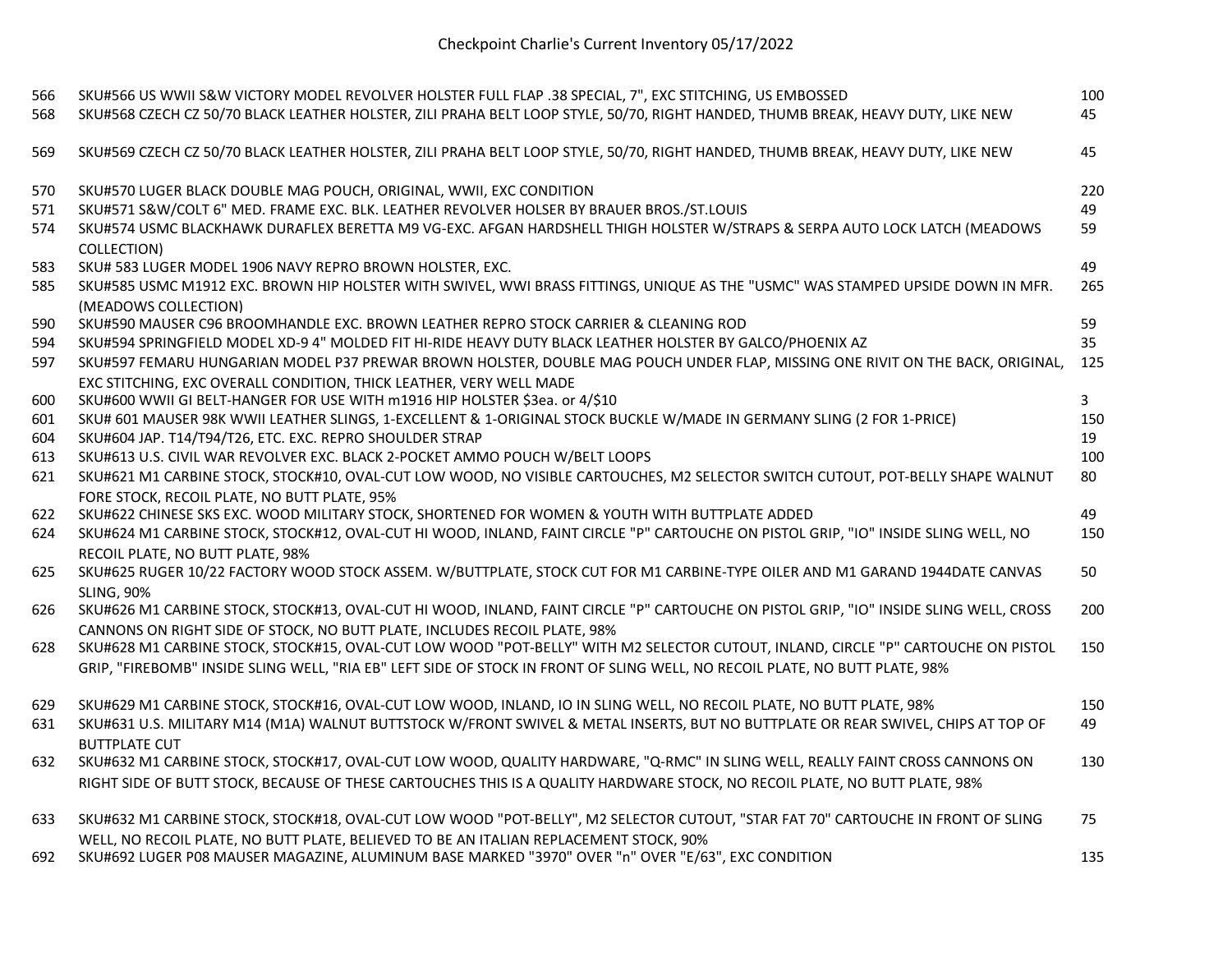| 693 | SKU#693 LUGER P08 MAUSER MAGAZINE, ALUMINUM BASE MARKED "9933c" OVER "c" OVER "E/655", EXC CONDITION                                   | 135 |
|-----|----------------------------------------------------------------------------------------------------------------------------------------|-----|
| 694 | SKU#694 LUGER P08 POLICE MAGAZINE, ALUMINUM BASE MARKED "8829" UNDER "2", EXC CONDITION                                                | 135 |
| 695 | SKU#695 LUGER P08 MAGAZINE, ALUMINUM BASE MARKED "5144y" OVER "E/655", EXC CONDITION                                                   | 135 |
| 696 | SKU#696 LUGER P08 S/42 MAGAZINE, ARMORER'S KIT MAG, ALUMINUM BASE MARKED "12209", EXC CONDITION                                        | 150 |
| 697 | SKU#697 LUGER P08 MAGAZINE "FXO" "EAGLE/37", ALUMINUM BASE UN-NUMBERED, GOOD CONDITION                                                 | 150 |
| 698 | SKU#698 LUGER P08 MAGAZINE "FXO" "EAGLE/37", ALUMINUM BASE STAMPED "1990", "Y" SUFFIX, EXC CONDITION                                   | 150 |
| 699 | SKU#699 BROWNING P35 HI POWER 9MM MAGAZINE, MADE IN BELGIUM, FITS HI-POWER OR FEG, EXC CONDITION                                       | 35  |
| 700 | SKU#700 M14/M1A MAGAZINE, USGI SPECS, 20 ROUND CAPACITY, 7.62X51 NATO (.308 WIN) EXC CONDITION, INCLUDES MISC CARTRIDGES (7.62 & .308) | 59  |
| 701 | SKU#701 STAR MODEL B 9MM MAGAZINE. 8RD, GOOD CONDITION                                                                                 | 50  |
| 702 | SKU#702 COLT 1911 9MM LUGER MAGAZINE, "COLT/CAL. 9MM LUGER" MARKED FLOORPLATE, EXC CONDITION                                           | 30  |
| 703 | Sku# 703 JENNINGS J-48 .380 NEW FINGER-EXTENSION MAG.                                                                                  | 25  |
| 704 | SKU#704 GOVERNMENT MODEL 1911 9mm HI-QUALITY STAINLESS MAG                                                                             | 19  |
| 706 | SKU#706 MAUSER 1934 MAGAZINE, VG CONDITION                                                                                             | 150 |
| 707 | SKU#707 WALTHER P38 WWII E/359 & JVD MAGS, HAVE A FEW(\$95-150)                                                                        | 135 |
| 708 | SKU# 708 WALTHER P38 EARLY NUMBERED MAGS---CALL FOR PRICING: AC40 & AC41: 3383a, 754c, 7401d, 8473d, 3923f, 9874g, 3468h (A FEW ZERO   | 150 |
|     | SERIES, 480 & AC40 MAGS-P.O.R.)                                                                                                        |     |
| 710 | SKU#710 CHINESE TYPE 54 7.62X25(.30) MAG (ALSO FITS RUSSIAN TT33)                                                                      | 25  |
| 711 | SKU#711 BROWNING P35 WaA613 MAGAZINE, EXCELLENT CONDITION, RARE!!                                                                      | 450 |
| 712 | SKU#712 WALTHER MODEL 4 MAGAZINE, ORIGINAL GERMAN WWI PRODUCTION IN 7.65MM CAL., IN VG CONDITION                                       | 90  |
| 713 | SKU#713 DREYSE 1907 WWI MAGAZINE, 7,65MM (.32 AUTO), EXC CONDITION                                                                     | 95  |
| 714 | SKU#714 CZ 24 .380ACP MAGAZINE, PRE WWII, GOOD CONDITION                                                                               | 115 |
| 715 | Sku# 715 WALTHER PPS .40S&W FINGER EXTENSION MAG.                                                                                      | 29  |
| 716 | SKU#716 COLT 1911A1 .45 AUTO MAG                                                                                                       | 29  |
| 718 | SKU#718 ASTRA 700/800 EARLY PRODUCTION MAG, APPEARS M400 MODIFICATION & FITS M400 ALSO                                                 | 35  |
| 719 | SKU#719 NORWEGIAN MODEL 1914 .45acp PRE-WAR & WWII EXC. TINNED/NICKEL LANYARD-RING MAG, HAVE 4                                         | 79  |
| 720 | SKU# 720 NORWEGIAN MODEL 1914 .45AUTO EXC. ORIGINAL PHOSPHATE LANYARD RING MAG, HAVE 9                                                 | 59  |
| 721 | SKU#721 WALTHER PP EARLY EXT MAG, BANNER ONLY HIGH POLISH, EXC CONDITION                                                               | 275 |
| 722 | SKU#722 WALTHER PP EARLY MAG, BANNER ONLY HIGH POLISH, EXC CONDITION                                                                   | 165 |
| 723 | SKU#723 WALTHER PP MAGAZINE WITH EXTENSION, EXT CONDITION                                                                              | 235 |
| 724 | SKU#724 MOSSBERG MODELS 385/395 20GA. 2-3/4" 2-SHOT MAG                                                                                | 25  |
| 725 | SKU#725 WALTHER PP BANNER ONLY EXT. MAGAZINE, MID WAR, EXC CONDITION                                                                   | 235 |
| 726 | SKU#726 WALTHER PPK BANNER OVER CALIBER MAGAZINE, WARTIME, SOME PITTING BUT FUNCTIONS EXCELLENT                                        | 100 |
| 729 | SKU#729 INGLIS HIGH POWER MAGAZINE, 9MM, 13 RD CAPACITY, MARKED WITH "R" ON THE BASE AND RIGHT SIDE, INDIAN SURPLUS, EXC CONDITION     | 75  |
| 730 | SKU#730 LUGER P08 ORIGINAL MAGAZINES, VARIOUS (\$95-\$500) CALL FOR AVAILABILITY                                                       | 125 |
| 731 | SKU#731 LUGER P08 MAGAZINE 1937 "P" DROOP EAGLE/63 "1197" "+"                                                                          | 150 |
| 732 | SKU#732 LUGER P08 MAGAZINE EAGLE/6, ALUMINUM BASE STAMPED "EAGLE/6" "953" "I"                                                          | 250 |
| 733 | SKU#733 LUGER P08 MAGAZINE WOOD BASE KRIEGSMARINE MARKED "1178" 1ST VARIATION                                                          | 275 |
| 734 | SKU#734 LUGER P08 MAGAZINE WOOD BASE "CAL 9m/m" MARKED, VERY EARLY 1902-1906                                                           | 400 |
| 735 | SKU#735 CHIAPPA M4-22 & MFOUR-22 28RD. MAGS, HAVE 2, NEW IN PAC., 1-PRICE                                                              | 29  |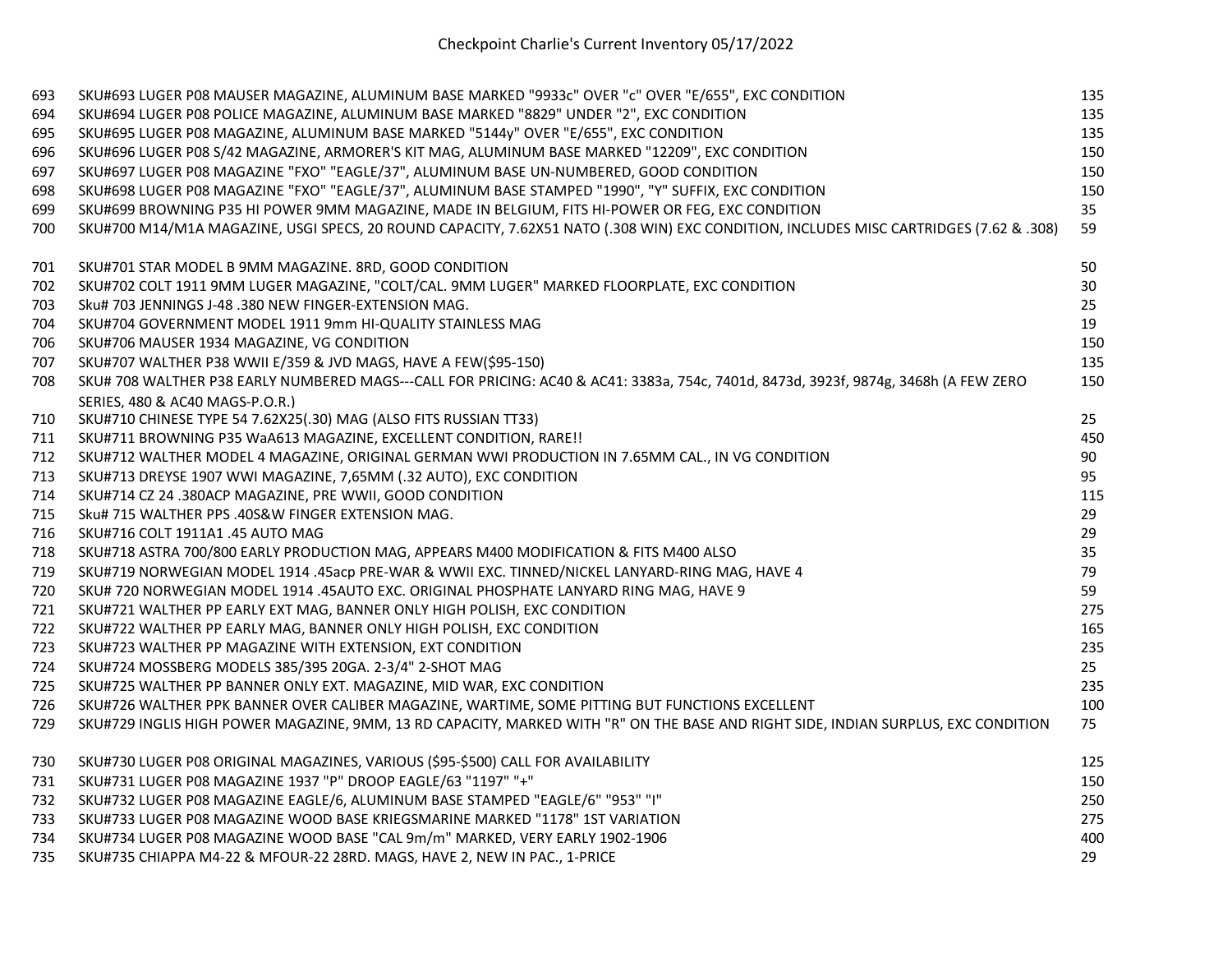| 736 | SKU#736 SPANISH DESTROYER CARBINE MAGAZINE, EXCELLENT USED CONDTION                                                            | 30           |
|-----|--------------------------------------------------------------------------------------------------------------------------------|--------------|
| 737 | SKU#737 SAVAGE 1907 32ACP (7.65) MAGAZINE, 10 ROUND,                                                                           | 89           |
| 743 | SKU#743 MAUSER HSc LATE WAR MAGAZINE, DIMPLE BASE, VG CONDITION                                                                | 150          |
| 744 | SKU#744 BROWNING BAR MARK II .300WM EXC. RIFLE MAG, HAVE 2 FOR 1 PRICE                                                         | 59           |
| 745 | SKU#745 ARMALITE AR10 .308 20RD EXC. MAGS, GEN.1 & GEN.2, HAVE 5, ALSO 1-10RD.                                                 | 35           |
| 746 | SKU#746 ARMALITE AR10 .308 25RD. MAG, NEW IN WRAPPER                                                                           | 39           |
| 747 | Sku# 747 RG .22LR FINGER EXTENSION MAG, HAVE 2                                                                                 | 19           |
| 749 | SKU#749 GECO 7.65mm/.32acp DUMMY CARTRIDGES, \$3. PER ROUND (6 FOR \$15)                                                       | $\mathbf{3}$ |
| 750 | SKU#750 BROWNING FN MODEL 1922 MAGAZINE, 7.65MM, 9 ROUND, MINOR WEAR, FAINT STAMP MARKINGS, ORIGINAL WWII ERA, VG CONDITION    | 65           |
| 751 | SKU#751 LUGER LP08 ARTILLERY ORIGINAL WWI FINE TUNE SIGHT ADJUSTMENT TOOL                                                      | 169          |
| 755 | SKU#755 ENFIELD MK2 5" .38 EXC. PARKERIZED BARREL ONLY, EXC. BORE, 95-97%                                                      | 75           |
| 758 | SKU#758 CRIMSON TRACE LG-619 LASER GRIP FOR G-SERIES GLOCK 19,23,25,32&38 MODELS PISTOL, NEW IN BOX                            | 99           |
| 760 | Sku# 760 SAUER 38H COCK/DECOCK REPLACEMENT SPRINGS, HAVE SEVERAL, VOLUME DISCOUNTS AVAILABLE                                   | 15           |
| 765 | SKU#765 S&W VICTORY MODEL WWII REVOLVER ORIG. EXC. WALNUT GRIPS                                                                | 75           |
| 766 | SKU#766 EAST GERMAN MAKAROV EXC. ORIG. MILITARY BLACK GRIP                                                                     | 59           |
| 767 | SKU#767 FRECH UNIQUE MODELS 17 & KRIEGSMODELL ORIGINAL GERMAN OCCUPATION "9 SCHUSS" BLK. GRIPS, NICE BUT SMALL CHIPS           | 50           |
| 768 | SKU#768MAUSER C96 BROOMHANDLE EXC. REPRO RED-9 WALNUT GRIPS W/SCREW                                                            | 50           |
| 769 | SKU#769 MAUSER C96 BROOMHANDLE RED-9 GRIPS W/SCREW, SERIAL #44830, EXC CONDITION                                               | 100          |
| 770 | SKU#770 MAUSER C96 BOLO EXC. HARD BLACK PLASTIC FLORAL DESIGN REPRO GRIPS W/SCREW                                              | 39           |
| 775 | SKU#775 FN BROWNING MODEL 1900 EXC. CHECKERED BLACK PLASTIC REPRO GRIPS WITH FN LOGO                                           | 35           |
| 776 | SKU#776 MAUSER C96 BOLO CHECKERED HARD PLASTIC REPRO GRIPS WITH MAUSER LOGO                                                    | 35           |
| 777 | SKU#777 WEBLEY MKVI .455/.45ACP ORIG. BROWN REVOLVER GRIPS, EXC. BUT CHIP ON UNDERSIDE-CENTER OF LEFT GRIP                     | 50           |
| 778 | SKU#778 ENFIELD NO.2 MKI .38 EXC. GROOVED BLK. REVOLVER GRIPS W/BRASS DISC & SCREW                                             | 65           |
| 779 | SKU#779 COLT 1917 .45ACP VG SMOOTH WALNUT REVOLVER GRIPS W/SCREW, NICKS, DINGS & 1 OLD REPAIR                                  | 45           |
| 780 | SKU#780 WALTHER/MANURHIN PPK BLACK GRIPS, LARGE EAGLE IN RIGHT GRIP                                                            | 75           |
| 781 | SKU#781 FEMARU P37 .32ACP GERMAN EXC. GROOVED WALNUT GRIPS                                                                     | 100          |
| 783 | SKU#783 COLT 1911/GOVERNMENT MODEL PAHMAYR GRIP                                                                                | 19           |
| 784 | SKU#784 JAP. TYPE 94 EXC. ORIGINAL BLACK CHECKERED (LEFT ONLY) PISTOL GRIP                                                     | 75           |
| 785 | SKU#785 COLT OFFICERS MODEL PACHMAYR CO-45 GRIP                                                                                | 19           |
| 786 | SKU#786 HUNGARIAN FEMARU P37 .380 GROOVED GRIPS, INCREDIBLE REPROS, HARD TO TELL FROM ORIGINAL                                 | 35           |
| 787 | SKU#787 CZ 38 EXC. ORIGINAL LATE WAR 1-PCE. GRIP                                                                               | 75           |
| 791 | SKU#791 HOGUE SMALL TACTICAL GRIP SLEEVE, FITS SMALL-MED. VERTICAL GRIPS; H&K, MP5, G36, UMP, USC, TASER X26, ETC.             | 19           |
| 792 | SKU#792 WALTHER PPK WWII BOTTOM MAG RELEASE EXC. BROWN GRIP (FOR .380 & other BMR PPKs)                                        | 375          |
| 793 | SKU#793 WALTHER PPK .32 AUTO WWII EXC. BROWN 1-PIECE GRIP, HAVE 5 (\$265-295)                                                  | 275          |
| 796 | SKU#796 EAST GERMAN MAKAROV EXC. ORIGINAL MILITARY ISSUE GRIP W/LANYARD                                                        | 69           |
| 798 | SKU#798 KRIEGHOFF LUGER P08 EXC. COARSE CHECKERED BROWN REPRO GRIPS                                                            | 39           |
| 800 | SKU#800 REMINGTON-UMC MODEL 1911 .45 AUTO ORIGINAL CHECKERED WALNUT GRIPS, SOME HONEST WEAR                                    | 300          |
| 801 | SKU# 801 LUGER LOADING TOOLS, VARIOUS, \$20-\$150                                                                              | 110          |
| 802 | SKU#802 NORWEGIAN LUGER P08/EAGLE 135 MARKED LOADING TOOL, W/SCREDRIVER BLADE, THIS IS AN AFTERMARKET TOOL WITH THE MARKING ON | 50           |
|     | THE BACK OF THE TOOL                                                                                                           |              |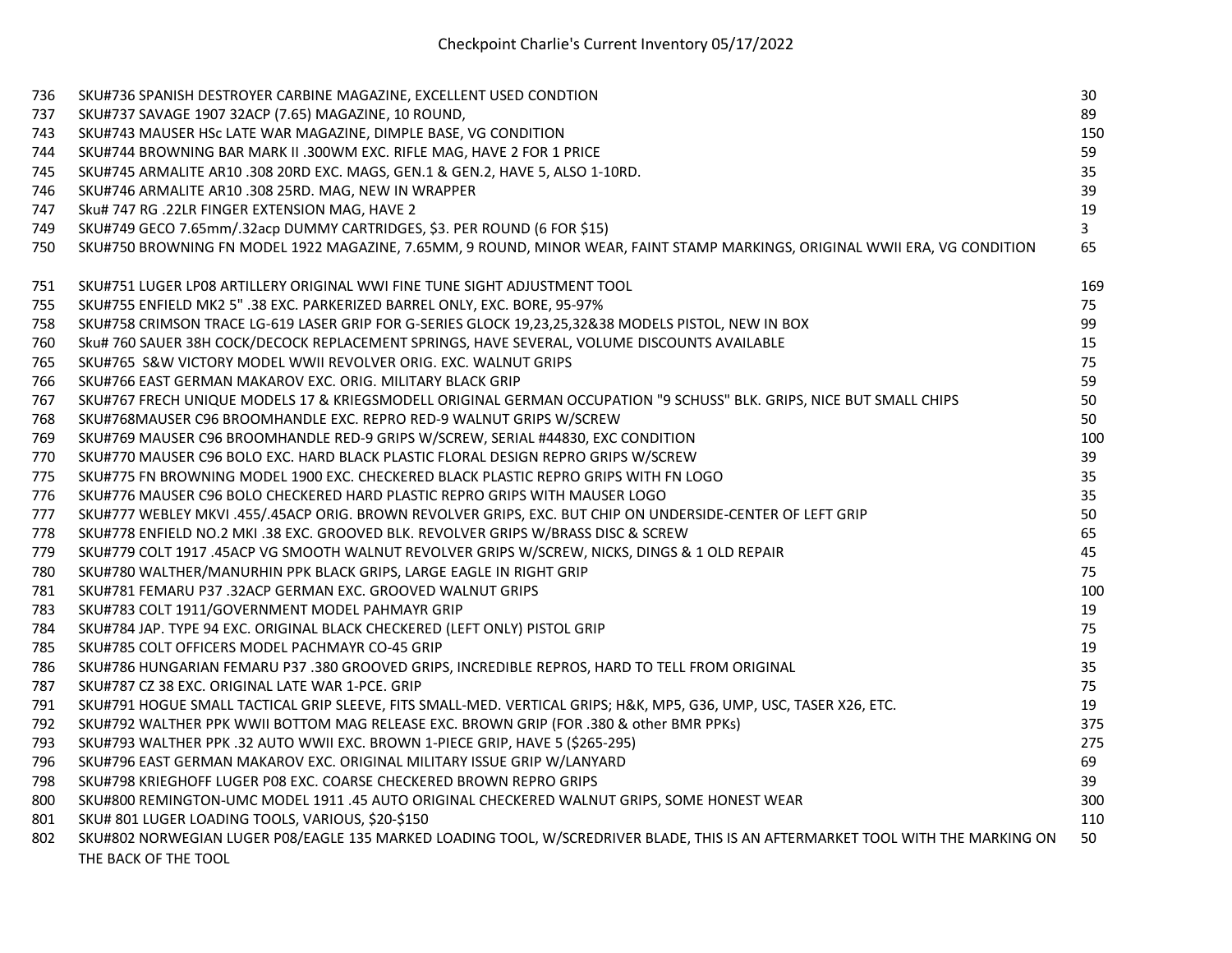| 803 | SKU#803 LUGER P08 IMPERIAL MARKED LOADING TOOL W/SCREWDRIVER BLADE, EXC CONDITION                                                          | 125 |
|-----|--------------------------------------------------------------------------------------------------------------------------------------------|-----|
| 804 | SKU#804 LUGER P08/WWI LOADING TOOL, NORWEGIAN AFTERMARKET TOOL, MOST LIKELY MADE AFTER WWII                                                | 50  |
| 805 | SKU# 805 LUGER POSTER, 20"X30" W/4 LUGER PISTOL PHOTOS FEATURING THE MODEL 1906, EXC. COLOR & QUALITY                                      | 10  |
| 806 | SKU# 806 LUGER DISPLAY POSTER W/PHOTOS OF 4 VARIOUS EARLY LUGER PISTOLS & LUGER CARBINE, 14"X17", EXC. QUALITY                             | 10  |
| 807 | SKU#807 WALTHER BANNER LOGO ON ENBROIDERED TARGET PATCH WREATHED IN GREEN OAK LEAVES FRAMED FOR DISPLAY                                    | 20  |
| 809 | SKU#809 LUGER P08/WaA 655 MARKED LOADING TOOL                                                                                              | 200 |
| 811 | SKU#811 LUGER P08/WaA 655 MARKED LOADING TOOL                                                                                              | 200 |
| 812 | SKU#812 LUGER P08/WaA 920 MARKED LOADING TOOL, 1942-1944                                                                                   | 200 |
| 813 | SKU#813 LUGER P08/EAGLE 63 MARKED LOADING TOOL                                                                                             | 110 |
| 814 | SKU#814 LUGER P08/DROOP EAGLE 63 MARKED LOADING TOOL, 2 AVAILABLE @ \$100 EACH                                                             | 100 |
| 815 | SKU#815 LUGER P08/EAGLE 655 MARKED LOADING TOOL, 2 AVAILABLE @ \$110 EACH                                                                  | 110 |
| 820 | SKU#820 VORTEX OPTICS GEN I DIAMONDBACK BINOCULAR, GREEN, 10 x 42, NEW IN BOX                                                              | 150 |
| 821 | SKU#821 RANGEMATIC MK5 DISTANCE FINDER 1000 GAME OR TARGET RANGING MEASURING SYSTEM "VINTAGE", CAMO, EXC CONDITION, WITH                   | 20  |
|     | <b>MANUALS</b>                                                                                                                             |     |
| 823 | SKU#823 VORTEX VANQUISH 3-9x40 RIFLESCOPE, DEAD-HOLD BDC, MOA RETICLE, NEW IN BOX                                                          | 120 |
| 837 | SKU#837 U.S. M1 CARBINE M-4 BAYONET W/M8A1 SCABBARD, VIETNAM-KOREA, UNISSUED IN BOX & SEALED PACKAGE, BLACK CHECKERED HANDLES,             | 169 |
|     | HAVE 2                                                                                                                                     |     |
| 839 | SKU#839 U.S. M1 GARAND UFH 10" BAYONET & M7 SCABBARD, EXC. CONDITION                                                                       | 139 |
| 840 | SKU#840 CZECH CSZ MAUSER VZ 24 BAYONET, 11 3/4" BLADE, WWII, WITH SCABBARD, STAMPED CSZ OVER M                                             | 125 |
| 850 | SKU#850 FRENCH MODEL 1850 EXC. BRASS HANDLE BAYONET, EXC. BLUE STEEL SCABBARD, MATCHING, EXC. 22-3/4" BRIGHT BLADE                         | 159 |
| 852 | SKU#852 CIVIL WAR 1861 DATE BRASS-HANDLE COLLINS BAYONET FOR REM. ZOUAVE RIFLED MUSKET, 25-1/2" TARNISHED BLADE W/SOME PITTING             | 279 |
|     | (NAGANT BAYO SHOWN TO EXIBIT SIZE & LENGTH)                                                                                                |     |
| 853 | SKU#853 U.S. M5 GARAND EXC. BAYONET SHEATH FOR SHEATH ONLY                                                                                 | 20  |
| 855 | SKU#855 BRITISH PATTERN 1888 2nd TYPE 12" BLADE EXC. BAYONET, SCABBARD & LEATHER FROG, ALSO FITS MARLIN 1893 .30-30 MUSKET                 | 175 |
| 856 | SKU#856 U.S. TRAPDOOR SPRINGFIELD .45-70 RIFLE BAYONET & SCABBARD, EXC. LEATHER BELT HANGER W/SWIVEL, EXC. OVERALL                         | 175 |
| 857 | SKU#857 AUSTRALIAN LITHGOW NO.1 MKIII EXC. 1907 PATTERN BAYONET & LEATHER SCABBARD, "AUSTRALIA 51" & "SLAZ 51" MARKINGS ON EITHER SIDE 250 |     |
| 859 | SKU#859 VINTAGE WWII SPANISH BAYONET MADE IN TOLEDO I.N.I. M1964 (CETME MODEL C) #"ET28863C", BAYONET AND SCABBARD, BLADE IS 8 3/4",       | 100 |
|     | MADE IN SPAIN FOR USE ON THE 7.62MM CETME MODEL C SELECT FIRE RILE, ALSO USED ON THE FR-7 & FR-8 TRAINING RIFLES, NO CRACKS OR CHIPS IN    |     |
|     | HANDLE. SCABBARD IS LIKE NEW CONDITION WITH OD CLOTH BELT LOOP ON TOP, UNUSED, LIKE NEW CONDITION, 99%                                     |     |
| 860 | SKU#860 MAUSER 98K BAYONET W/SCABBARD, RED BAKELITE HANDLE, NO MARKINGS, BRASS CROSSGUARD, PAINTED FINISH, POSTWAR REWORK                  | 75  |
| 861 | SKU#861 MAUSER 98K BAYONET W/SCABBARD & FROG, RED BAKELITE HANDLE, NO MARKINGS                                                             | 120 |
| 864 | SKU#864 BRITISH .450 MARTINI 22" SOCKET BAYONET WO/SCABBARD                                                                                | 75  |
| 865 | SKU#865 BRITISH 1888 MK1 BAYONET 2ND TYPE, SANDERS SHEFFIELD, ARROW OVER WD OVER CROWN OVER S OVER 25 OVER X, BLADE SPINE MARKED           | 49  |
|     | WITH TWO CROWN OVER S OVER 76, GOOD WOOD GRIPS WITH BRASS RIVETS, OIL HOLE IN GRIP AND CROWN OVER S OVER 25, SOME SERVICE RUST,            |     |
|     | BLADE HAS BEEN ALTERED. COMES WITH LEATHER SHEATH                                                                                          |     |
| 866 | SKU#866 HUNTERS SPECIAL, BAYONET CONVERTED TO HUNTING KNIFE, INCLUDES BROWN LEATHER SHEATH, NO MARKINGS ON BAYONET, SHEATH HAS             | 20  |
|     | F.J. SALTER ENGRAVED IN IT                                                                                                                 |     |
| 884 | SKU#884 .40-82 WINCHESTER AMMO, 60RDS. LEAD R.N., 16RDS. EARLY JACKETED COLLECTOR, 8RDS. PRIMED BRASS, 84RDS TOTAL                         | 300 |
| 886 | SKU#886 REMINGTON .22 LONG RIFLE BRASS-PLATED HOLLOW POINTS, 525 ROUND VALUE PACK                                                          | 50  |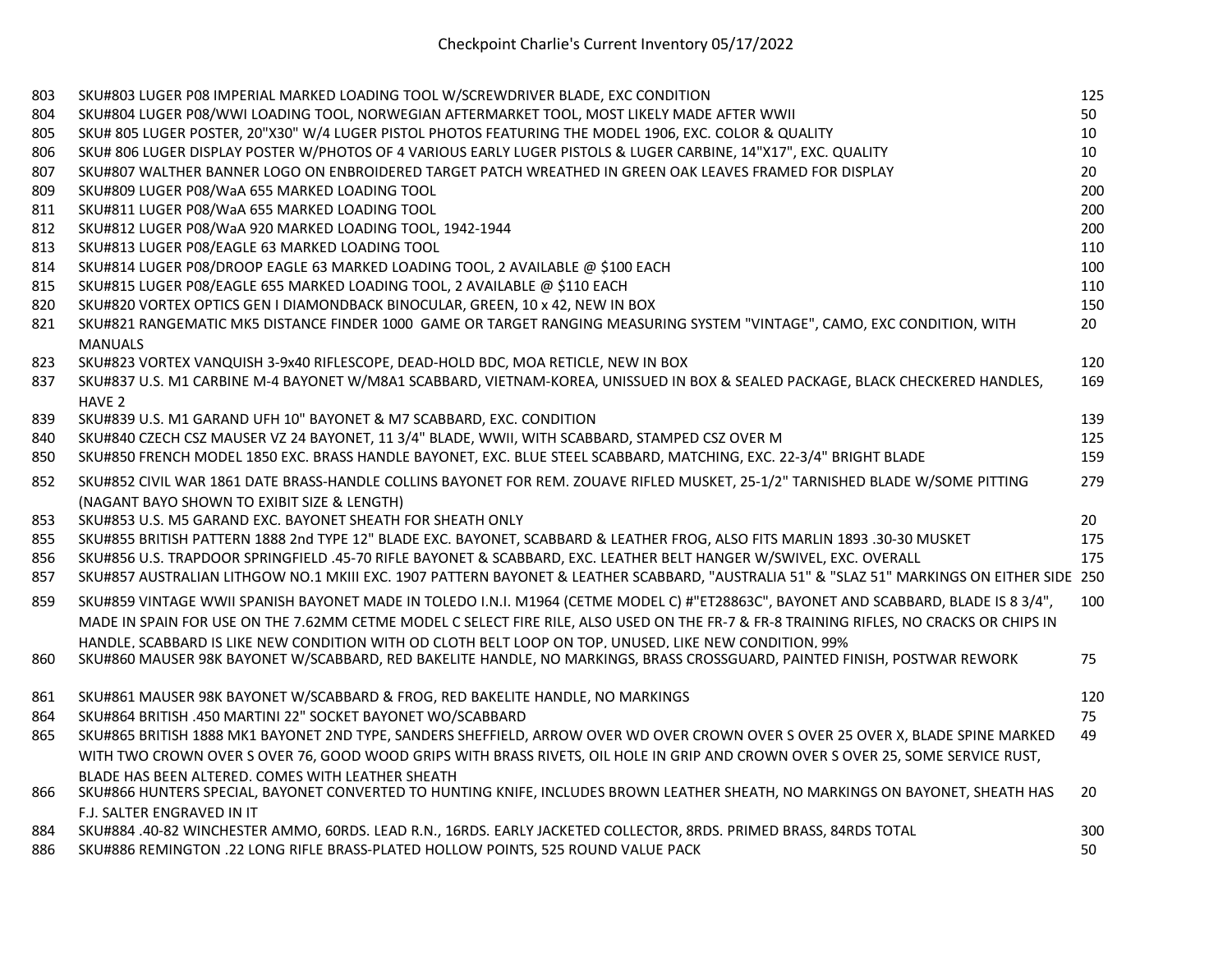| 887        | SKU#887 REMINGTON 22 LONG RIFLE HIGH VELOCITY SOLID BULLET, 100 PER BOX (TWO BOXES AVAILABLE)<br>SKU#890 REMINGTON KNEANBORE VINTAGE .380 50RD. AMMO BOXES, HAVE 1                                                                   | 15<br>49  |
|------------|--------------------------------------------------------------------------------------------------------------------------------------------------------------------------------------------------------------------------------------|-----------|
| 890        |                                                                                                                                                                                                                                      |           |
| 894<br>900 | SKU#894 7.7JAP AMMO ON WWII JAP. TYPE 92 MACHINEGUN BRASS FEED STRIPPER PLATE IN ORIGINAL JAP. MILITARY BOX<br>SKU# 900 MAUSER C96 7.63mm PRE-WAR AMMO ON ORIGINAL DWM MARKED STRIPPERS IN ORIGINAL DWM MARKED UNOPENED BOXES. MINTY | 225<br>45 |
|            |                                                                                                                                                                                                                                      |           |
| 903        | CONDITION/BRIGHT CLEAN AMMO. (\$45 EA. OR 10/\$350)<br>SKU#903 .223 MILITARY BALL AMMO ON STRIPPERS IN 4 BANDOLEERS, 600+RDS. ALONG WITH 74RDS. BLANKS & M16/AR BLANK ADAPTER, IN AMMO CAN 500                                       |           |
| 904        | SKU#904 115RDS. . 50BMG AMMO IN GI CAN, CUSTOM LIGHT LOADED TO 2000 FPS (W/PROVENANCE)                                                                                                                                               | 349       |
| 906        | SKU#906 MAUSER C96 7.63mm PREWAR AMMO BOXES, 20RDS. ON PREWAR DWM STRIPPER CLIPS IN SEALED DWM BOXES, MINTY CONDITION, 10 BOXES<br><b>FOR \$350</b>                                                                                  | 350       |
| 911        | SKU#911 FRENCH (MAUSER) MODELE 1945/45/45A .22 TRAINER EXC. ORIGINAL MILITARY MANUAL, HAVE 8                                                                                                                                         | 25        |
| 921        | SKU#921 THE BEST OF HOLLAND & HOLLAND-ENGLAND'S PREMIER GUNMAKER BY MCINTOSH & ROOSENBURG, EXC. HARDCOVER W/SLEEVE                                                                                                                   | 95        |
| 923        | SKU#923 BRITISH GUN ENGRAVING BY DOUGLAS TATE, EXC. HARDCOVER W/SLEEVE                                                                                                                                                               | 50        |
| 926        | SKU#926 U.S. MILITARY HOLSTERS AND ACCOUTREMENTS BY EDWARD SCOTT MEADOWS (ALMOST 2-1/2" THICK) INCREDIBLE***NEW VOLUME***                                                                                                            | 99        |
| 930        | SKU#930 HARLEY-DAVIDSON MOTOR COMPANY 'DE AMERIKAANSE LEGENDE' 15"X11" PICTORAL HISTORY BOOK IN GERMAN                                                                                                                               | 20        |
| 932        | SKU# 932 Ordnance Col. Whittington's 'Sash Hook S&W' monograph, HAVE 3                                                                                                                                                               | 10        |
| 933        | SKU#933 MERWIN, HULBERT & CO. 44 CALIBER REVOLVER 2nd REVISION MONOGRAPH BY ORDNANCE COL. ROBERT D. WHITTINGTON III                                                                                                                  | 30        |
| 934        | SKU#934 GREAT BRITAIN-THE TOMMY GUN STORY BY TOM DAVIS, JR.                                                                                                                                                                          | 25        |
| 936        | SKU#936 Ordnance Col. R.D.Whittington's 'Canadian Colts for the Boer War, part III' monograph                                                                                                                                        | 6         |
| 938        | SKU#938 THE RSHA SS AND EINSATZGRUPPEN WALTHER PP AND PPK PISTOLS MONOGRAPH, 7th REVISION, MOST RECENT INFO AVAILABLE, BY COL.                                                                                                       | 45        |
|            | ROBERT D. WHITTINGTON III, HAVE 4                                                                                                                                                                                                    |           |
| 939        | SKU# 939 MERCALDO'S ALLIED RIFLE CONTRACTS IN AMERICA, HAVE 4                                                                                                                                                                        | 59        |
| 944        | Sku# 944 Ordnance Col. R.D.Whittington's 'Colt SAA & Bisley Chamberings and Ammunition' monograph                                                                                                                                    | 25        |
| 945        | Sku# 945 Ordnance Col. R.D.Whittington's 'Colt SAA & Bisley prod. for the Texas Oil Boom, 1901-1907' monograph                                                                                                                       | 20        |
| 946        | SKU# 946 Whitt.'s Colt Dragoon Military Pistols (Procurments & Issues 1848-1861), HAVE 3                                                                                                                                             | 15        |
| 947        | Sku# 947 BALCAR&CLARIN'S THE P38 PISTOL SPREEWERK PRODUCTION, HARDCOVER, NEW!                                                                                                                                                        | 119       |
| 948        | SKU#948 CLARIN, de VLIEGER, & ROTH'S P.38 MAGAZINES AND GRIPS, SOFTCOVER, NEW!!                                                                                                                                                      | 69.99     |
| 951        | SKU#951 WWII GERMAN MP40 CODE 27-40 9mm SUB-MACHINEGUN, 6 EXTRA 1940 DATE MAGS, 1940 DATE MAG LOADER, 1941 DATED POUCHES, SLING                                                                                                      | 25000     |
|            | & FLASH-HIDER, 1ST YEAR 1940 PRODUCTION, UNDERFOLD STOCK, PURCHASED FROM VET & HAVE HIS SERVICE RECORD ALONG WITH HIS AMNESTY                                                                                                        |           |
|            | REGISTRATION, I AM THE SECOND OWNER OF THIS MP40 RIGHT BEHIND THE WWII VETWELL, THIRD IF YOU INCLUDE THE GERMANS! LOWER DOES NOT                                                                                                     |           |
| 952        | MATCH LIPPER RUT IS AS BROUGHT BACK A REAL PIECE OF HISTORY 80%<br>SKU#952 GERMAN STRUMGEWEHR 44 (STG44) #8406Q/44, 8MM KURZ, ALL MATCING INCLUDING BOLT WITH SIGHT HOOD AND ORIGINAL SLING, CLASS 3 18500                           |           |
|            | PAPERED DEWAT TRANSFERABLE (FORM 5) MAGAZINE 80%, LEFT GRIP CRACKED, RIGHT GRIP GOOD CONDITION, MISSING DUST COVER SPRING, CHAMBER                                                                                                   |           |
|            | WELDED ONLY, EASILY REACTIVATED, AMNESTY REGISTRATION PAPER AVAILABLE WITH PURCHASE, 90-95% OVERALL CONDITION                                                                                                                        |           |
| 955        | SKU#955 BEISTEGUI HERMANOS SUPER AZUL 7.63mm MACHINE PISTOL #31643 WITH STOCK, LEATHER CARRIER W/SHOULDER STRAP, 10RD MAG & 2-                                                                                                       | 11450     |
|            | 20RD. MAGS, EXTREMELY RARE SPANISH COPY OF THE MAUSER 712 "BROOMHANDLE" FULL-AUTO MACHINE PISTOL, WWII VETERAN BRING BACK FROM                                                                                                       |           |
|            | PACIFIC THEATER, 'TRENCH ART' GRIPS DATED 1947, DARK BORE W/STRONG RIFLING, STOCK NOT MATCHING, SOME PITTING ON RIGHT SIDE OF END OF                                                                                                 |           |

BARREL, 80%(FORM 4 TRANSFERABLE) 964 SKU#964 BROWNING BAR M.G. EXC. BLANK ADAPTER 50 SO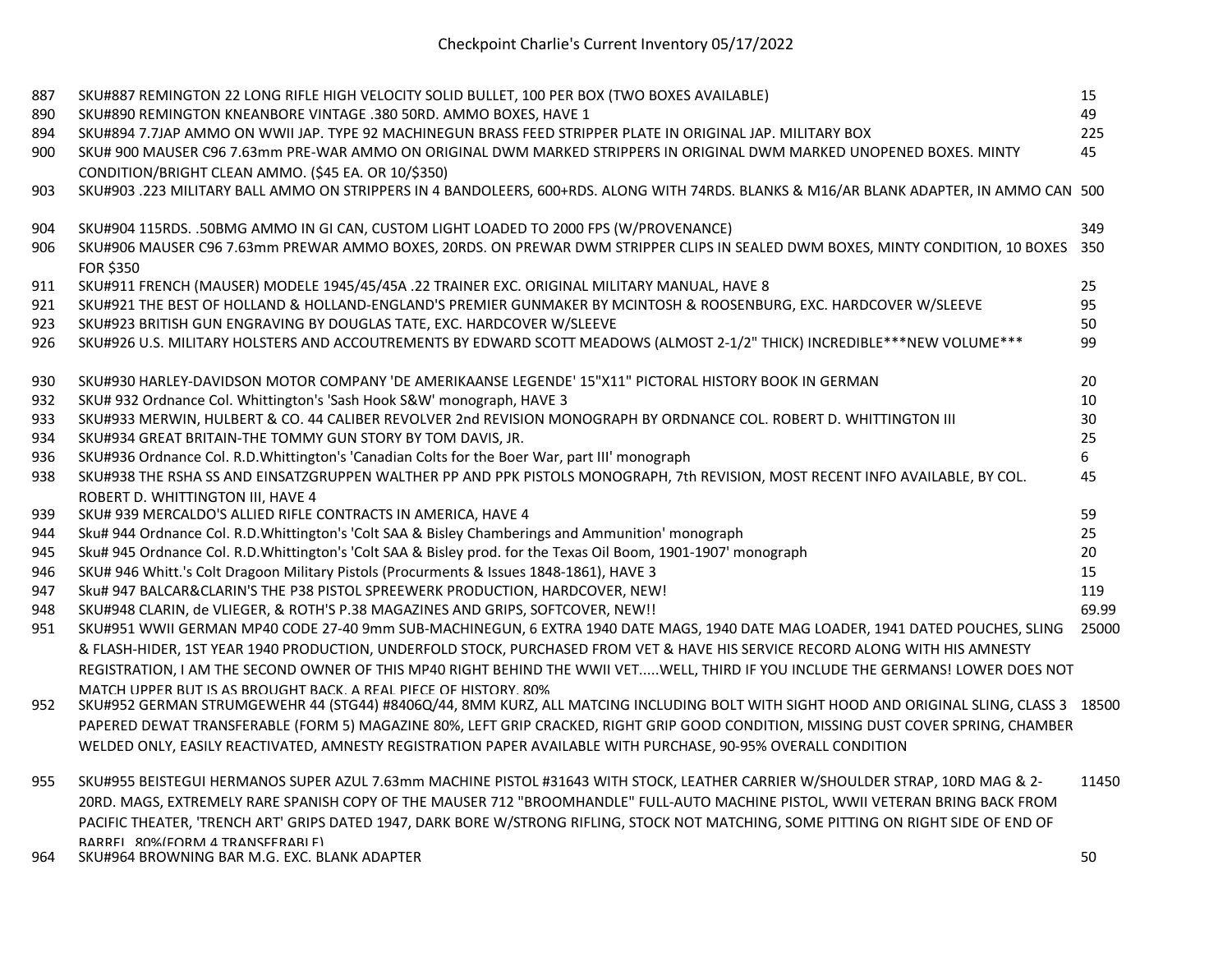| 966  | Sku# 966 DLO 1917 .30-06 BELT-FED FORM 4 TRANSFERABLE MACHINEGUN W/1917A1 TRIPOD, WATERCAN, HOSE, WOODEN AMMO BOX & OPTICS,<br>UNFIRED, MINTY | 19500 |
|------|-----------------------------------------------------------------------------------------------------------------------------------------------|-------|
| 970  | SKU#970 THOMPSON SMG WWII STEEL CLEANING ROD, EXC.                                                                                            | 19    |
|      | 2951 SKU#2951 RUSSIAN MOSIN NAGANT MODEL 91/30 RIFLE #CH582/9130059113, CAI ARMS IMPORT MARKED, 1942 MARKED OVER CHAMBER, ALL                 | 475   |
|      | MATCHING, STOCK LOOKS TO HAVE BEEN REFINISHED, ORIG. CLEANING ROD, EXC BRIGHT BORE, NO BAYONET INCLUDED                                       |       |
|      | 3321 SKU#333 REMINGTON MODEL 12A .22 S/L/LR PUMP RIFLE #366728 MAGAZINE FEED TUBE, PUMP ACTION, BRASS BUTT PLATE, EXC WOOD, LIGHT RUST ON 450 |       |
|      | OCTAGON BARREL, SMOOTH ACTION, VG OVERALL CONDITION, PUMP MISSING SCREWS (SEE PICTURES) UNABLE TO CYCLE ACTION, 75% OVERALL                   |       |
|      |                                                                                                                                               |       |
|      | 5531 SKU#5531 BERETTA 1934/35 WWII GERMAN ISSUE LATE WAR GRAY/GREEN BREAK AWAY HOLSTER, SPARE MAG POUCH, EXC POSSIBLY UNISSUED                | 195   |
|      | CONDITION                                                                                                                                     |       |
|      | 7011 SKU#7011 STAR MODEL B 9MM MAGAZINE. 8RD, "9Q9" ON BOTTOM OF SPINE, EXC CONDITION                                                         | 50    |
|      | 7051 SKU#7051 MAUSER HSC MAG, .32 CAL., VG CONDITION                                                                                          | 100   |
|      | 7052 SKU#7052 MAUSER HSC BANNER MAG, 32 ACP, VG CONDITION                                                                                     | 120   |
|      | 7061 SKU#7061 MAUSER 1934 MAGAZINE, VG-EXC CONDITION                                                                                          | 150   |
|      | 7081 SKU#7081 WALTHER P38 AC41 MAGAZINE "1994 j" ON BASE PLATE, P38 ON LEFT HOUSING, E/359 HIGH AND LOW ON SPINE, EXC CONDITION               | 195   |
|      |                                                                                                                                               |       |
|      | 7082 SKU#7082 CYQ P38 MAGAZINE E/88 LOW ON SPINE, EXC CONDITION                                                                               | 150   |
|      | 7083 SKU#7083 BYF44/CYQ P38 MAGAZINE, "jvd" ON LEFT HOUSING, EXC CONDITION                                                                    | 135   |
|      | 7084 SKU#7084 BYF44/CYQ P38 MAGAZINE, LATE 1944, "jvd" OVER "E/WaA706" ON LOW SPINE, EXC CONDITION                                            | 165   |
|      | 7085 SKU#7085 WALTHER 480 AND AC-NO-DATE P38 MAGAZINE, 480 OR AC NO DATE OR EARLY AC40, "3534 +" ON BASE PLATE, DOUBLE "E/359" ON BOTTOM      | 350   |
|      | ON SPINE, EXC CONDITION                                                                                                                       |       |
|      | 7086 SKU#7086 AC44-AC45 P38 MAGAZINE, "P38" ON LEFT HOUSING, "E/359", "WaA706", "JVD" UPPER SPINE, EXC CONDITION                              | 120   |
|      | 7087 SKU#7087 MAUSER BYF44 P38 MAGAZINE, "P.38v" ON LEFT HOUSING, "E/WaA135" HIGH ON SPINE, GOOD CONDITION                                    | 150   |
|      | 7088 SKU#7088 WALTHER P38 MAGAZINE "754c", "P.38" ON LEFT HOUSING, "E/359" LOW ON SPINE, "754c" ON PITTED FLOORPLATE, GOOD CONDITION,         | 200   |
|      |                                                                                                                                               |       |
|      | 7091 SKU#7091 P38 MAG 480 VARIATION, E/359 NEXT TO EACH OTHER ON SPINE, SERIAL NUMBER (4636+) ON LEFT SIDE                                    | 350   |
|      | 7092 SKU#7092 P38 MAG AC40 DATE ADDED 1ST VARIATION, E/359 SIDE BY SIDE ON SPINE, P.38 OVER SERIAL # (121+) LEFT SIDE                         | 350   |
|      | 7093 SKU#7093 P38 MAGS, AC NO DATE/AC 40 ADDED/EARLY AC 40, THIS IS FOR THE PAIR, THEY ARE ONE DIGIT APART. ONE IS 8993+, THE OTHER IS 8994   | 600   |
|      |                                                                                                                                               |       |
|      | 7094 SKU#7094 P38 MAG, AC40 #9214, DOUBLE E/359 ON SPINE                                                                                      | 300   |
|      | 7095 SKU#7095 P38 MAG, AC41-AC42 C BLOCK SPARE MAG, P38 OVER AC ON LEFT HOUSING, E/359 TOP E/359 BOTTOM SPINE                                 | 200   |
|      | 7096 SKU#7096 P38 MAG, 0-SERIES 3RD VARIATION, #04239 ON LEFT HOUSING, TWO E/359 SIDE BY SIDE ON SPINE                                        | 300   |
|      | 7097 SKU#7097 P38 MAG, 0-SERIES 3RD VARIATION #02484+ ON LEFT HOUSING, TWO E/359 SIDE BY SIDE ON SPINE,                                       | 400   |
| 7098 | SKU#7098 WALTHER WWII P38 MAG AC41, #8473d ON BASE, E/359 HIGH AND LOW ON SPINE, EXC CONDITION                                                | 195   |
| 7099 | SKU#7099 WALTHER WWII P38 MAG AC43 b BLOCK - AC44 k BLOCK, E/359 HIGH ON SPINE, EXC CONDITION                                                 | 140   |
|      | 7111 SKU#7111 BROWNING P35 WaA140 MAGAZINE, EXCELLENT CONDITION, RARE!!                                                                       | 365   |
|      | 7121 SKU#7121 WALTHER MODEL 4 MAGAZINE, ORIGINAL GERMAN WWI PRODUCTION IN 7.65MM CAL., IN FAIR CONDITION                                      | 70    |
|      | 7131 SKU#7131 DREYSE 1907 WWI MAGAZINE, 7,65MM (.32 AUTO), EXC CONDITION                                                                      | 85    |
|      | 7161 SKU#7161 COLT 1911 MAGAZINE MADE BY SCOVILL "C-S" STAMPED ON BASE, EARLY POST WAR, EXC CONDITION                                         | 39    |
|      | 7221 SKU#7221 WALTHER PP MAGAZINE, BANNER OVER CALIBER HIGH POLISH, "W" ON RIGHT SIDE, LATE WAR, (NOT PHOSPHATE) EXC CONDITION                | 225   |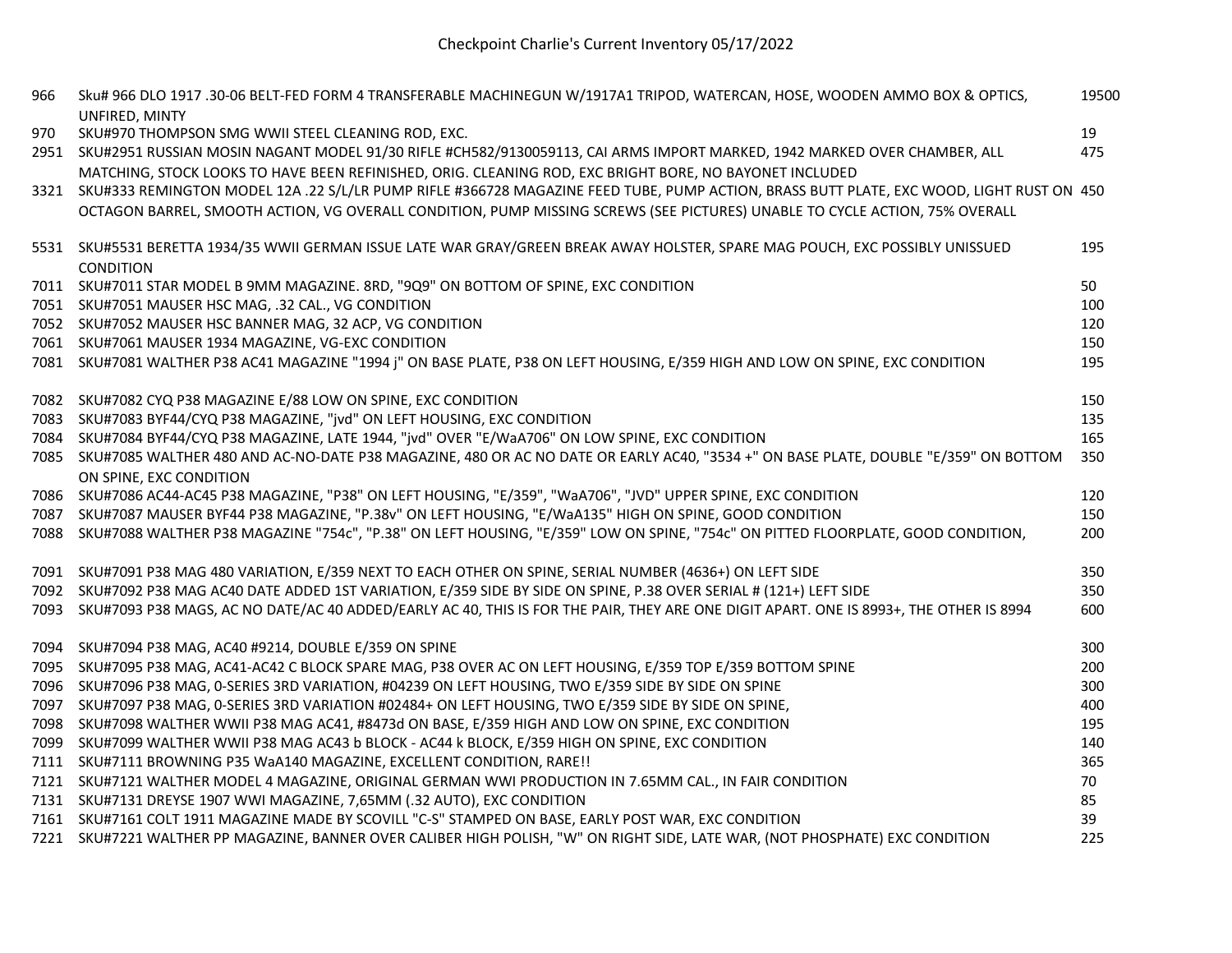Checkpoint Charlie's Current Inventory 05/17/2022

|      | 7222 SKU#7222 WALTHER PP MAGAZINE, BANNER OVER CALIBER HIGH POLISH, "W" ON RIGHT SIDE, LATE WAR, (NOT PHOSPHATE), REBLUED? EXC CONDITION 150 |     |
|------|----------------------------------------------------------------------------------------------------------------------------------------------|-----|
| 7223 | SKU#7223 WALTHER PP MAGAZINE, BANNER OVER CALIBER HIGH POLISH, "W" ON RIGHT SIDE, LATE WAR, (NOT PHOSPHATE), REBLUED? EXC CONDITION          | 150 |
| 7224 | SKU#7223 WALTHER PP MAGAZINE, BANNER OVER CALIBER, FLAT BASE, LATE WAR, EXC CONDITION                                                        | 150 |
|      | 7225 SKU#7225 WALTHER PP MAGAZINE WITH EXTENSION, BANNER OVER CALIBER, NEW CONDITION                                                         | 119 |
|      | 7226 SKU#7226 WALTHER PP MAGAZINE, BANNER OVER CALIBER HIGH POLISH, LATE WAR, (NOT PHOSPHATE), EXC CONDITION                                 | 150 |
|      | 7261 SKU#7261 WALTHER PPK BANNER ONLY EXTENSION MAG, WWII, FINGER REST MOTTLED BROWN BAKELITE, NO DAMAGE, EXC CONDITION                      | 250 |
|      | 7262 SKU#7262 WALTHER PPK BANNER ONLY MAG, WWII, EXC CONDITION                                                                               | 195 |
| 7263 | SKU#7263 WALTHER PPK SUNBURST EAST GERMAN MAG, WWII, EXC CONDITION, "408179" ELECTRO STENCILED ON THE SPINE, "250810" ON LEFT SIDE           | 95  |
|      | <b>ABOVE PPK SUNBURST</b>                                                                                                                    |     |
|      | 7271 SKU#7271 SAUER 38H EARLY MAGAZINE, 7.65MM, WWII, SAUER "S" STAMPED, EXC CONDITION                                                       | 150 |
|      | 7281 SKU#7281 CZ 27 MAGAZINE, WWII, 7.65MM, HIGH POLISH, EXC CONDITION                                                                       | 100 |
|      | 7311 SKU#7311 LUGER P08 MAGAZINE EAGLE/655 "7236"                                                                                            | 135 |
|      | 7312 SKU#7312 LUGER P08 MAGAZINE "FXO" "EAGLE/37", ALUMINUM BASE STAMPED "2095", "U" SUFFIX                                                  | 135 |
|      | 7313 SKU#7313 LUGER P08 MAGAZINE "FXO" "EAGLE/37", ALUMINUM BASE STAMPED "1443", "P" SUFFIX                                                  | 135 |
|      | 7314 SKU#7314 LUGER P08 MAGAZINE CODE 42, ALUMINUM BASE STAMPED "634"                                                                        | 135 |
|      | 7315 SKU#7315 LUGER P08 MAGAZINE K DATE, ALUMINUM BASE STAMPED "7530" "+" "B90", GERMAN REISSUE                                              | 300 |
|      | 7316 SKU#7316 LUGER P08 MAGAZINE G-DATE, ALUMINUM BASE STAMPED "N" "114" "4138","d" "+" "DROOP EAGLE/211" KRIEGSMARINE (NORTHSEA 1114)       | 300 |
| 7317 | SKU#7317 LUGER P08 MAGAZINE 1936 ALUMINUM BASE STAMPED "3250" "f" "+" "DROOP EAGLE/63"                                                       | 160 |
| 7318 | SKU#7318 LUGER P08 MAGAZINE SUNBURST K POKLICE, ALUMINUM BASE STAMPED "3" "105" "SUNBURST"                                                   | 145 |
| 7319 | SKU#7319 LUGER P08 MAGAZINE SUNBURST K POLICE, ALUMINUM BASE STAMPED "EAGLE/46" "1" "6567"                                                   | 145 |
|      | 7321 SKU#7321 LUGER P08 MAGAZINE EAGLE/63, ALUMINUM BASE STAMPED "4235" "P" "+" "EAGLE/63"                                                   | 140 |
|      | 7322 SKU#7322 LUGER P08 MAGAZINE NAVY COMMERCIAL 1ST VARIATION, WOOD BASE STAMPED "CAL" "9m/m"                                               | 235 |
|      | 7323 SKU#7323 LUGER P08 MAGAZINE DWM, WOOD BASE STAMPED "8554" "R" "+"                                                                       | 200 |
| 7324 | SKU#7324 LUGER P08 MAGAZINE DWM, WOOD BASE STAMPED "7237" "a"                                                                                | 200 |
|      | 7325 SKU#7325 LUGER P08 MAGAZINE DWM, WOOD BASE STAMPED "7259"                                                                               | 200 |
| 7326 | SKU#7326 LUGER P08 MAGAZINE DWM, WOOD BASE UN-NUMBERED                                                                                       | 300 |
|      | 7327 SKU#7327 LUGER P08 MAGAZINE ERFURT, WOOD BASE UN-NUMBERED                                                                               | 325 |
|      | 7328 SKU#7328 LUGER P08 MAGAZINE WWI, WOOD BASE UN-NUMBERED                                                                                  | 350 |
| 7329 | SKU#7329 LUGER P08 MAGAZINE WOOD BASE MARKED "2001" 1ST VARIATION                                                                            | 225 |
| 7331 | SKU#7331 LUGER P08 MAGAZINE ALUMINUM BASE G-DATE MARKED "1408" "d" "DROOP EAGLE/211"                                                         | 250 |
| 7332 | SKU#7332 LUGER P08 MAGAZINE WOOD BASE ERFURT "CROWN/B" "9752" "a" "CROWN/GOTHIC LETTER"                                                      | 250 |
| 7333 | SKU#7333 LUGER P08 MAGAZINE WOOD BASE ERFURT FAINT "CROWN/B" "8535" "a" "+""CROWN/B"                                                         | 225 |
|      | 7334 SKU#7334 LUGER P08 MAGAZINE WOOD BASE ERFURT "506" "k" "CROWN/B"                                                                        | 225 |
|      | 7335 SKU#7335 LUGER P08 MAGAZINE ALUMINUM BASE UN-NUMBERED                                                                                   | 210 |
|      | 7336 SKU#7336 LUGER P08 MAGAZINE WOOD BASE POLICE "1" "9389" "                                                                               | 220 |
| 7337 | SKU#7337 LUGER P08 MAGAZINE WOOD BASE GERMANY MARKED IMPORT                                                                                  | 265 |
|      | 7338 SKU#7338 LUGER P08 MAGAZINE WOOD BASE GERMANY MARKED IMPORT                                                                             | 265 |
|      | 7339 SKU#7339 LUGER P08 MAGAZINE WOOD BASE GERMANY MARKED IMPORT                                                                             | 265 |